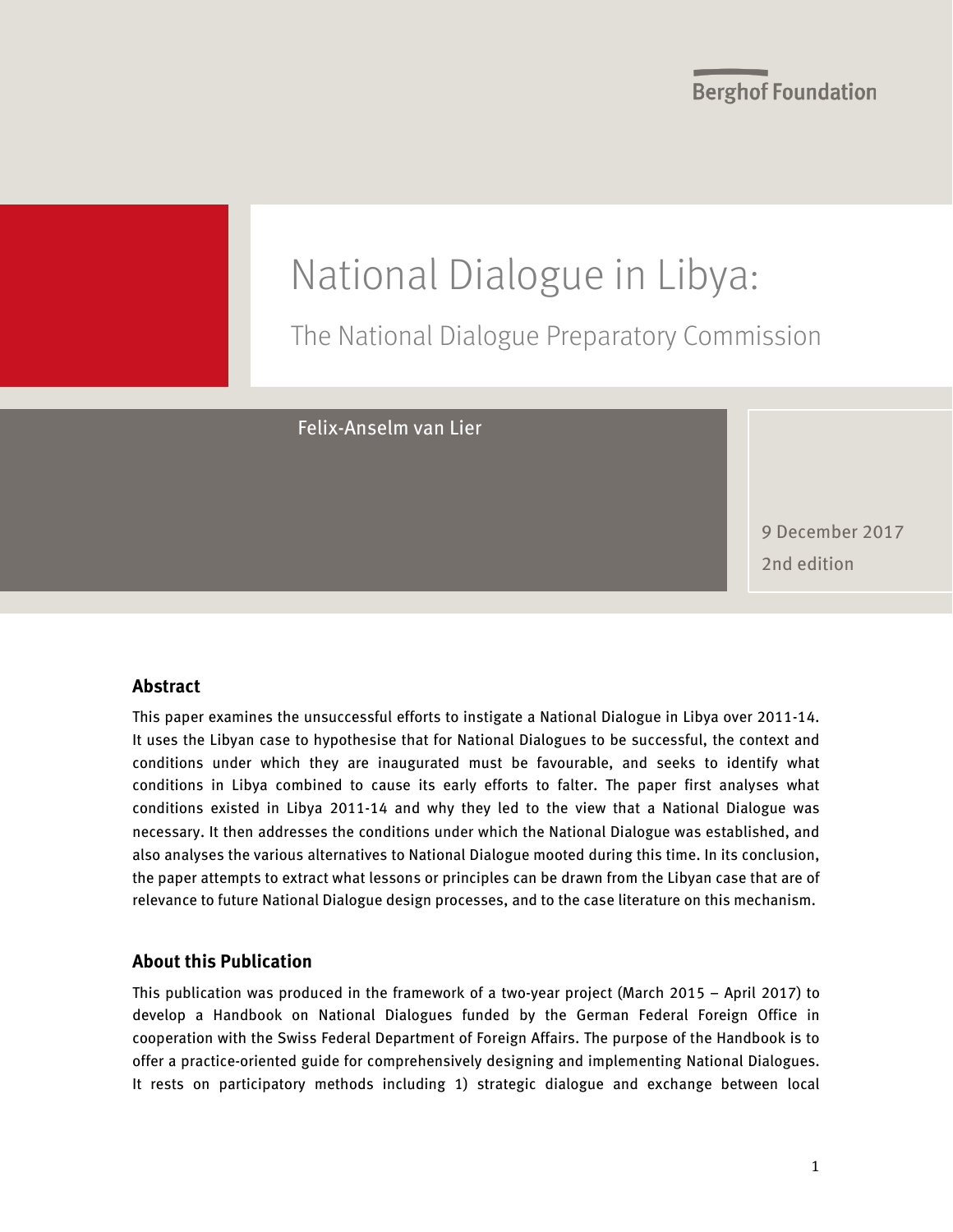stakeholders, international development and peacebuilding practitioners, and policymakers, 2) a comprehensive mapping exercise of National Dialogues across the world, and 3) in-depth case studies on National Dialogues produced by local researchers. The project is implemented by the Berghof Foundation, in cooperation with swisspeace. This publication is one of seven case studies; others include Guatemala, Lebanon, Mali, Nepal, Sudan, and Tunisia. The case studies provide recommendations for on-going processes in the specific country and inform the Handbook's findings. The overall aim of the project is to improve National Dialogues and enhance the capacities and contributions of conflict parties, local stakeholders and external actors towards their successful implementation.

For further information please contact the programme director Luxshi Vimalarajah, at l.vimalarajah@berghof-foundation.org or the project coordinator Nico Schernbeck, at [N.Schernbeck@berghof-foundation.org.](mailto:N.Schernbeck@berghof-foundation.org) The National Dialogue Handbook can be accessed online at www.berghof-foundation.org/publications/national-dialogue-handbook.

#### **About the author**

**Felix-Anselm van Lier** is a public law expert focusing on constitution-making in post-conflict environments. He has worked as a consultant for the Bingham Centre for the Rule of Law, Democracy Reporting International, Lawyers for Justice in Libya, and several NGOs. He holds degrees in law and anthropology from the universities of Bremen, Turin and the London School of Economics. He is currently completing his doctorate at the University of Oxford.

**To cite this publication:**

**Van Lier, Felix-Anselm** (2017). National Dialogue in Libya –The National Dialogue Preparatory Commission. Libya Case Study Report. Berlin: Berghof Foundation.

Online at: [www.berghof-foundation.org/publications/national-dialogue-handbook](http://www.berghof-foundation.org/publications/national-dialogue-handbook)

**Disclaimer:**

The views expressed in this publication are those of the authors and do not necessarily reflect the views and opinions of the Berghof Foundation and swisspeace or their project partners.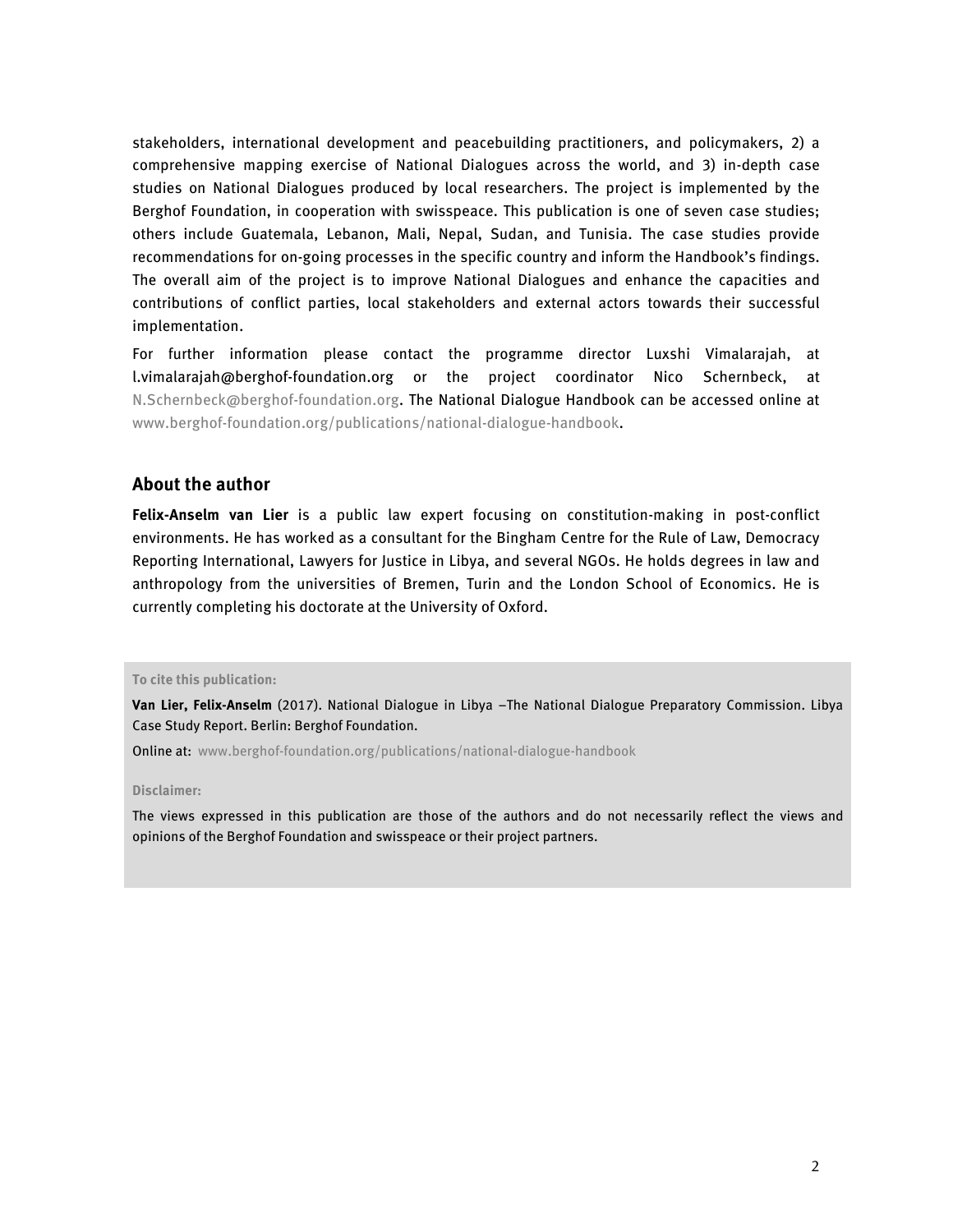#### <span id="page-2-0"></span>**Table of Contents**

| $\mathbf{1}$   |                                                                              |                                                                                          |
|----------------|------------------------------------------------------------------------------|------------------------------------------------------------------------------------------|
| $\overline{2}$ |                                                                              |                                                                                          |
|                | 2.1                                                                          |                                                                                          |
|                | 2.1.1                                                                        |                                                                                          |
|                | 2.1.2                                                                        | Disruption of the Transitional Process and the Expiry of the 2011 'Roadmap'  7           |
|                | 2.2                                                                          |                                                                                          |
|                | 2.2.1                                                                        |                                                                                          |
|                | 2.2.2                                                                        | Responses to Transitional Justice and Legacy Challenges during the Transitional Phase 12 |
| 3              | The National Dialogue Preparatory Commission (NDPC): Design and Enactment 20 |                                                                                          |
|                | 3.1                                                                          |                                                                                          |
|                | 3.2                                                                          |                                                                                          |
|                | 3.3                                                                          |                                                                                          |
| 4              |                                                                              |                                                                                          |
|                | 4.1                                                                          |                                                                                          |
|                | 4.2                                                                          |                                                                                          |
|                | 4.3                                                                          |                                                                                          |
|                | 4.4                                                                          |                                                                                          |
|                | 4.5                                                                          |                                                                                          |
| 5              |                                                                              |                                                                                          |
| 6              |                                                                              |                                                                                          |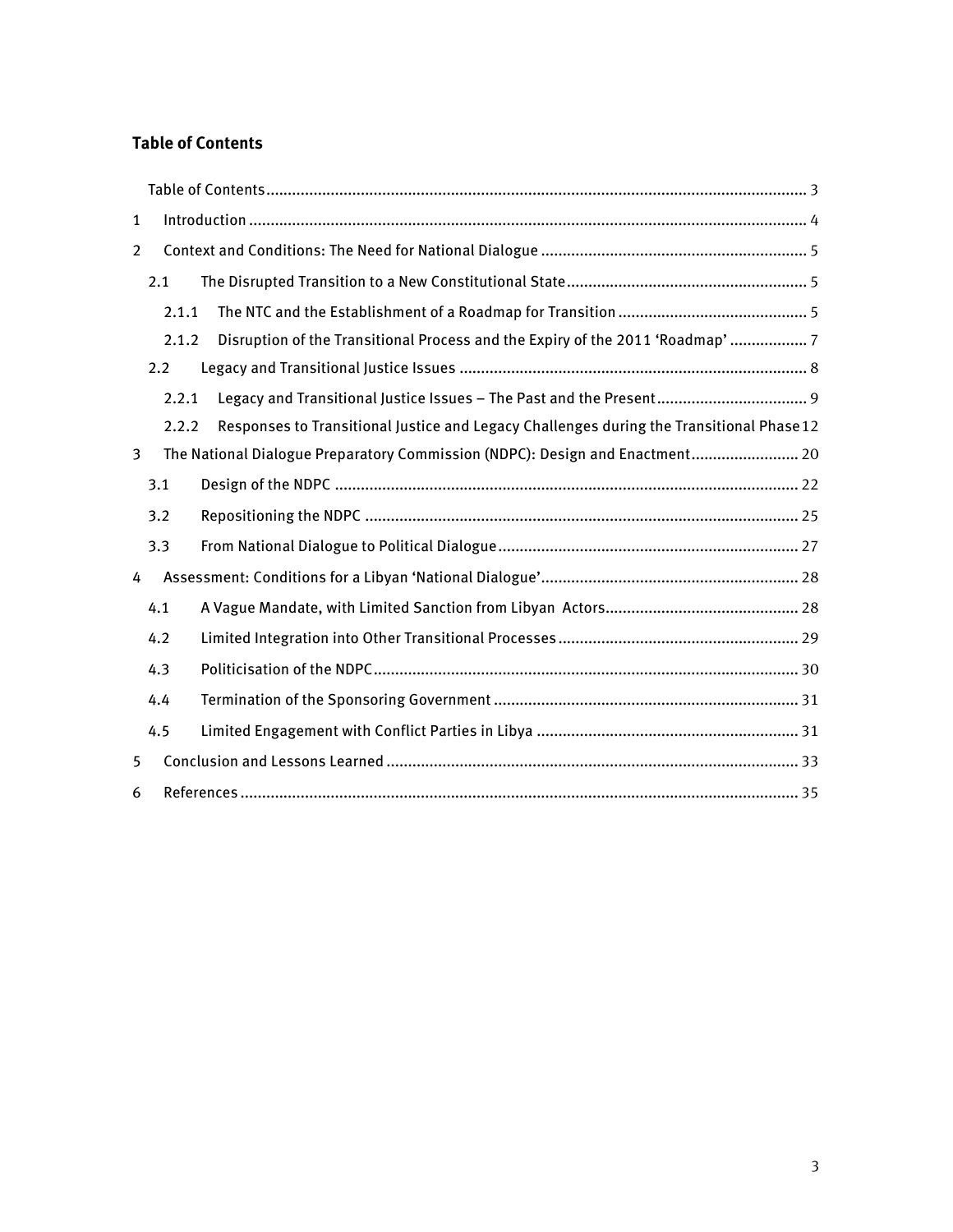# <span id="page-3-0"></span>1 Introduction

After the 2011 revolution in Libya, Libyan efforts to govern via transitional legislature, and to devise the architecture for a new state, were derailed. Disagreements on how to address and reform the legacy state left by Qadhafi, and the wide variety of transitional justice issues that had accumulated over 42 years, were too large to be contained by the country's fragile institutions. Political, regional and armed factions emerged to intimidate and disrupt the process, and in 2014 the government itself split amid an armed civil conflict that has yet to be fully resolved.

At various points during this process, both Libyan actors and the United Nations advocated the formation of a 'National Dialogue' to address the issues that were disrupting the transitional government. In 2013, a Preparatory Commission for the National Dialogue (NDPC) was created by the UN and the country's then-Prime Minister, Ali Zaidan. Yet these efforts ultimately faltered. As the civil conflict worsened during 2014, the National Dialogue initiative fell by the wayside. Competing factions instead entered into a political negotiation brokered by the United Nations, and longstanding social and transitional justice legacy issues lost priority to urgent efforts to seek consensus around a unity government.

This paper examines the unsuccessful efforts to instigate a National Dialogue in Libya over 2011-14. It uses the Libyan case to hypothesise that for National Dialogues to be successful, the context and conditions under which they are inaugurated must be favourable, and seeks to identify what conditions in Libya combined to cause its early efforts to falter. The paper first analyses what conditions existed in Libya 2011-14 and why they led to the view that a National Dialogue was necessary. It then addresses the conditions under which the National Dialogue was established, and also analyses the various alternatives to National Dialogue mooted during this time. In its conclusion, the paper attempts to extract what lessons or principles can be drawn from the Libyan case that are of relevance to future National Dialogue design processes and to the case literature on this mechanism.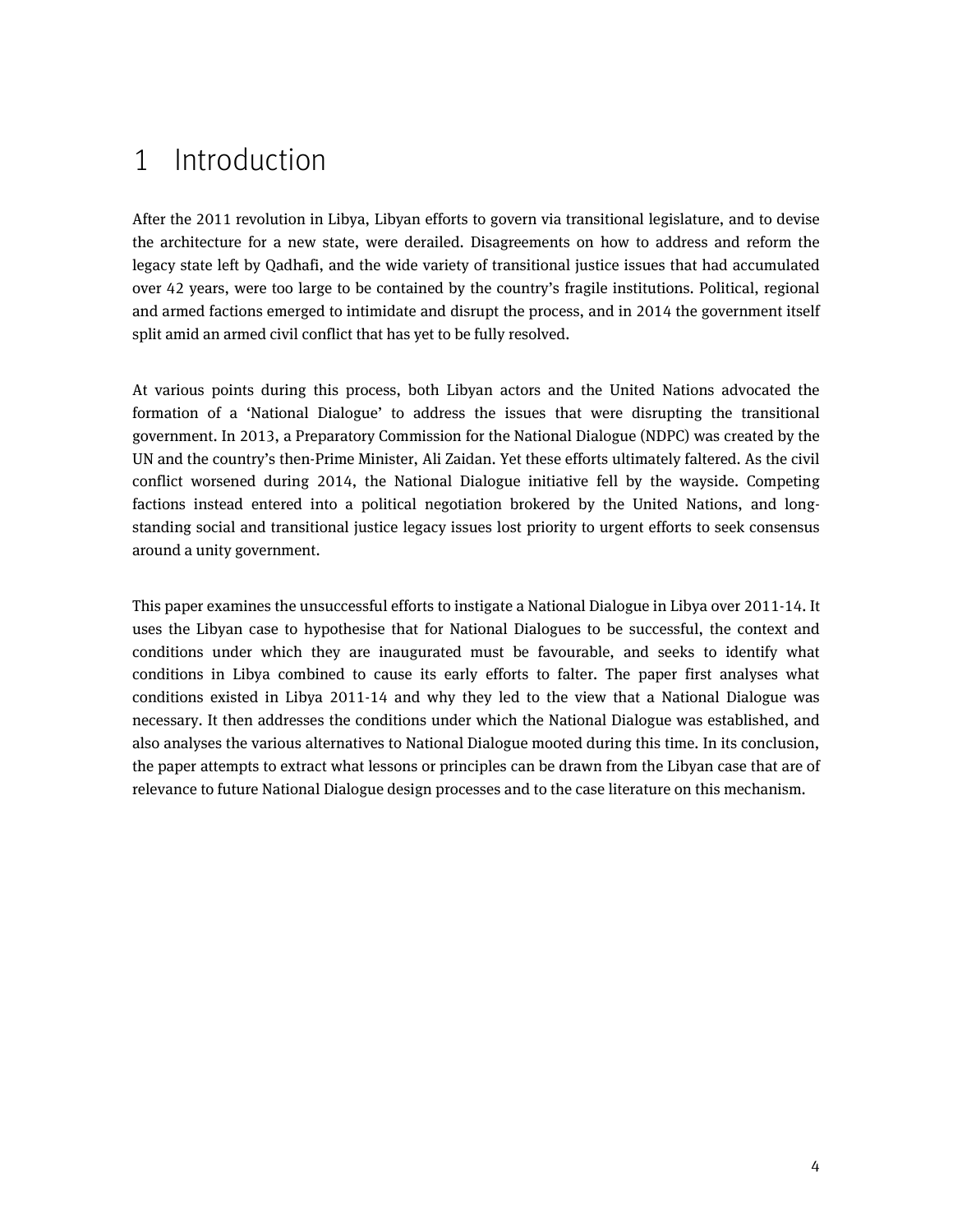# <span id="page-4-0"></span>2 Context and Conditions: The Need for National Dialogue

Libya's transition to a post-Qadhafi state was burdened by the fragmentation of the revolutionary coalition. Divisions ran along multiple and overlapping lines, such as pro-revolution versus exregime, progressive versus conservative political forces, in addition to existing local ethnic and regional tensions. Heavily armed and without a unifying structure or ideology, the towns and brigades which claimed ownership over the revolution often found themselves in competition with their former allies over access to natural resources or political influence.

The interim government, the National Transitional Council (NTC), attempted to channel the various voices through a 'Roadmap', hastily agreed in August 2011. However after the election of the new parliament and the establishment of a government, power struggles between various actors paralysed political institutions and fatally derailed the timetable agreed in the 'Roadmap.' The transitional government became susceptible to political infighting, and therefore had neither the executive capacity or the legal authority, nor political will to address broader transitional justice issues emerging both from Qadhafi's legacy and the uprising. By the end of 2013, the country was steering towards a governance crisis with no solution apparent on the horizon. Citizens felt largely disenfranchised and disillusioned and the transitional political structures had lost their legitimacy in the eyes of the public.

Meanwhile, important questions of transitional justice and reconciliation remained unaddressed or mismanaged, due to a mix of the limited legitimacy and weak authority of Libya's interim institutions, a lack of capacity of the judiciary and policing structures, and the influence of local armed groups.

As the transitional authorities struggled to act as national convener and unifier, alternative solutions had to be found. There was a need for a national vision, security for civilians and justice sector actors, dialogue to build trust and engagement around formal institutions. Against the background of a faltering transitional process, political leaders and the international community called for the convening of a national dialogue that would gather Libya's formal and informal political institutions and actors and move the country forward.

# <span id="page-4-2"></span><span id="page-4-1"></span>**2.1 The Disrupted Transition to a New Constitutional State**

#### **2.1.1 The NTC and the Establishment of a Roadmap for Transition**

The NTC was established very soon after the first protests erupted in Benghazi in February 2011 by a group of lawyers, academics, former government officials, and defected diplomats. Early on, this selfappointed opposition government served as the political face of the revolution after several states followed France's example in declaring the NTC to be the legitimate representative of the Libyan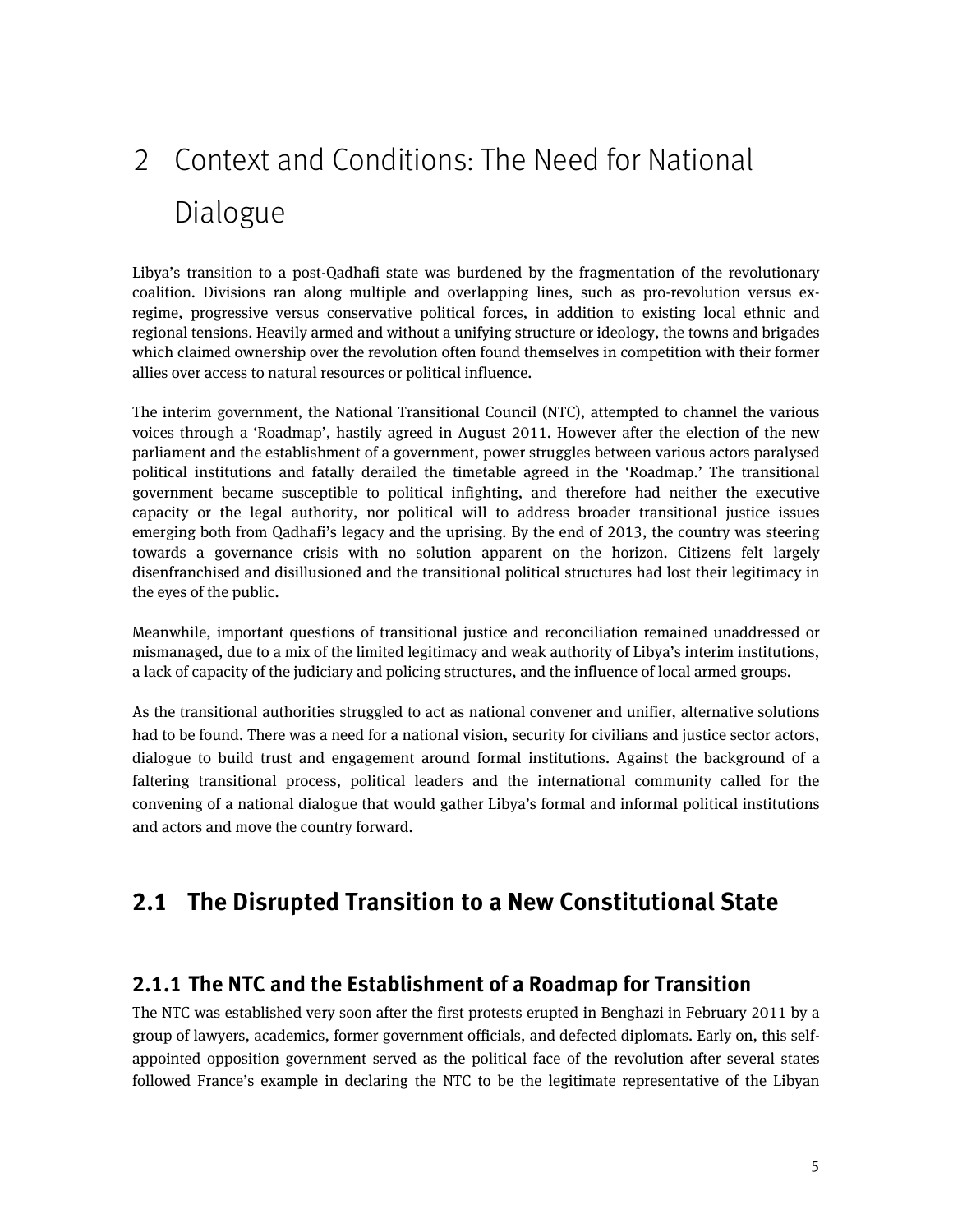people (Cowell & Erlanger, 2011).[1](#page-5-0) On 5 March 2011, the National Transitional Council (NTC) declared itself the 'sole representative of all Libya' (National Transitional Council, 5 March 2011), seeking to steer Libya into a post-Qadhafi era.

In fact, however, the NTC had only a very loose grip over the plethora of local councils and revolutionary armed groups which had formed erratically during the revolution, and its plans for the transference of power quickly sparked strong differences of opinion. Confronted with internal challenges to their legitimacy, NTC leaders felt the need to 'show that they had not seized or assumed power' (Bartu, 2015, p. 39).[2](#page-5-1) In the summer of 2011, they started work on a Constitutional Declaration containing a 'Roadmap' for the establishment of new institutions on the basis of a new constitution. Debates about how to approach the transitional phase divided the NTC into two camps: some NTC politicians, such as Mahmoud Jibril, felt that Libyans had too little democratic experience to rush into elections and preferred the NTC to oversee the transitional process until a new constitution was drafted. Islamist-leaning members opposed the idea of prolonging the NTC's tenure, arguing that the self-appointed NTC had no democratic legitimacy and thus pushed for the election of a legislature immediately after the end of the revolution (Bartu, December 2014, pp. 9, 10).[3](#page-5-2) Behind these arguments lay more concrete political interest. Jibril may have been concerned about the fragmentation of the liberal camp and that the far better-organised Islamists could potentially secure a large number of votes during early elections.[4](#page-5-3) Islamist factions, on the other hand, wanted to prevent liberal-leaning NTC leaders, such as Jibril and Abd al-Jalil, from using a prolonged NTC tenure to consolidate their political power (Bartu, 2015, p. 52).

After fierce internal debates, concessions to the 'Islamist' camp led to a 'Roadmap' that laid out a timetable for swift elections for a new parliament and constitutional drafting authority. On 3 August 2011, the NTC issued an Interim Constitutional Declaration which contained the roadmap for the election of a parliament, the establishment of a government, and for the launch of a constitutionmaking process (National Transitional Council, 2011, Art. 30). Originally, the Constitutional Declaration tasked the newly-elected parliament, the General National Congress (GNC), with directly selecting the members for a Constitution-Drafting Assembly (CDA), so as to meet an ambitious deadline of December 2013 for adopting a constitution.

**.** 

<span id="page-5-0"></span><sup>1</sup> Similar recognition was accorded by Qatar, the Maldives, Gambia, Senegal, Turkey, Jordan, Spain, and Germany, see for an analysis (Talmon, 2011).<br><sup>2</sup> While the NTC extended its membership several times to represent most of Libya's regions, the composition of its leadership

<span id="page-5-1"></span>still largely reflected its origins in Benghazi. This led to suspicion of other regional factions. Furthermore, there were complaints about the lack of transparency of decision-making, which peaked in early 2012 (Stack, 2012).

<span id="page-5-2"></span><sup>3</sup> Note that the categorisation of 'liberal' and 'Islamist' actors is a reductive account of a much more complex political landscape. The term 'liberal' in the egalitarian, individualist, and market-oriented sense of the word, only applies to a limited number of political actors. Equally, 'Islamist groups' are not a monolithic bloc. Different strands of Islamists exist in Libya, ranging from moderate factions, such as the Muslim Brotherhood, to more radical Salafist and jihadist ideologies, such as Isis. Here the term refers to the moderate strand of Islamist factions.

<span id="page-5-3"></span><sup>4</sup> Cohesion among Islamist factions was strong partly due to the bonds created during their common experience as opposition to the regime. Many leading members of the Justice and Construction Party had spent years together in prison under Qadhafi.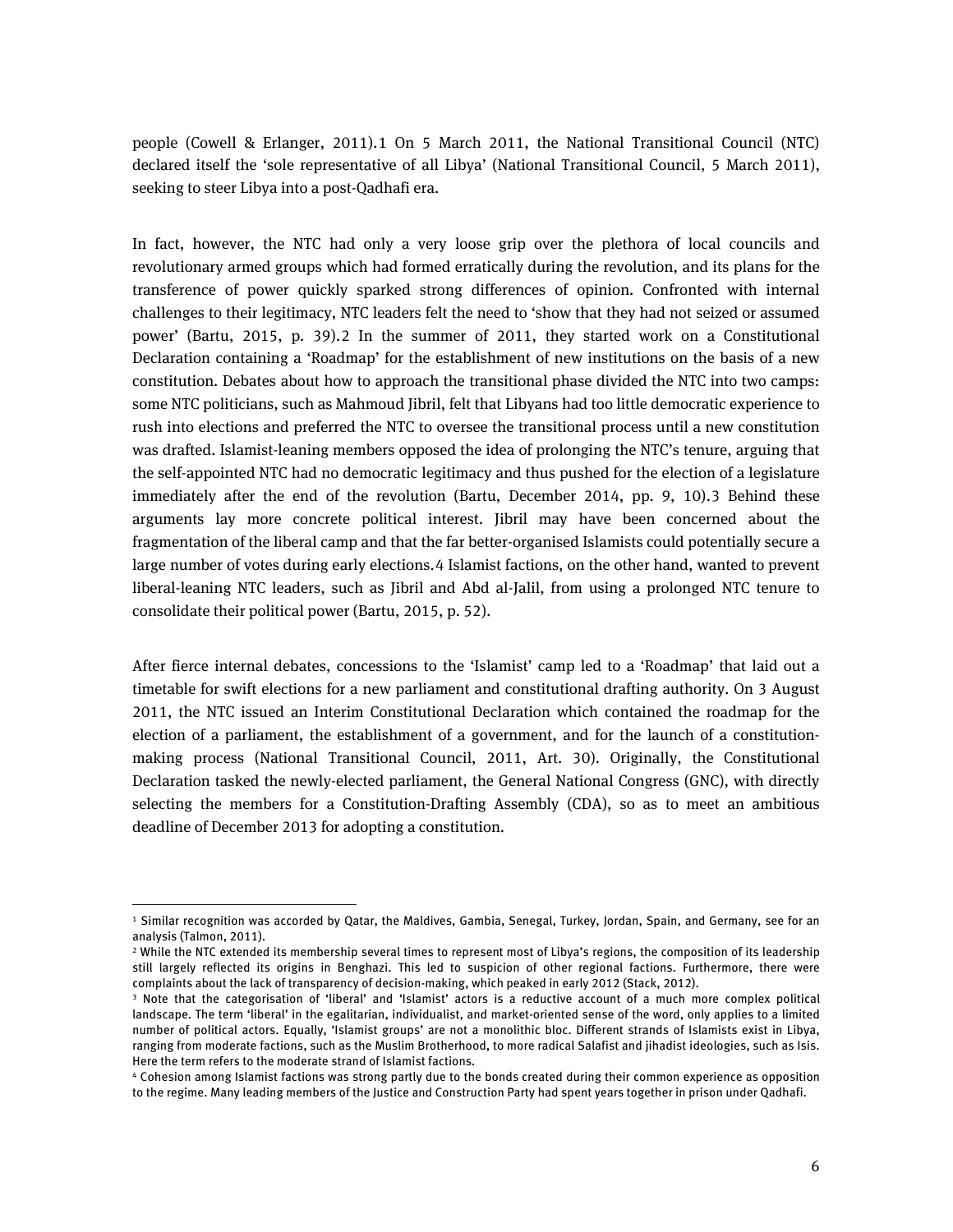However, in the weeks leading up to the parliamentary elections in July 2012, the NTC came under further pressure from armed protestors in the east. These protestors, given the east's lower population and history of marginalisation under Qadhafi, were mistrustful of a proportionally elected national body selecting the members of the CDA. They demanded to elect their CDA representatives directly by popular vote (Al Jazeera Center for Studies, 2013). Fearing a boycott of the parliamentary elections, the NTC amended the constitutional declaration twice. Amendment No. 1 of 13 March 2012 stipulated that the CDA should be composed of sixty delegates, with 20 representatives from each of the three major regions in Libya (Tripolitania, Cyrenaica and Fezzan) (National Transitional Council, 13 March 2012). Amendment No. 3, issued only two days before the GNC elections on 7 July 2013, set forth that the CDA would be elected by the people rather than selected by the parliament (National Transitional Council, 5 July 2012), which had the inevitable consequence of delaying the constitutional timetable.

## <span id="page-6-0"></span>**2.1.2 Disruption of the Transitional Process and the Expiry of the 2011 'Roadmap'**

Elections for the GNC brought about a highly fragmented legislature. The manifold fault lines that ran through the parliament's parties and wings led to highly unstable and short-lived coalitions of political interests within the GNC, which often coalesced around a particular short-term policy issue and ceased to exist as soon as it had been realised (see Gaub, 2014, p. 103; Lacher, 2013). This caused prolonged and protracted debates and negotiations and severely delayed the timeframe of the 'Roadmap'. The NTC's earlier decision to elect the CDA unintentionally reinforced this dynamic as it 'deprived the GNC of its original mandate to draft a constitution and left it as a legislative body with no clear areas or limits of authority and responsibility'(Mezran, 2014).

The lack of a clear decision-making authority also led to endless struggles and disputes between the legislature and executive. Indeed, the rules for legislative and executive authority had remained vague in the Constitutional Declaration. The ambiguous legal framework soon produced power struggles between the Prime Minister and the GNC President, especially between Prime Minister Ali Zaidan and GNC President Nuri Bou Sahmain. The lack of streamlined structures largely prevented the executive from imposing clear political authority, let alone to implement effective reforms for the transition.

This lack of streamlined authority also had significant consequences for the security sector; with no one institution possessing recognised chain of command over the country's myriad armed militias, the latter were slowly able to use their military weight to exert political leverage. The remnants of the army, which Qadhafi had deliberately kept weak, and the police were in a chaotic and disunified state (International Crisis Group, 14 September 2012, p. i). With no security apparatus to fall back on, the NTC subcontracted security to the militias that had formed eclectically along tribal lines, cities and towns during the revolution. Much of the policing and military functions of the state were in the hands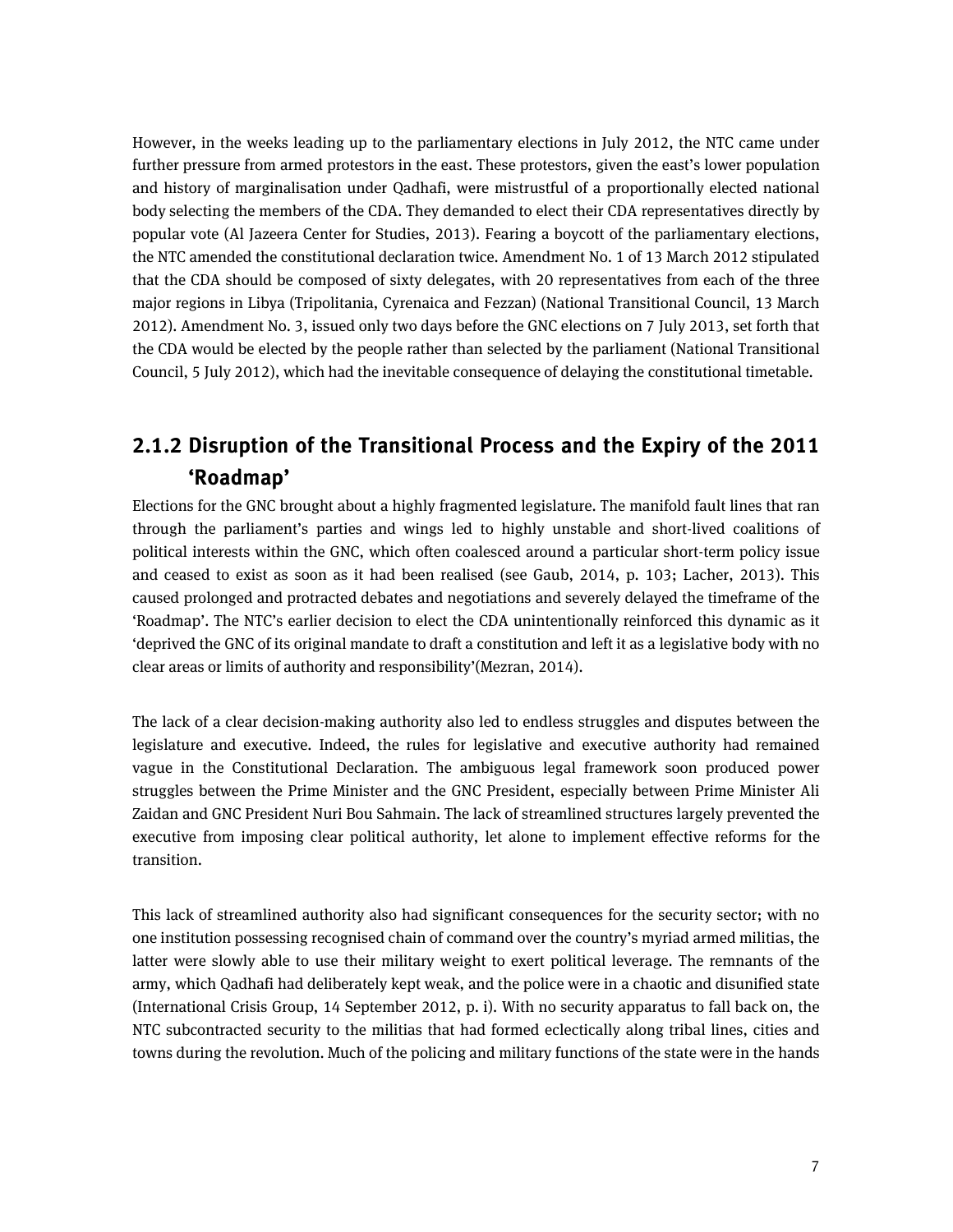of hundreds of such groups who refused to disarm until 'they felt they trusted those representing the state' (Vandewalle, 2015, p. 22).

Some of those militia groups – 'both suspicious of remnants of the old regime and pleased with their new-found power' (International Crisis Group, 14 September 2012, p. i) – started to forcefully introduce their own political agendas into the political process (see Lacher & Cole, 2014). This had serious repercussions for national reconciliation and transitional justice. In May 2013, a radical revolutionary bloc in the GNC, with close ties to such groups, pushed for a controversial Political Isolation Law to prevent members of the former regime holding public office during the country's transition (General National Congress, 14 May 2013). The initiative prompted fierce power struggles within the parliament, and its adoption considerably reshuffled the GNC's balance of power. The law primarily affected many popular liberal-leaning political leaders, including National Front Alliance (NFA) leader Mahmud Jibril and GNC-President Muhammed al-Magariaf, who, ironically, had both significantly contributed to the toppling of the Qadhafi regime during the 2011 upheavals. Hard-line revolutionary political forces gained in strength, prompting the weakened NFA to obstruct parliamentary decision-making, gradually bringing political progress to a halt.

The Political Isolation Law, though not the sole reason for the country's political paralysis, was arguably a watershed moment that highlighted how far the GNC had strayed from acting as the transitional legislature, which the 'Roadmap' envisaged would bring about a constitutional state. In August 2013, armed groups closed down important oil ports in the east of the country (Bosalum & Payne, 2013) and Libya was veering towards a governance crisis. The CDA was not yet elected and the parliament's mandate was due to end in early 2014 with no plan in place for the time after the end of its tenure. Meanwhile, many Libyans had become increasingly disillusioned with the political process and had lost trust in their political institutions (Mezran, 2014). As a consequence, 2013 saw a marked increase in Libyans and international observers calling for a 'National Dialogue' to correct the country's ailing transition.

## <span id="page-7-0"></span>**2.2 Legacy and Transitional Justice Issues**

The perceived need for National Dialogue stemmed not just from the difficulties Libyan authorities faced in sticking to a transition 'Roadmap', but also because many of the factional divisions and security sector fragmentation issues were felt to be caused by legacy issues that had built up over 42 years of Qadhafi's rule. After Qadhafi's fall, Libyan society and the government were confronted with an overwhelming list of demands to resolve these reconciliation and transitional justice issues. They resulted from Qadhafi's legacy and from injustices committed during the uprising and its aftermath, both by Qadhafi troops and regime supporters and by revolutionaries.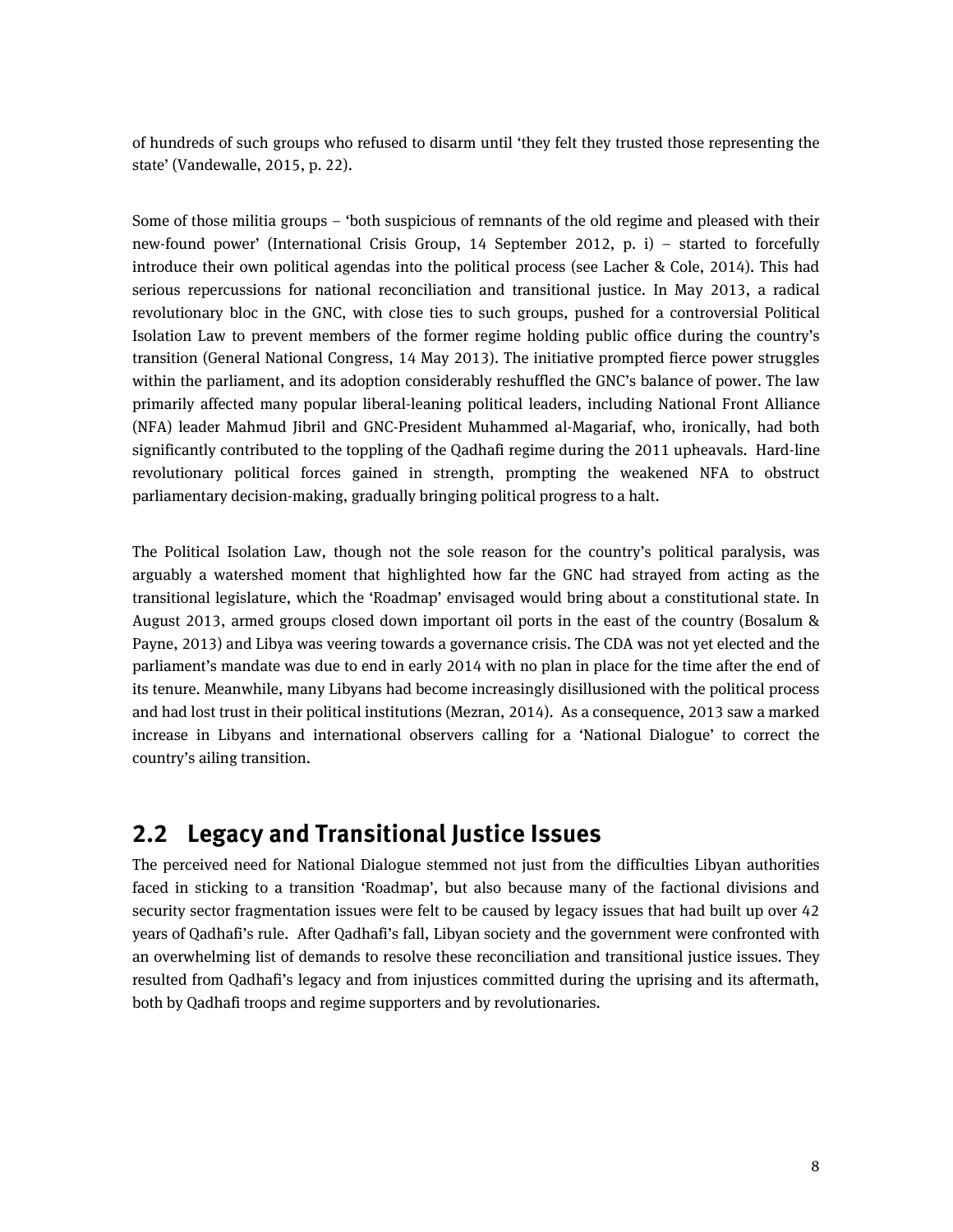### <span id="page-8-0"></span>**2.2.1 Legacy and Transitional Justice Issues – The Past and the Present**

#### **Qadhafi's Legacy**

1

After taking power in 1969, Qadhafi gradually implemented a political system, the Jamahiriya (Republic of the Masses), guided by a fundamental version of direct participatory democracy. Revolutionary committees and councils on the local, regional and national level were supposed to ensure this vision became a reality, by overseeing the administrative and legislative functions of the state. The legislative and executive powers of the state were deprived of a constitutional basis (institutions were only defined for a short period between 1969 and 1977 by the Provisional Constitutional Declaration of 11 December 1969) and therefore fluctuated between multiple poles of formal and informal authority. Legal acts were constituted both in written and unwritten form, such as statements, decrees, laws, or in Qadhafi's 'Green Book' (Mattes, 2008).

This circumstance made it difficult for post-revolutionary governments to address transitional and legacy justice issues simply by reforming existing laws. After the revolution, most active legislation remained in place (National Transitional Council, 2011, Art. 35), and with it some of the laws regarded as being the root cause for ongoing injustice and conflict. In some cases, laws were simply repealed. For example, the NTC repealed Law No. 71 of 1972, which prohibited the formation of any political organisations, parties and associations or activities that were 'based on a political ideology that is contrary to the principles of the 1 September Revolution 1969' (The Revolutionary Command Council, 1972) and imposing drastic penalties, including the death penalty, in the case of noncompliance (The Revolutionary Command Council, 1972, Art. 3).[5](#page-8-1)

In other cases, laws had created lasting social frictions, which were less easy to unravel. For example, Law No. 4 of 1978 on the reform of property and housing redistributed all rental property by transforming tenants into the owners of their homes. As there were no meaningful compensation measures for home owners, the law effectively amounted to an 'uncompensated mass confiscation of private property'(UNHCR, 2012, p. 22). Tens of thousands of former home owners were dispossessed.[6](#page-8-2) As those who seized the homes resold the homes to third parties over time, questions of ownership soon became very complicated.

In addition to a complex and unjust legal legacy, Qadhafi had left a legacy of systematic and severe human rights abuses for transitional authorities to tackle. The list of human rights violations committed by the regime, documented by non-governmental organisations over the years, is long, including arbitrary detention, summary and extrajudicial executions, systematic use of torture, and widespread forced disappearances (Amnesty International, 1991, 2007; Human Rights Watch,

<span id="page-8-1"></span><sup>&</sup>lt;sup>5</sup> However, according to a stakeholder report issued by Lawyers for Justice in Libya for the UN Human Rights Committee's<br>Universal Periodic Review, the law had not vet been repealed in October 2014 (Lawyers for Justice in

<span id="page-8-2"></span><sup>&</sup>lt;sup>6</sup> An estimated one-third of the population may have been tenants in 1978. According to a Libyan lawyer, as much as three quarters of Tripoli's population are living in or using confiscated property (Fitzgerald & Megerisi, 2015, p. 15).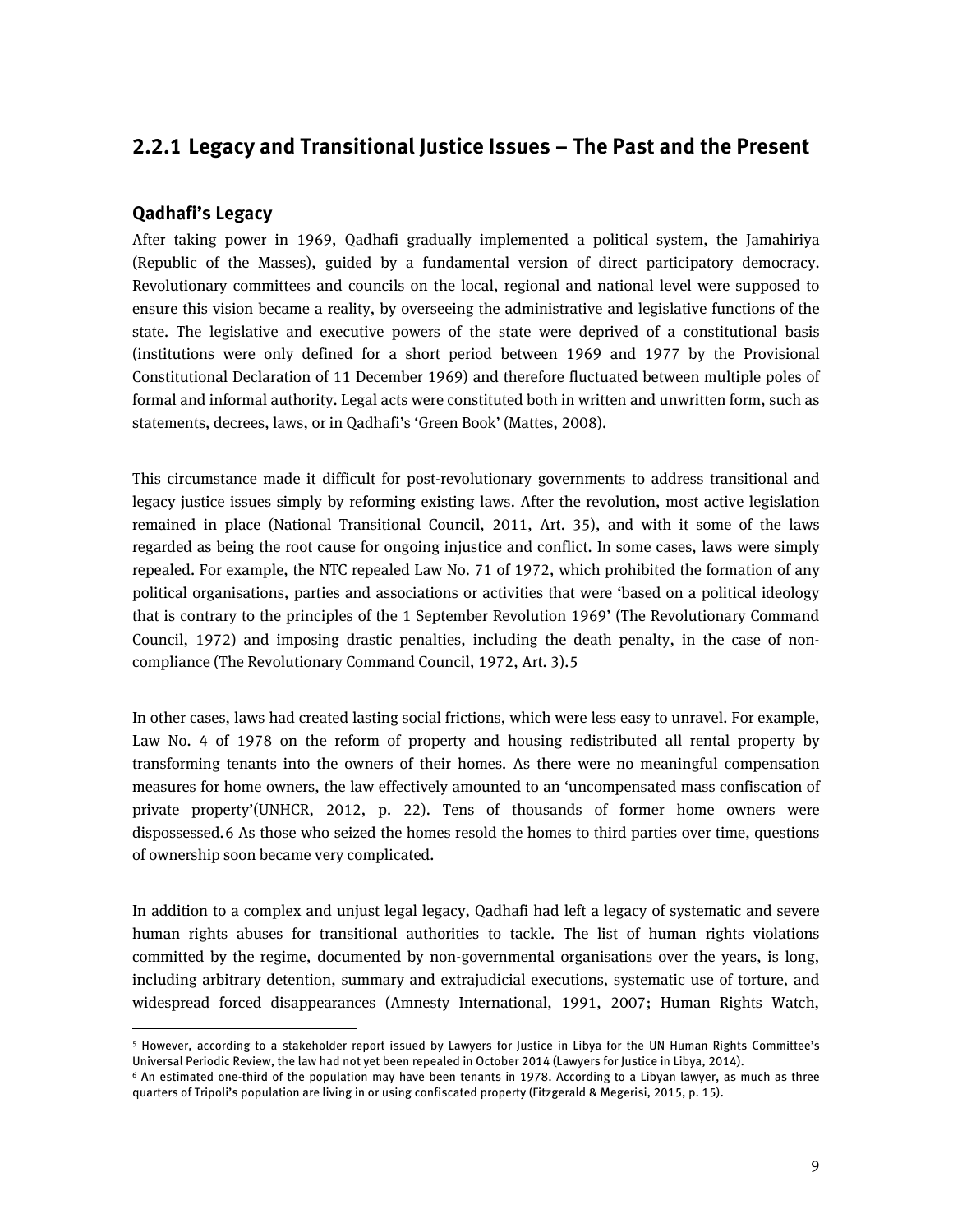2009a).[7](#page-9-0) One of the most serious incidents was the Abu Slim prison massacre in 1996. The prison mainly held those charged with political crimes, many of whom were often detained without trial. When prisoners rioted over the harsh living conditions, security forces assembled inmates in a prison courtyard and killed over 1,200 within two days (Obeidi, 2013). The Abu Slim massacre became a symbol of the former regime's brutal repression of the opposition and the revolution was sparked by demonstrations of the relatives of the Abu Slim victims.[8](#page-9-1)

During the last decade of the regime, the country attempted to come to terms with its legacy of justice issues by creating special case-specific committees to investigate and address them. It did so as a part of broader reform efforts, including legal and institutional reform, political liberalisation, economic measures to encourage foreign investment, as well as reforms of the criminal code and the justice system. Qadhafi's son and presumptive heir Saif Qadhafi attempted to assuage lingering political resentment by addressing previous injustices such as the Abu Salim massacre, and Libyan authorities started moving from denying the massacre to 'grudging acknowledgement' (Obeidi, 2013, p. 144). In 2008, an investigation panel was established which offered compensation to victims' families in 2009 (Obeidi, 2013, p. 144). However, these efforts were not wholly conclusive. One year after the establishment of the investigation panel, then-Minister of Justice Abd al-Jalil told Human Rights Watch that only 'around 30% of the families who had so far been informed of the death of their relatives have accepted the offer of compensation, 60% have refused because they think the amount is insufficient and 10% have refused on principle' (Human Rights Watch, 2009b, p. 55). A full and final settlement remained elusive (Obeidi, 2013).

The case of dispossessed home owners reveals a similar picture. In 2006, the regime established the High Committee for the Compensation of Properties to administer the compensation of former home owners. The Committee offered 'token monetary compensation or the promise of a new flat' (Fitzgerald & Megerisi, 2015, p. 10; UNHCR, 2012, p. 27). However, many property claimants criticised the work of the committee as being prone to corruption, claiming that it underestimated the value of their property, and that restitution orders were unenforceable. While some claimants felt compelled to accept compensation awards due to their financial circumstances, many property claimants in Tripoli refused the committee's offers outright (Ibrahim & Carlisle, 2013, p. 123). Moreover, by the time of the 2011 revolution, the processing of more than 25,000 claims had 'barely started' (Fitzgerald & Megerisi, 2015). Consequently, compensation and restitution of former property owners remained one of the most persistent demands facing the new authorities.

1

<span id="page-9-0"></span><sup>7</sup> Given the Libyan regime's denial to grant access to international human rights violations in the 1990s, reports on the human rights situation from this time were largely based on circumstantial evidence, such as the analysis of Qadhafi's speeches, the analysis of laws etc. Amnesty International and Human Rights Watch resumed or started field missions to Libya in 2004 and 2006 respectively (Amnesty International, 2004; Human Rights Watch, 2006). These reports are based on face-to-face interviews with prisoners, pre-trial detainees, as well as high-level officials. However, Libyan authorities were generally less forthcoming about access to Libyan citizens and the regime's security apparatus often prevented the organisations' staff from making unauthorized contact (Human Rights Watch, 2006). These limitations need to be kept in mind when consulting human rights reports from the Qadhafi era.

<span id="page-9-1"></span><sup>8</sup> First protests in Benghazi erupted when Fathi Terbil, a prominent lawyer representing families of the Abu Salim victims, was arrested. Terbil later became a member of the National Dialogue Preparatory Commission.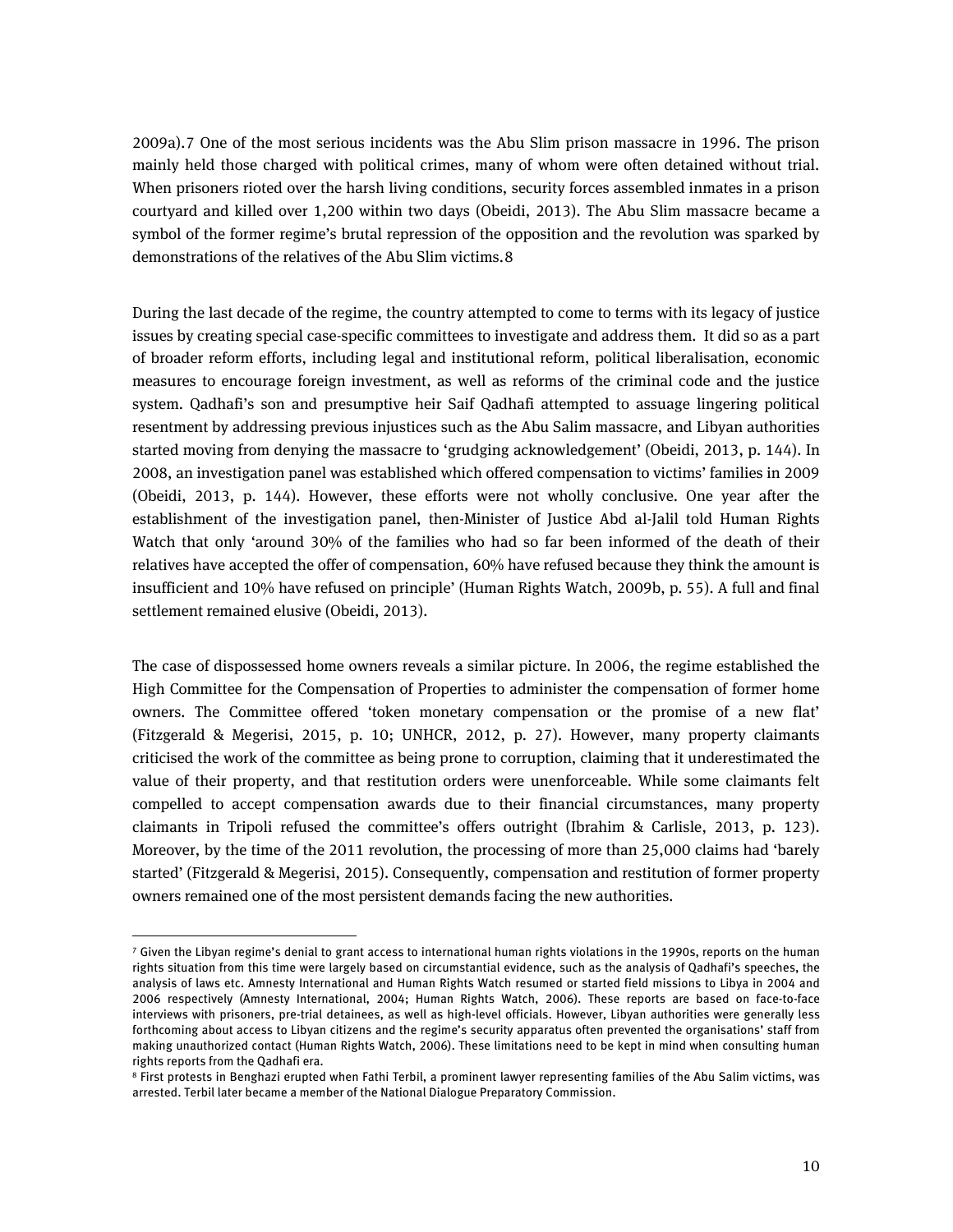In conclusion, Saif Qadhafi's initiative to mend the societal rifts remained largely unsuccessful, and came too late for many. In some cases, dispossessed home owners had to wait for more than 30 years for any form of compensation. Similarly, the families of the victims of the Abu Salim massacre were only reluctantly informed about the deaths of their family members ten years after the incidents. The compensatory measures offered by the regime were often perceived as being insufficient and slow (see Obeidi, 2013). Saif Qadhafi's reconciliation attempts may have also been restrained by the need to address past injustices without risking the legitimacy of the regime. Apart from preventing the regime's public embarrassment and keeping rising political opposition in check, Qadhafi also had to balance the political sensitivities around the Abu Salim massacre against demands of the victims' families 'who continued to push for accountability and acknowledgment, not just financial compensation' (Lamont, 2016, p. 386). Similarly, dispossessed home owners were sought to be appeased through financial compensation, but without 'formal apology, disclosure of information that could shed light on the events, or concession of responsibility'(UNHCR, 2012, p. 26). The regime's reluctance to publicly admit past abuses and to enter an open dialogue with victims, e.g. via an independent truth commission, precluded a thorough dealing with the past. This sobered hopes for meaningful reforms and lasting changes to come from within the regime. Consequently, many victims refused to engage in the reform process and resentment continued to simmer. The anger and emotions that built up over the years finally erupted in the uprising in 2011.

#### **Transitional Issues During and After the Revolution**

The outbreak of the revolution abruptly ended the regime's efforts to settle past injustices on its own terms; instead those injustices – Abu Slim being the most symbolic – became a rallying cry to push for the downfall of the regime itself. On 23 February 2011 Muammar Qadhafi announced that he would 'cleanse Libya inch by inch, house by house, home by home, alley by alley, individual by individual until I purify this land' (Qadhafi, 2011). Such heavy-handed language, and the deployment of armed military and police tactical response units, made it very easy for the emerging opposition to use fears over Qadhafi's legacy of justice and human rights issues to galvanise support. International rights groups worked with rebels to document alleged use of excessive force against protesters (UN Human Rights Council, 1 June 2011, paras. 85 - 99); use of internationally prohibited weapons (UN Human Rights Council, 1 June 2011, paras. 184 - 188); indiscriminate attacks on civilians (UN Human Rights Council, 1 June 2011, paras. 164 - 166); and arrest and subsequent torture of persons and suspected revolutionaries (UN Human Rights Council, 1 June 2011, paras. 123 - 126).

Libyan revolutionaries also carried out acts that would become transitional justice legacy issues. Qadhafi's heavy legacy and the regime's brutal response to the uprising fuelled revenge acts both on an individual and a communal level. Human rights organisations reported that opposition fighters were involved in the use of indiscriminate rocket attacks; abductions; unlawful killings; torture and arbitrary detentions (Amnesty International, 2011, pp. 70-78). Violations of international human rights law and humanitarian law continued after the revolution. In January 2012, Human Rights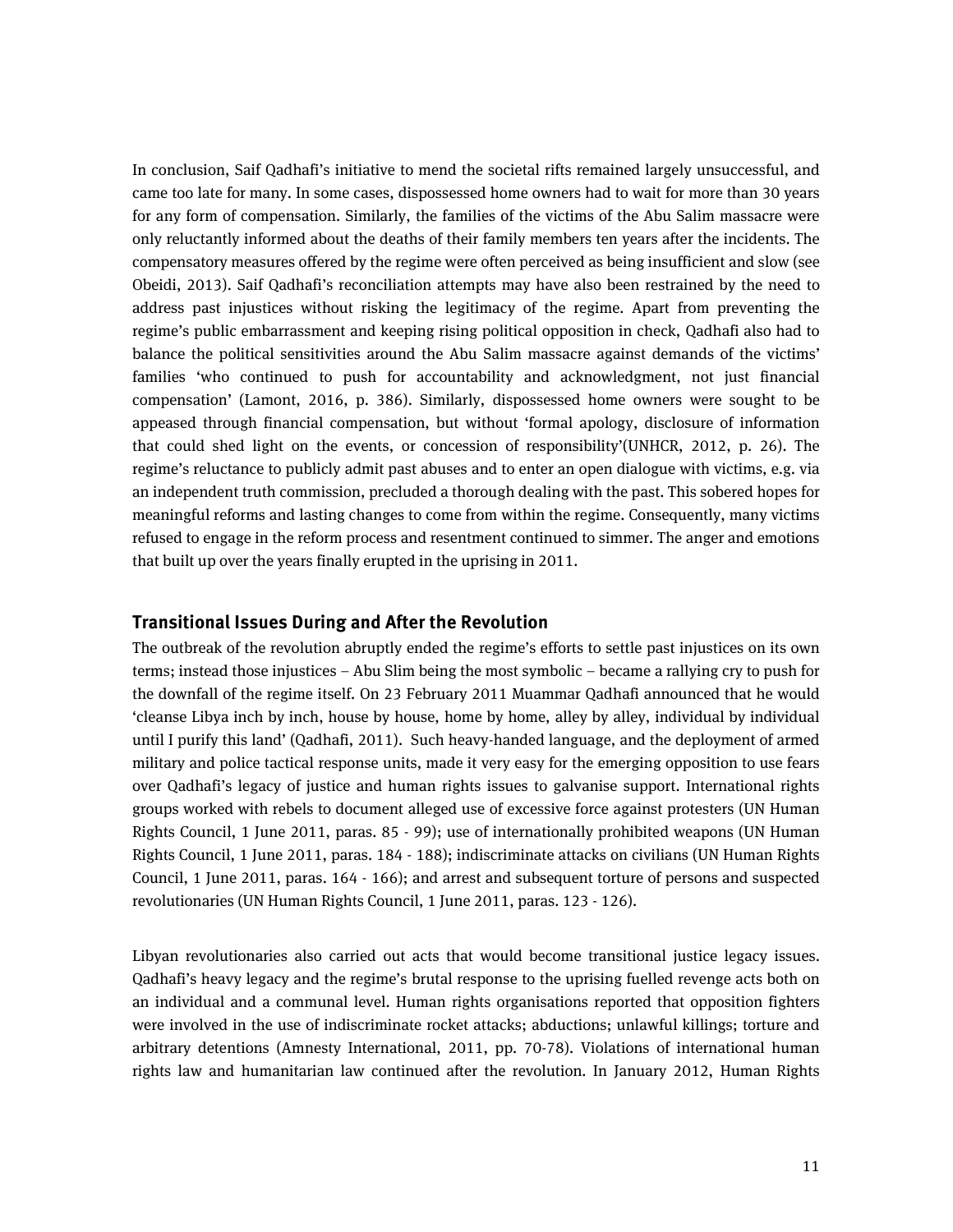Watch reported widespread acts of vengeance against Gaddafi officials, supporters, and suspected loyalists, many of which were killed, tortured or detained without trial (Human Rights Watch, January 2012).

In some cases, entire communities became subjects of reprisals. For example, the town of Tawergha became the target for militias from Misrata, who accused Tawerghans of acts of atrocity against Misratans while fighting with pro-Gaddafi forces during the conflict. As a result of a Misratan attack on the town of Tawergha on 14 August 2011, more than 35,000 residents were forcibly displaced (Human Rights Watch, 2013). Similar acts of revenge were committed by Zintan troops against the Mashashya in the Nafusa Mountains (International Crisis Group, 14 September 2012, p. 2). The intercommunal conflicts that erupted during the transition across the country were a result of a mix of Gaddafi's divide-and-rule tactics[9,](#page-11-1) age-old conflicts fuelled by ethnically-based prejudices[10,](#page-11-2) and emerging struggles over the access to resources and control of smuggling routes in Libya's border regions.[11](#page-11-3) These incidents further complicated the transitional government's task to foster national reconciliation.

## <span id="page-11-0"></span>**2.2.2 Responses to Transitional Justice and Legacy Challenges during the Transitional Phase**

At the outset of the transitional phase, the conditions for a thorough transitional justice and reconciliation process looked encouraging. Given the conclusive victory of the revolutionary forces, the NTC was free to tackle legacy issues 'unencumbered by compromises' with the previous regime (Wierda, 2015, p. 153). The NTC leadership publicly expressed its intention to redress legacy and persisting issues. At the ceremony formally declaring an end to the revolution in 2011, NTC Chairman Mustafa Abdel Jalil appealed for 'forgiveness, tolerance and reconciliation. We must get rid of hatred and envy from our souls. This is a necessary matter for the success of the revolution and the success of the future Libya'(BBC News, 2011).

However, turning such goodwill into national, systematic and long-term transitional justice and reconciliation mechanisms was hampered by the limited constitutional mandate of the NTC and GNC, the uncontrolled security situation, and poor capacity in Libya's institutions. Also, Libyan authorities felt that national ownership of these issues was paramount, and so there was limited international support for technical advice. These interrelated aspects allowed hard-line revolutionary interests to impose a one-sided approach to accountability. Many past and present transitional justice issues therefore remained unaddressed and new grievances were created, making the prospects for national reconciliation increasingly unrealistic.

**.** 

<span id="page-11-1"></span><sup>9</sup> In his 42-year rule, Qadhafi systematically exploited conflicts among Libya's tribes and regions, thereby deepening the country's divisions and harming national cohesion, while at the same time reverting to a favouritism of certain families, tribes, regions, and towns.

<span id="page-11-3"></span><span id="page-11-2"></span><sup>&</sup>lt;sup>10</sup> For example, between Tebu and Zway in Kufra (see Wehrey, 2012, p. 15).<br><sup>11</sup> For example, between Tebu, Tuareg and local Arab tribes in Sabha, Murzuq and Ghadames (see Lacher, February 2014).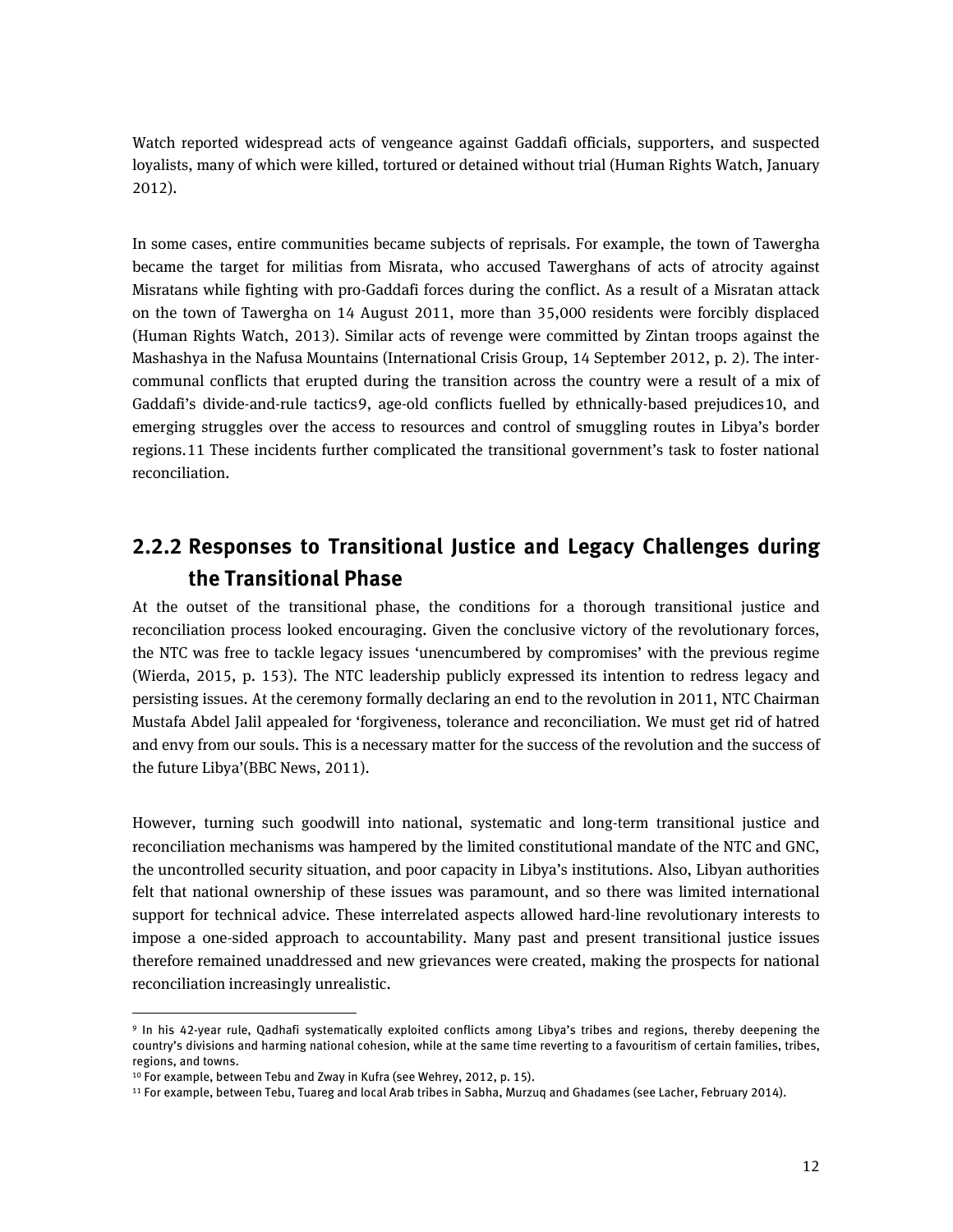### **Contested Legitimacy of National Institutions vs. Revolutionary Legitimacy of Local Actors**

Paradoxically, while the decisive victory of the rebels over Gaddafi was a chance to thoroughly address transitional justice issues without needing to compromise with the former regime, it simultaneously rendered the delivery of even-handed justice nearly impossible (Gaub, 2014, p. 113). The scope of the NTC's mandate was contested not only by 'internal divisions […] and questions surrounding its effectiveness', but also externally, by local councils and militias, (International Crisis Group, 14 December 2011). The town leaders of Bani Walid, who had largely sided with the regime during the revolution, openly rejected the new order (see Lacher, 2015). Other cities and towns acknowledged the NTC's role in facilitating international support, but accepted the self-appointed body as their government only up to a point. Having taken up arms against Qadhafi and 'sacrificed blood and treasure for the cause' local leaders and militias considered themselves as national liberators (International Crisis Group, 14 December 2011, p. i). A hard-line revolutionary bloc emerged from within the revolutionaries (thuwwar), which used the heroic narrative of civilians overthrowing an oppressive regime as a leverage to influence transitional justice legislation and their implementation, thereby precluding full accountability of crimes committed by the thuwwar (Wierda, 2015, p. 159).

Burdened with these pressures and uncertainty relating to their limited mandates, NTC and GNC leaders had 'little opportunity to reflect on the merits or mechanics of transitional justice' (Wierda, 2015, p. 163), let alone to plan a thorough and comprehensive national dialogue process. Both bodies, soon incapacitated by political infighting, could only pass or amend some laws relating to transitional justice and reconciliation, and the politicised debates around those laws rendered them largely ineffective, as will be seen below. This resulted in haphazard – and often pro-revolutionary – legislative action to address Qadhafi's legacy and the grievances stemming from the revolution and its aftermath.

#### **Transitional Justice and Reconciliation Legislation**

The NTC and GNC left Libya's legal system largely in place, changing only those parts of it that contradicted the interim constitution and 'Roadmap' (National Transitional Council, 2011, Art. 35). However while most of Libya's private law system was functional, Libya's criminal code was in need of updating. In particular, it presented significant gaps and shortcomings in relation to international legal standards. For example, the criminal law code did not define or cover certain acts criminalised in international law, such as acts prohibited by the Geneva Conventions, war crimes, and crimes against humanity; rules on complex forms of criminal responsibility; and the laws on torture (Human Rights Watch, 2014; Lawyers for Justice in Libya, 2014; OMCT, Libya, Redress, & DIGNITY, 2013).

The aforementioned limited mandates of the NTC and GNC led them to take a highly conservative approach to legal revision, or else simply to leave it off the agenda. For example, the NTC sought to incorporate international crimes into domestic law at an early stage of the transition, but the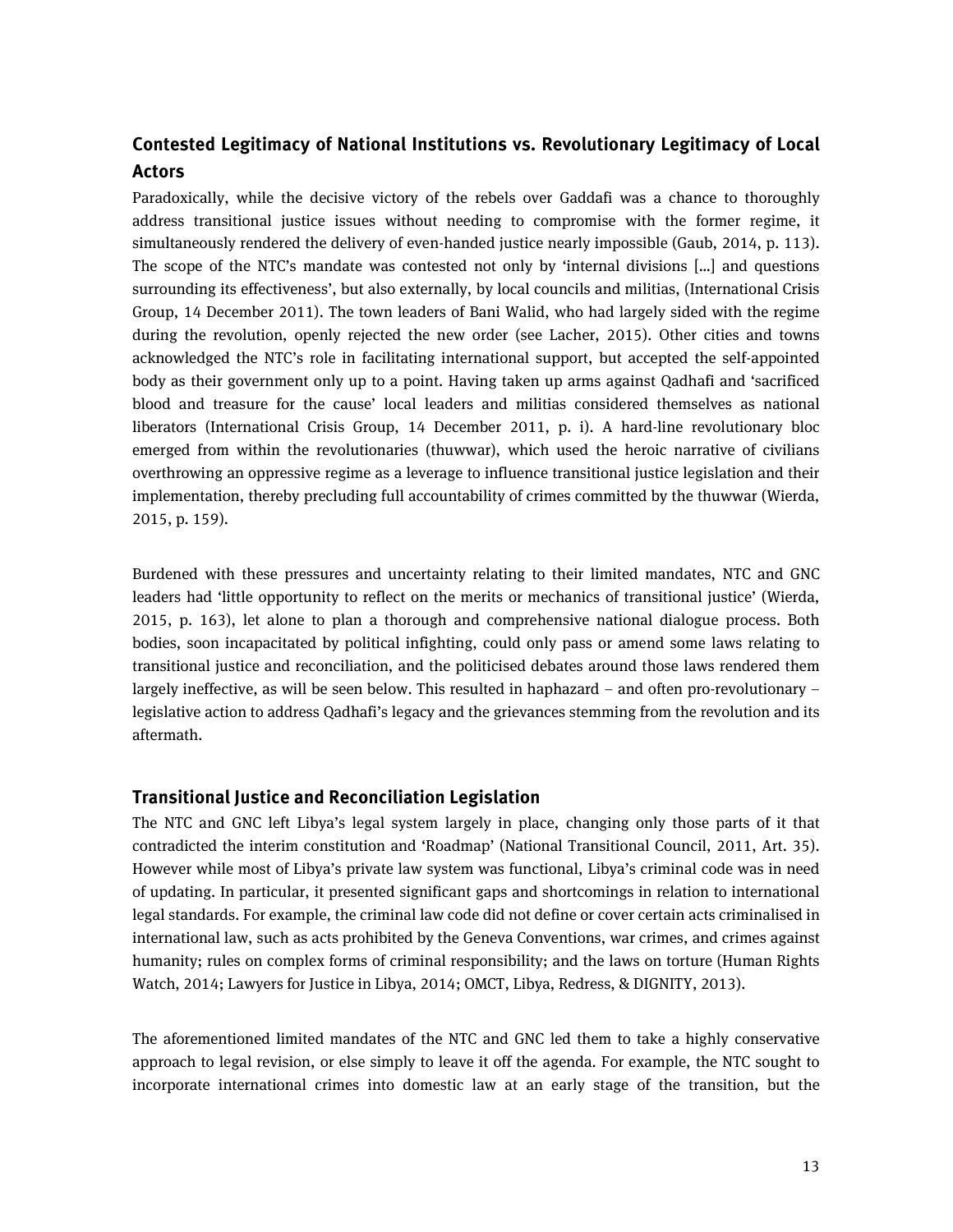implementation of the initiative was ultimately thwarted by its upcoming expiring mandate (Pre-Trial Chamber I (ICC), 2012, para. 36). The GNC issued a law criminalising torture which fell short of the protection offered under international law (OMCT et al., 2013). A long-term criminal law reform steered by the President of the Supreme Judicial Council, together with the Ministry of Justice, ultimately remained incomplete due to the rupture of the political process in 2014 (Wierda, 2017). Thus, in 2014 many areas of criminal law remained in need of reform (Human Rights Watch, 2014; see also Lawyers for Justice in Libya, 2014) and concerns about Libya's legal capacity to adequately respond to the grievances of many justice seekers persisted (Gebril & El-Tobuli, 2013).

Beyond criminal justice, Libya required broader legal and social measures to address the root causes of the conflict. The legal and institutional base for matters pertaining to national reconciliation and transitional justice was legislated anew by the NTC in Law No. 17, 'On the Rules of National Reconciliation and Transitional Justice' passed on 26 February 2012. The law created an independent 'Fact-Finding and Reconciliation Commission' tasked to investigate cases of moral, physical, or criminal abuse, dating back to 1969. By this law, the Commission had authority only to investigate cases, to order compensation payments to victims, or refer cases to prosecutors. It also offered few options for resolving cases outside the criminal justice system other than offering compensation (UNSMIL, 2012). Classic pillars of transitional justice including long-term legal and social means of transitional justice, such as accountability, truth-finding, memoralisation, reparations, institutional reform and concrete steps towards reconciliation (Boraine, 2006), were not developed in the law. Such transitional justice mechanisms are considered to be first steps towards a broader social dialogue about how society may be rebuilt by addressing atrocities from the past (TRIAL International, 2017).

The narrow and legalistic approach to transitional justice was mirrored in the make-up of the Fact-Finding and Reconciliation Commission. It was exclusively composed of former judges and held its meetings in courtrooms. Accordingly, the Commission approached their task in a judicial manner and took a largely passive approach to transitional justice, waiting for victims to raise their claims (Wierda, 2017). This set-up may have also led to confusion among Libyan citizens who may have found it difficult to distinguish the Commission's work from traditional judicial institutions. The overall distrust of the Libyans in the judiciary may have further discouraged broader engagement with the Commission (Wierda, 2017). In any case, the quasi-judicial structure did not foster any meaningful dialogue on truth and reconciliation. As Ian Martin, then-UNSMIL head, notes, '[t]he NTC had adopted the language of "transitional justice" and was in a hurry to enact a transitional justice law, but had little appetite for debate about how to best combine national reconciliation with the need for truth and justice.' (Martin, 2015, p. 145).

Following a combination of both internal Libyan and international pressure (Ibrahim & Otto, 2015, p. 27), the Ministry of Justice reviewed Law No. 17 with support from the International Centre for Transitional Justice to address some of these omissions. A draft law was referred to the GNC, which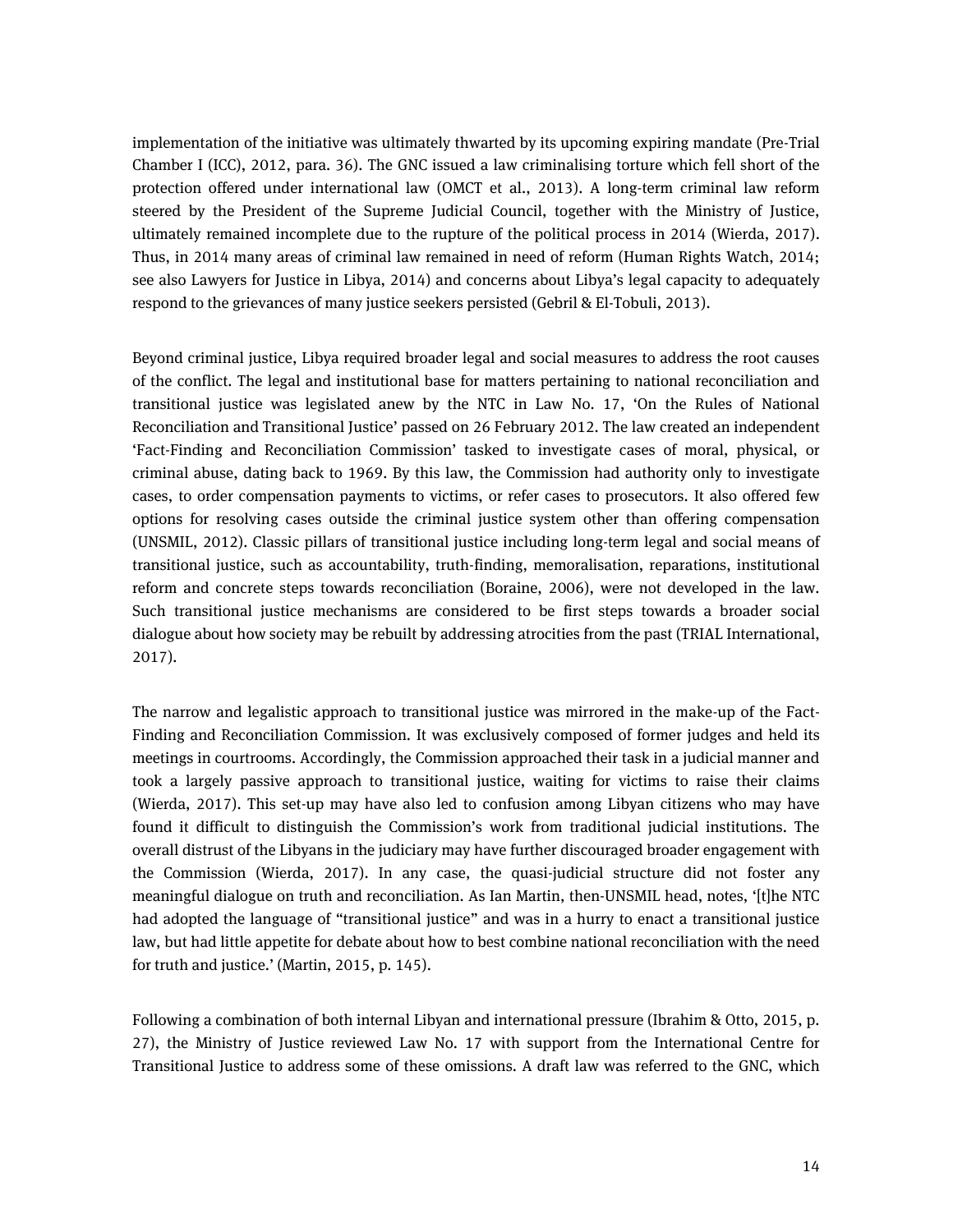adopted a new transitional justice law in December 2013, following another review process. Law No. 29 of 2013 now abrogates and supersedes Law No. 17 of 2012.

The new law broadens legal and social mechanisms to address transitional justice. On an individual level, it now provides for accountability and reparations mechanisms for victims of human rights and establishes an independent compensation fund though which victims would receive compensatory payments (General National Congress, 2 December 2013, Art. 25). On a broader societal level, Law No. 29 puts in place clearer procedures for achieving national reconciliation, memoralisation, compiling a historical record of past grievances, and the reform of state institutions (General National Congress, 2 December 2013, Art.4 and Art.8).

The broader ambit of the law is also reflected in the reform of the structure of the commission. The Commission's work was now supported by six additional sub-committees, each dealing with a different aspect of transitional justice (General National Congress, 2 December 2013, Art. 8). Cases could now be brought forward not only by victims, but also by the government, the parliament, the Minister of Justice as well as civil society organisations (General National Congress, 2 December 2013, Art. 18). While these were considered to be steps in the right direction, with the GNC by this stage paralysed by debating its own expiring mandate, the commission and its sub-committees never started their work (Wierda, 2017).

In parallel, the NTC and GNC also established and re-established several other commissions, which similarly had limited powers to investigate specific issues and grievances. One, the Commission on the Search and Identification of Missing Persons, was set up by the NTC during the revolution (United Nations Security Council, 2012) and staffed with prominent international scientists, including forensic experts, to investigate those who had disappeared at the time of events such as the Abu Salim massacre. At the same time, the GNC set up the Abu Salim Committee (General National Congress, 18 December 2013), though this too never began work, due to the GNC's distraction with its expiring mandate (Foreign and Commonwealth Office, 2014). In the case of Law No. 4, the commission previously established by Saif Qadhafi continued its work to compensate dispossessed home owners. Under the pressure of civil society groups and lobby organisations of aggrieved property owners,[12](#page-14-0) a GNC commission deliberated over a draft law to reform the compensation scheme and restitution mechanisms previously installed by the regime. Ultimately, this draft law, too, was never enacted.

These legislative and institutional efforts remained uncoordinated, which impacted their effectiveness and led to concerns about the duplication of efforts and potentially contrary outcomes of the various institutions. Experts commented that Libyan legislators had a great appetite to solve problems through legislative action without, however, ensuring that the laws were harmonised, enforceable and

1

<span id="page-14-0"></span><sup>&</sup>lt;sup>12</sup> One example of such associations is the Rabitat el-Mulak el-Mutadarariyn min Hukm el-Taghyat (Association of the Owners Harmed by the Ruling of the Tyrant). According to the Association, it had 8,000 core members, and organised its lobbying activities such as large demonstrations and maintained a Facebook page to highlight individual cases (Association of the Owners Harmed by the Ruling of the Tyrant, 2011; see also Fitzgerald & Megerisi, 2015).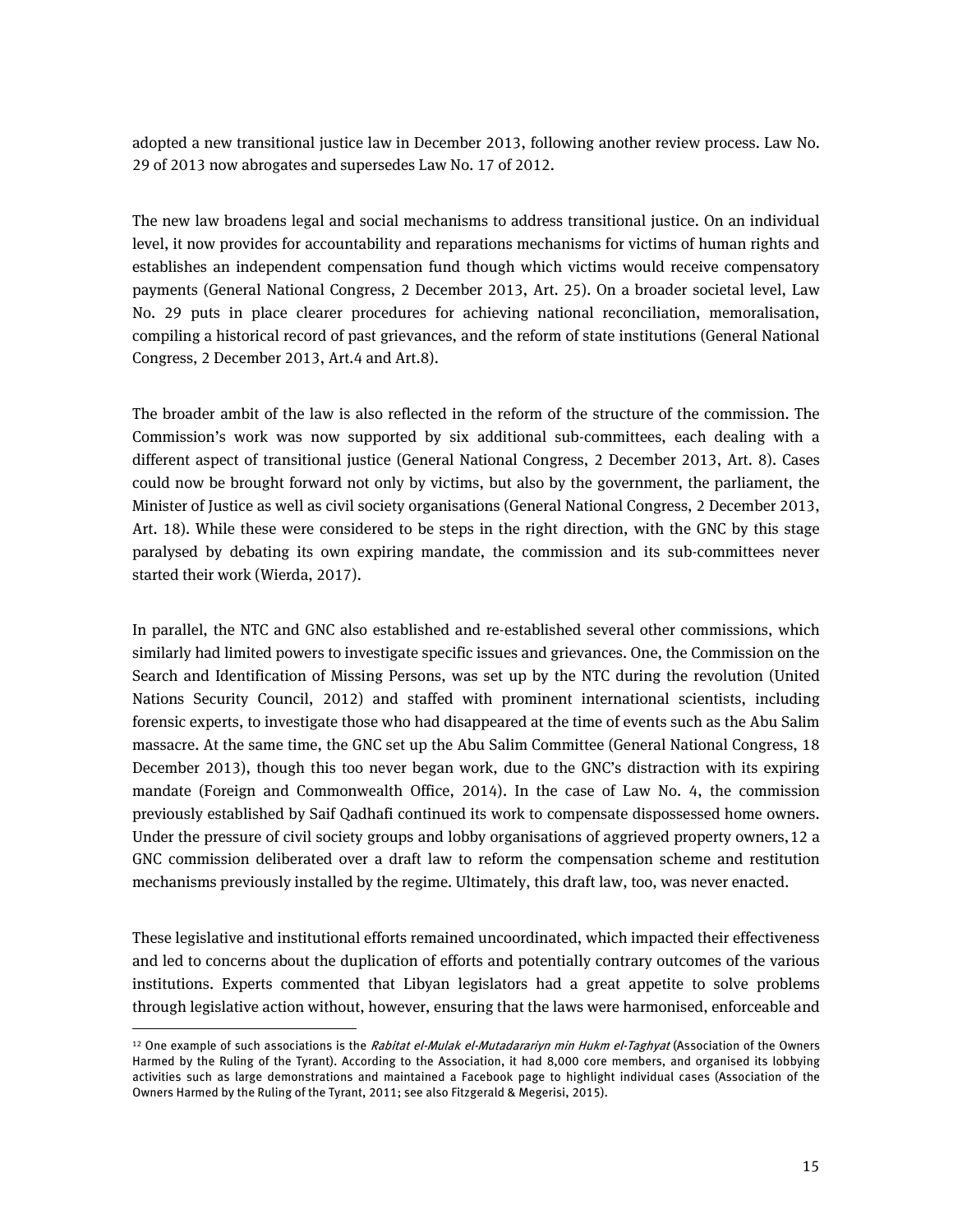used. Consequently, some felt that 'every time a new law [was] passed it [became] a mockery' (Saudi, 2016) and that transitional justice measures were seen as 'no more than ink on paper' (Salah, 2016). This further derailed the people's belief in the rule of law (Saudi, 2016).

Crucially, sensitivities to the influence of the thuwwar and radical revolutionary groups were also evident throughout. Many so-called 'transitional justice measures' discriminated between those who supported the revolution and those who did not. Such politicisation of investigations into legacy justice issues was reflected, for example, in the integration of the Commission on the Search and Identification of Missing Persons into a newly created Ministry for the Affairs of Families of Martyrs and Missing Persons (National Transitional Council, 2012a). The decision politicised the issue of missing persons by not accounting for families of missing persons, whose family members were not considered to be 'martyrs' (Physicians for Human Rights, March 2013; United Nations Security Council, 2012). Furthermore, the decision 'alienated the scientific community' and the lack of experience and technical skills of the ministry led to serious mismanagement (Wierda, 2015).

Similarly, the original draft of Law No. 29 presented by the Ministry of Justice was reworked by a GNC commission to distinguish between rights abuses by the former regime and those by revolutionaries (General National Congress, 2 December 2013, Art. 1). Revolutionaries who had carried out 'military, security or civil acts […] to save or protect the [2011] revolution' had previously already been excluded from prosecution through Law No. 38 of 2 May 2012 (National Transitional Council, 2012b, Art. 4). This effectively prevented the delivery of even-handed justice and the blanket amnesty for revolutionary fighters created resentment among communities who had suffered at the hands of these forces. Transitional justice efforts were finally undercut by the Political Isolation Law. While the screening and vetting of public officials is regarded as an important aspect of post-conflict institutional reform (OHCHR, 2006), the Libyan variant of this transitional justice practice risked 'constituting a comprehensive political purge used mostly to exclude current political rivals' and thereby undermined national reconciliation efforts (Lamont, 2016, p. 394; Wierda, 2015, p. 162).

#### **Institutional and Security Deficits**

The NTC and GNC, in introducing only limited and politically-influenced legislation to address legacy justice issues, implied that the extra burden of processing cases would be taken up by the existing criminal justice system. Regardless of the question of whether criminalising legacy cases was the best approach, the justice system in any case lacked the institutional capacity to implement even perfectlydesigned transitional justice and reconciliation laws. During his rule Qadhafi systematically weakened primary forms of state security and justice, such as regular courts and prosecutors, the police and army (Mangan, Murtaugh, & Bagga, 2014, p. 3). Despite reform efforts under Saif Qadhafi, their legacy of arbitrary procedures, management styles, and culture lingered on and the public continued to perceive the judiciary as being weak and politicised (Mangan et al., 2014, p. 11). Equally, the parallel policing system both 'sapped the morale, confidence, and capability of the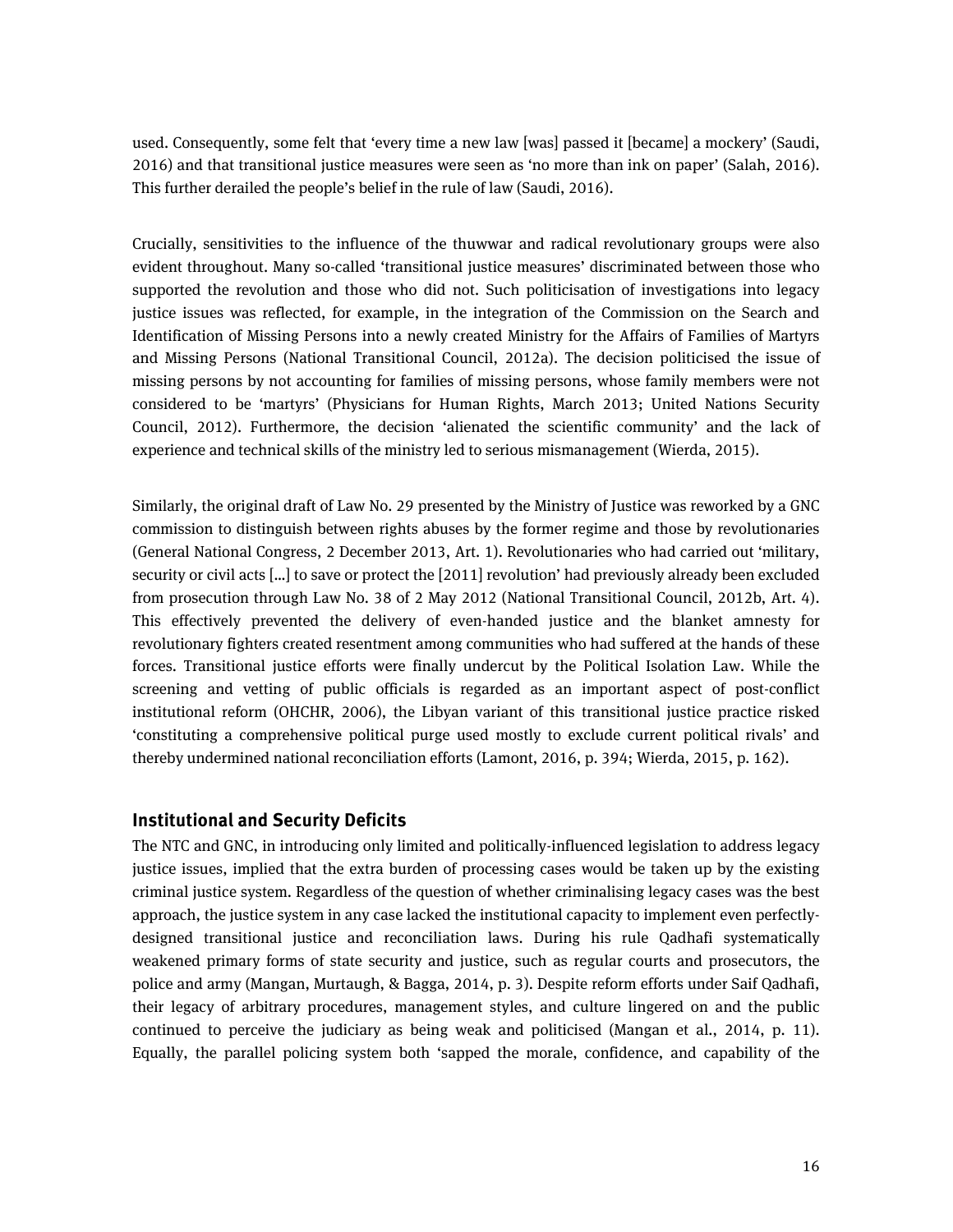national police' and deeply affected the public's trust in the state's security institutions (Mangan et al., 2014, p. 8).

In the aftermath of the revolution, some reforms to the judicial system were made, for example by removing the judiciary from executive control (Law No. 3 of 2011; Constitutional Declaration, Arts. 32 and 33). Since then, the Supreme Court used its independence frequently and its rulings were generally respected. However, the judicial groundwork proved to be challenging. From the outset, the judiciary's inherited old structural and new logistical problems were too large to effectively review the high number of cases arising from before and after the revolution. In many parts of the country, the lack of control over the security apparatus worsened the judiciary's situation. As police forces were severely decimated and barely functioning, many police stations subcontracted powers of arrest and detention to local militias. But having to rely on such actors as the main security providers in many parts of the country meant that police stations themselves could not open cases against other militias, and courts were unable to render fair trials. The work of the judicial corps was therefore significantly compromised by threats and violence (see e.g. Gall, 2014) and while it continued to administer 'ordinary crimes', as well as matters of civil or family law, many judges and prosecutors were reluctant to hold rule over cases pertaining to the acts of militias during the revolution (International Crisis Group, 2013, p. 18; Wierda, 2015, p. 165). To date, no such case has been tried, and thousands of prisoners continue to be detained without trial. In many detention centres, torture and ill-treatment remain a concern (UNSMIL & OHCHR, 2013).

Governmental inability to reassert control over the security sector (see Lacher & Cole, 2014) led Libyans to revert to options outside the justice system to resolve legacy and post-revolutionary disputes. With militias protecting the interests of communities in some areas, some of these disputes sparked major communal violence and led to the cantonisation of communities. Elsewhere, tribal and municipal leaders were asked to mediate local conflicts through traditional conflict resolution mechanisms (Hüsken, 2013). Voluntary reporting of disputes directly to local militias or armed groups also increased. All these options continued to weaken the capacity and authority of the criminal justice system over all but the most routine and depoliticised cases. As UNSMIL reported in 2015:

'*Due to the collapse of the criminal justice system in parts of the country, victims have little avenue to seek protection and remedy amidst total impunity. Even in those rare cases where police reports had been filed, little action was taken to open prompt, thorough, effective, impartial, and independent investigations and to bring perpetrators to justice*' (UNSMIL & OHCHR, 2015, p. 30)

#### **Political Trials, and the Limited Role for International Arbitration**

Finally, another key dynamic behind calls for a National Dialogue was the issue of how to deal with senior regime figures arrested and detained by revolutionary actors and held to atone for alleged abuses committed during the years of Qadhafi rule. Such crimes were often political in nature,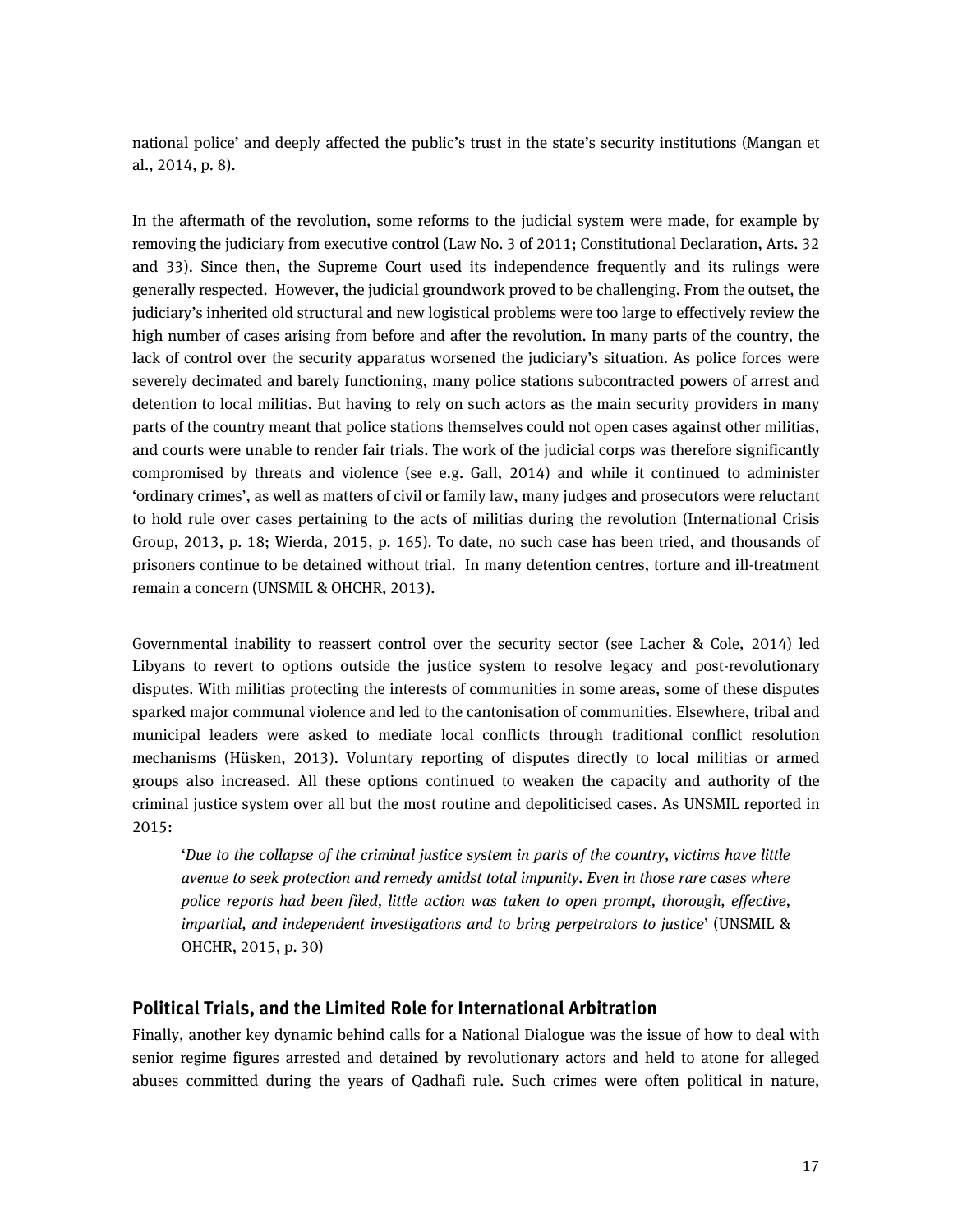although for most detainees, further charges based on Libya's criminal code were brought against them to justify their continued detention. Their fate was a key cause of acrimony between prorevolutionary camps, and those which desired a continuation of the status quo.

Libya's weakened judiciary still prosecuted some of these cases over 2011-14, including Saif Qadhafi and the former intelligence chief Abdullah Senussi. Saif Qadhafi was held in custody by Zintan militias, whereas Senussi was extradited to the Libyan authorities from Mauritania. Trials against the two, as well as 35 other ex-Qadhafi officials, began in March 2014 in the Court of Assize in Tripoli (Qadhafi participated via video link from Zintan custody, but only joined for 3 of the 24 trial sessions) and were concluded with the Court sentencing both to death in July 2015 (see also Amnesty International, 2015; Court of Assize, 28 July 2015). Both judgements were appealed, but the proceedings were postponed several times and no final verdict has been issued up until today (Nebehay, 2017).

One potential way of defusing the acrimony created by these trials would have been for Libya to pursue these cases through international arbitration, such as the International Criminal Court, to which the UN Security Council had referred the situation in Libya on 25 February 2011 (United Nations Security Council, 26 February 2011). However, Libyan authorities instead found themselves on a 'collision course' with the ICC (Wierda, 2015, p. 166). International actors had concerns about whether Libyan authorities were willing or able to deliver justice according to international standards and pressed the case for the ICC heavily upon the Libyans (Amnesty International, 2015; Human Rights Watch, 2015; Pre-Trial Chamber I (ICC), 2012).[13](#page-17-0)

Nevertheless, both the Libyan government and the militias continued to insist that Qadhafi and senior regime officials be tried in a domestic court, regardless of an ICC approval. Libyan officials emphasised the symbolic importance of the trials for dealing with the past and insisted that the domestic prosecution of Qadhafi and Senussi were paramount to re-establishing the country as a sovereign member of the international community.[14](#page-17-1)

1

<span id="page-17-0"></span><sup>13</sup> Libya filed several 'admissibility challenges', stating that the country's 'national judicial system is actively investigating Mr. Gaddafi and Mr. Al-Senussi for their alleged criminal responsibility for multiple acts of murder and persecution' and that the authorities had 'genuine willingness and ability to bring the persons to justice' (see Pre-Trial Chamber (ICC), 2012, paras. 1 and 2). In the admissibility challenge for the case of Abdullah Senussi, the Libyan government emphasised the 'importance of national "ownership" of the trial of Abdullah Al-Senussi as a foundation for reconciliation and rule of law.' (Pre-Trial Chamber (ICC), 2013, paras. 12-17). The ICC's Pre-Trial Chamber rejected Libya's admissibility challenge in Saif's case, relying mainly on the fact that Qadhafi's son remains in the custody of a Zintani brigade and not the central government (Pre-Trial Chamber I (ICC), 2013b). In contrast, in the case of Senussi the Chamber decided that the case was inadmissible to the ICC because he was held by the government (Pre-Trial Chamber I (ICC), 2013a).

<span id="page-17-1"></span><sup>14</sup> Colonel Ahmed Bani, military spokesman of the NTC explained: "We will not accept that our sovereignty be violated like that. We will put him on trial here. This is where he must face the consequences of what he has done. We will prove to the world that we are a civilised people with a fair justice system. Libya has its rights and its sovereignty and we will exercise them" (as cited by Kersten, 2014, p. 191).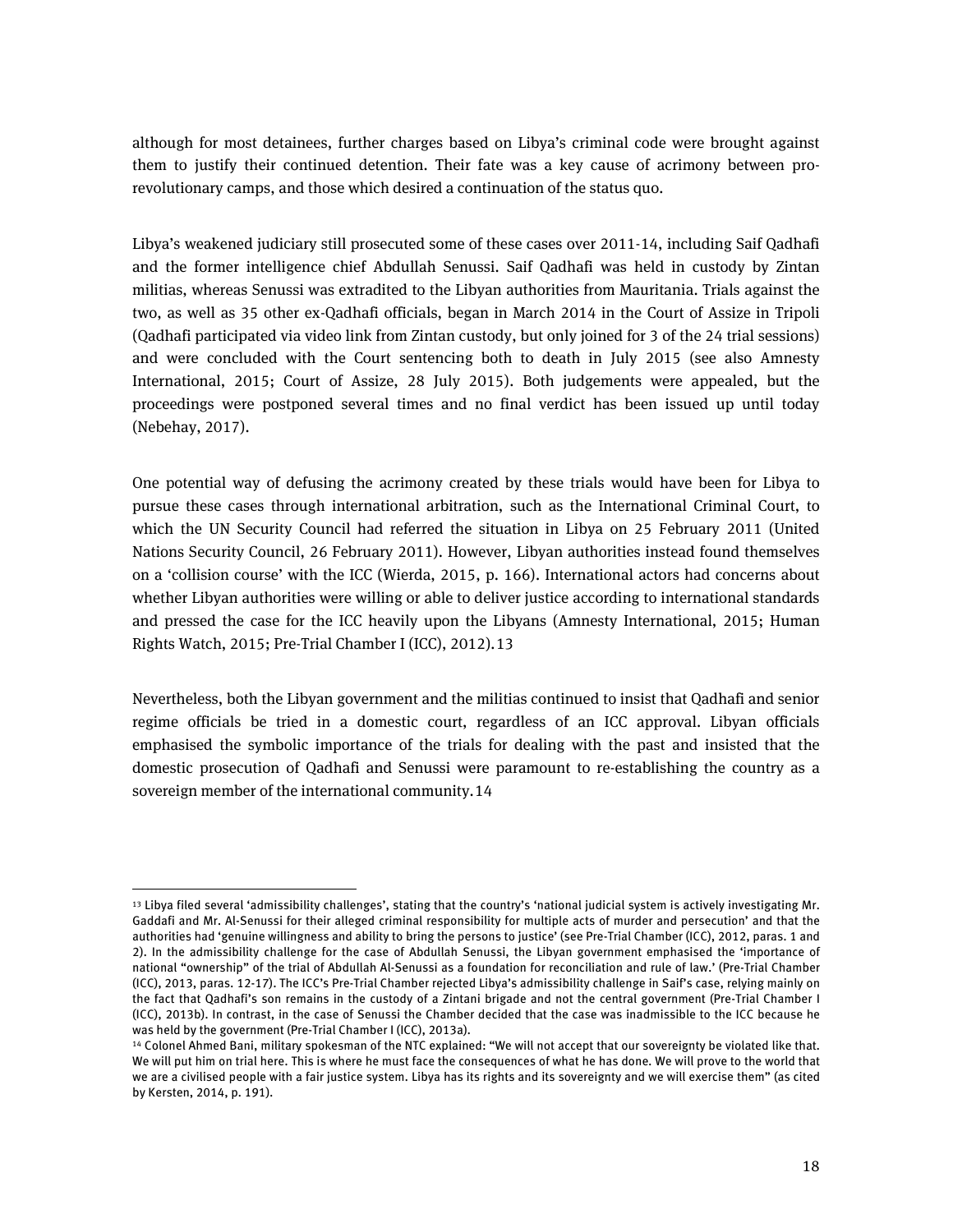The dispute between Libya and the ICC was illustrative of a 'disparity between Libyans' desire to deal internally with their transitional justice issues and the international best practice of the International Criminal Court' (Cole & McQuinn, 2015, p. 8). It was also illustrative of a broader mistrust towards international involvement in domestic affairs, which was fostered during the Qadhafi years (Martin, 2015, p. 129). Foreign policy-makers recognised that 'a prominent external role would be perceived in Libya as intrusive and end up undermining the transition process' and that 'suspicion of foreign conspiracies runs high in Libya' (Lacher, 2015, p. 7). Ian Martin, the Special Representative of the Secretary General for the UN Support Mission in Libya (UNSMIL) in 2011, noted that 'the Libyans making their revolution were determined to control [the] transition, and were wary […] of post-conflict situations dominated by external actors' (Martin, 2015, p. 129).

Without a mandate offered by the Libyans, UNSMIL, along with other international actors, was only able to adopt an advisory role on transitional justice. Advisors were provided to limit their support to 'the development and implementation of a comprehensive transitional justice strategy, and providing assistance towards national reconciliation', mainly through the coordination of international support and provision of technical expertise (Kane & Gluck, 2012; United Nations Security Council, 12 March 2012, para. 6b). At various instances, 'UNSMIL attempted to promote coordination and strategic policy-making' on transitional justice and reconciliation issues, but found that governmental followup was often 'extremely weak' (Martin, 2015, p. 142).

More assertive international engagement may have also been encumbered by the international expert's limited knowledge of the country and its workings as compared to other contexts (Wierda, 2017). In the early days of the transition, international strategists may have 'overestimated the cohesion of the revolutionary forces and the clout of their political leadership' (Lacher, 2017, p. 140). The surprisingly positive trajectory of the transition in the first months after Qadhafi's fall further glossed over the limited capacity of Libya's transitional institutions to handle deep political and social rifts. While an inclusive national dialogue together with the promotion reconciliation was identified as a priority area for the transition already during the revolution (Martin, 2011), its realisation was sidetracked by efforts to support the smooth implementation of the ambitious Roadmap set out by the Constitutional Declaration.

The combination of these factors may have deterred international experts from advocating more forcefully the integration of a national dialogue into the overall transitional process. In retrospect, some experts claim that Libyan and international policy makers missed a short window of opportunity during a period of national euphoria in the immediate aftermath of the revolution to install a comprehensive dialogue on state-building and transitional justice.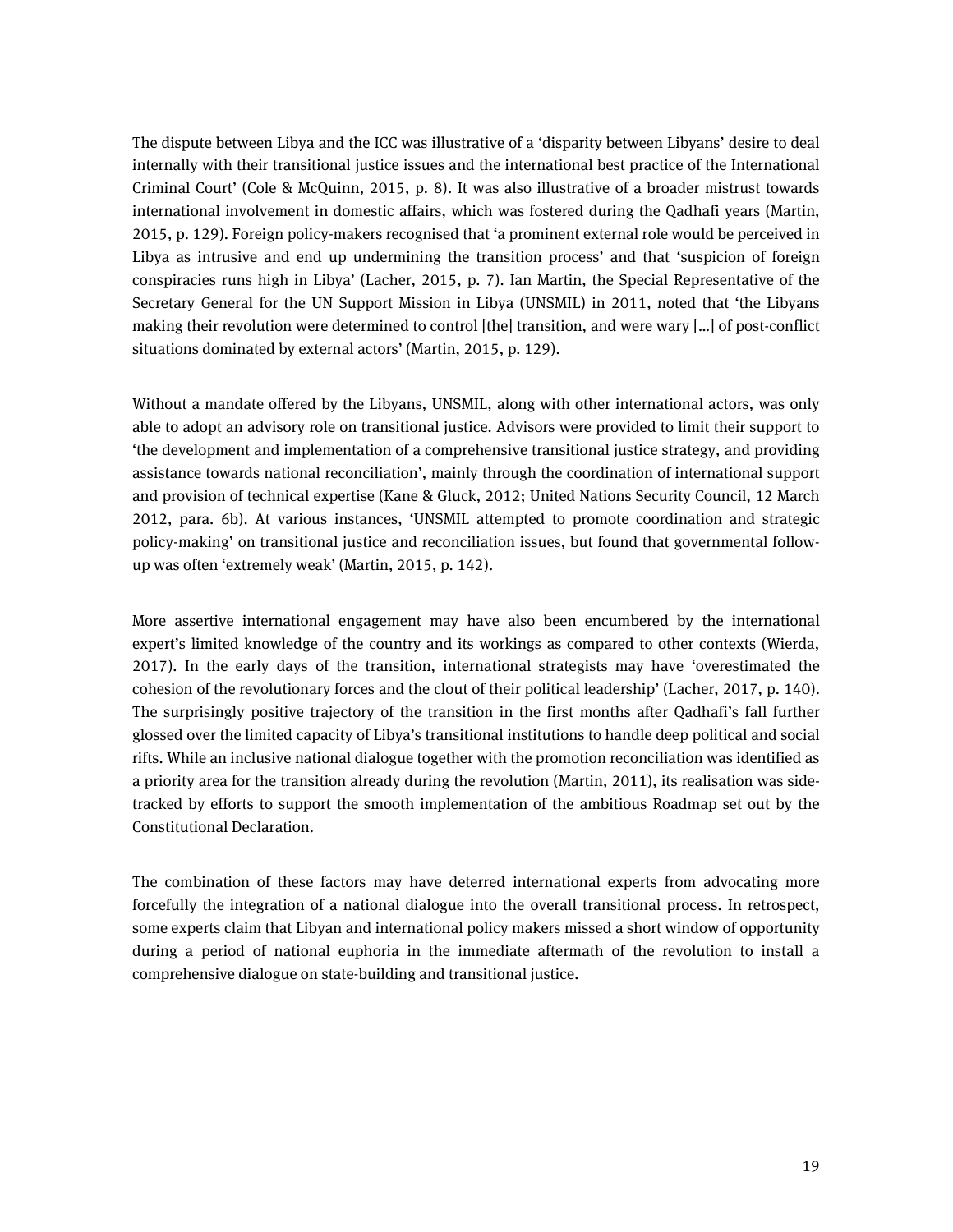# <span id="page-19-0"></span>3 The National Dialogue Preparatory Commission (NDPC): Design and Enactment

By mid-2013, the above issues had festered and developed into a crisis which was on the verge of derailing the transition. The rush to elect a transitional legislature had opened a race for political interests to attempt to control the transition before broad, inclusive consensus on its aims had been achieved. New governance institutions had only limited legal mandates and were soon mired in political infighting.

Important reforms of legislation or administration that were needed suffered serious delays or were geared towards exclusion of political rivals – or, in the case of the security sector and the judiciary, were postponed indefinitely. Transitional justice measures were adopted haphazardly without being embedded in a wider reconciliation process and carried the marks of 'victor's justice'. New grievances were added to unresolved old ones, and new societal divisions were added to the existing societal rifts inherited from Qadhafi's regime.

In recognition of these issues, national and international calls for initiating a national dialogue process were voiced since the early days of the revolution and continued to be voiced throughout the transitional phase. The UN, and some Libyan political actors, actively attempted to promote national reconciliation and unity through various dialogue initiatives. For various reasons, none of these initiatives became accepted or adopted on the national level. Some dialogues were successful locally, but could not be translated to the national level; some were dismissed as being guided by political sympathies others became rallies in favour of the revolution; yet others lacked political will or the necessary resources for nationwide implementation.

The earliest dialogue efforts were started during the revolution by the NTC, with support from the Centre for Humanitarian Dialogue. The 'Dialogue and the Future of Libya: Hopes and Fears' included a series of events in key locations across the country. While initially HD's collaboration with the NTC was productive, the initiative eventually lost traction when the NTC membership was expanded and divisions emerged (Thornton, 2016). In early December 2011, the NTC organised the 'First National Congress for Libyan Reconciliation and Reconstruction', which was joined by the moderate Islamist Ennahdha leader Rachid Ghannouchi, the Deputy Prime Minister of Qatar, Khaled Al Attiya, and Islamic scholar Sheikh Yusuf Al-Qaradawi (Mzioudet, 2011). The Islamist tinge of the dialogue initiative fuelled scepticism among more liberal-leaning political factions and the initiative finally stalled.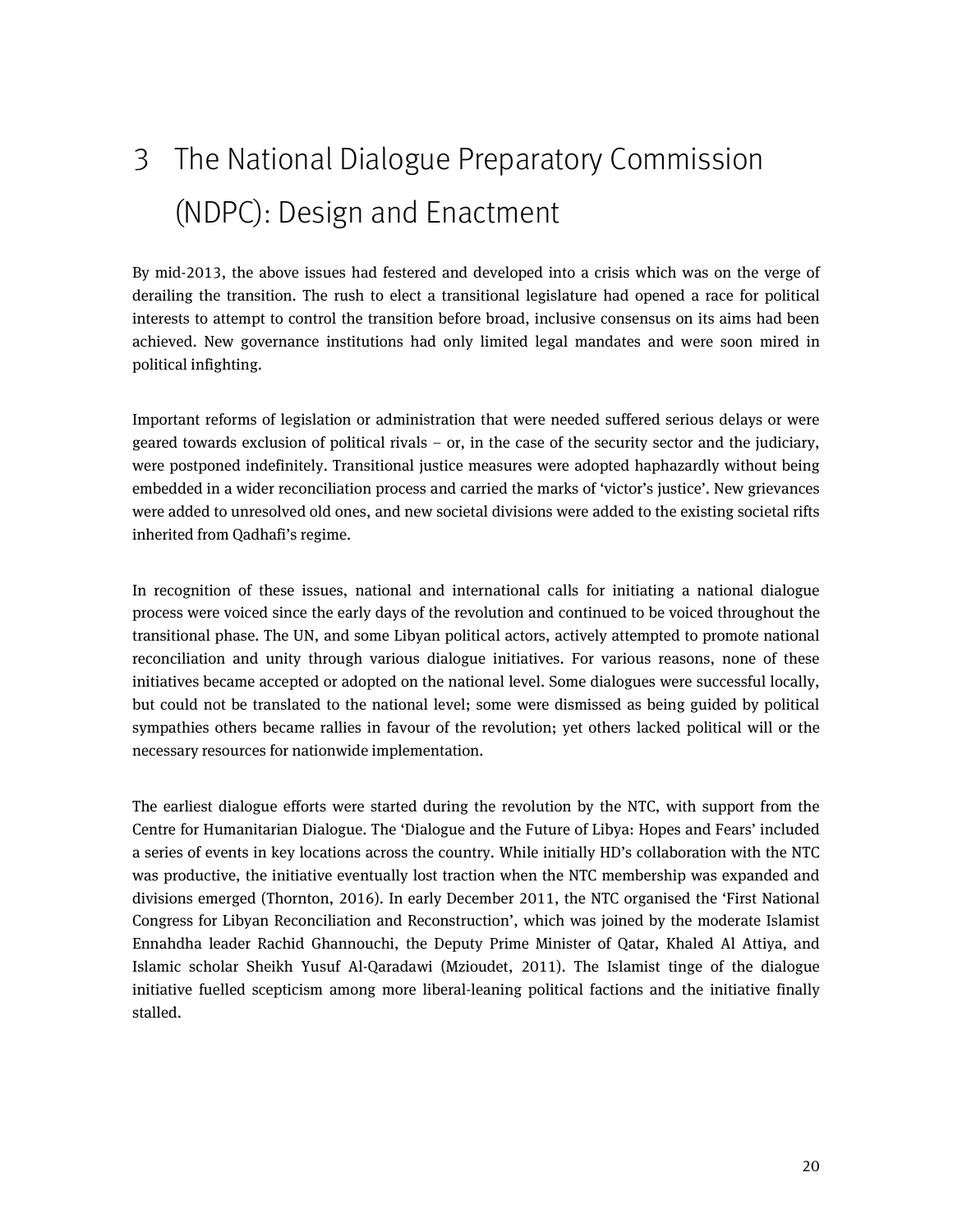In addition to these early government-led dialogue initiatives, many other groups launched their own locally or thematically limited so-called 'national dialogue' and 'national reconciliation' activities during the transition. This included different groupings of tribal elders, NGOs, local councils, such as the Benghazi local council, and parliamentary commissions, such as the parliamentary Human Rights Commission. Besides being uncoordinated at a national level, these efforts dealt with isolated issues of the transition and often lacked conceptual clarity (Thornton, 2016).

This proliferation of uncoordinated 'dialogue initiatives' as well the deteriorating security situation and 'deep divisions' emerging within the GNC gave rise to concerns among the international actors. In February 2013, then-UN Head Tarek Mitri reiterated the need of an 'inclusive, national dialogue' to build consensus among 'different actors, whether political, communal or from civil society organizations, and consensus on guiding principles and priorities until a new constitution is adopted' (United Nations Security Council, 21 February 2013).

In July 2013, the President of the parliament, Nouri Bou Sahmain officially formed an Office of National Dialogue Consulting to conduct a national dialogue, apparently without prior consultation with the government. The GNC President's reasons for launching the dialogue echoed Mitri's concerns, noting the rising frustration among the Libyan citizens vis-à-vis the growing tensions within the GNC, which in his eyes could hamper the elections for the constitution-drafting assembly (Thornton, 2016). Bou Sahmain subsequently appointed Mohamed Harari to lead the National Dialogue, who had previously stood as a rival candidate for Prime Minister against Zaidan (H20 & Bokrah, 2013).

While the GNC dialogue was being prepared, then-Prime Minister Ali Zaidan invited the then-UN head of mission for Libya, Tarek Mitri, to back his own initiative to launch a 'National Dialogue'. At a press conference on 25 August 2013, both figures jointly announced the launch of a National Dialogue Preparatory Commission (NDPC). Arguably, the UN's public support, along with the provision of resources and technical assistance, made Zaidan's initiative stand out from the GNC dialogue and other previous initiatives (Thornton, 2016). As discussed further below, the circumstances of the NDPC's launch politicised the NDPC by creating two official rival dialogues, which rendered a viable dialogue process impossible.

The NDPC was formally established by Presidential Decree No. 477 of 2013 with a very broad mandate: to prepare a framework for an inclusive national dialogue by building national unity and establishing a shared vision for the future; implement steps to conduct strategic dialogues on national issues including security, political, and social aspects of the transition; and communicate and coordinate with institutions which can provide the necessary technical support (Prime Minister's Office, 2013, Art. 3). The following sections describe the efforts of the newly established NDPC to design a process to fulfil this broad mandate. While initially good progress was made, the dialogue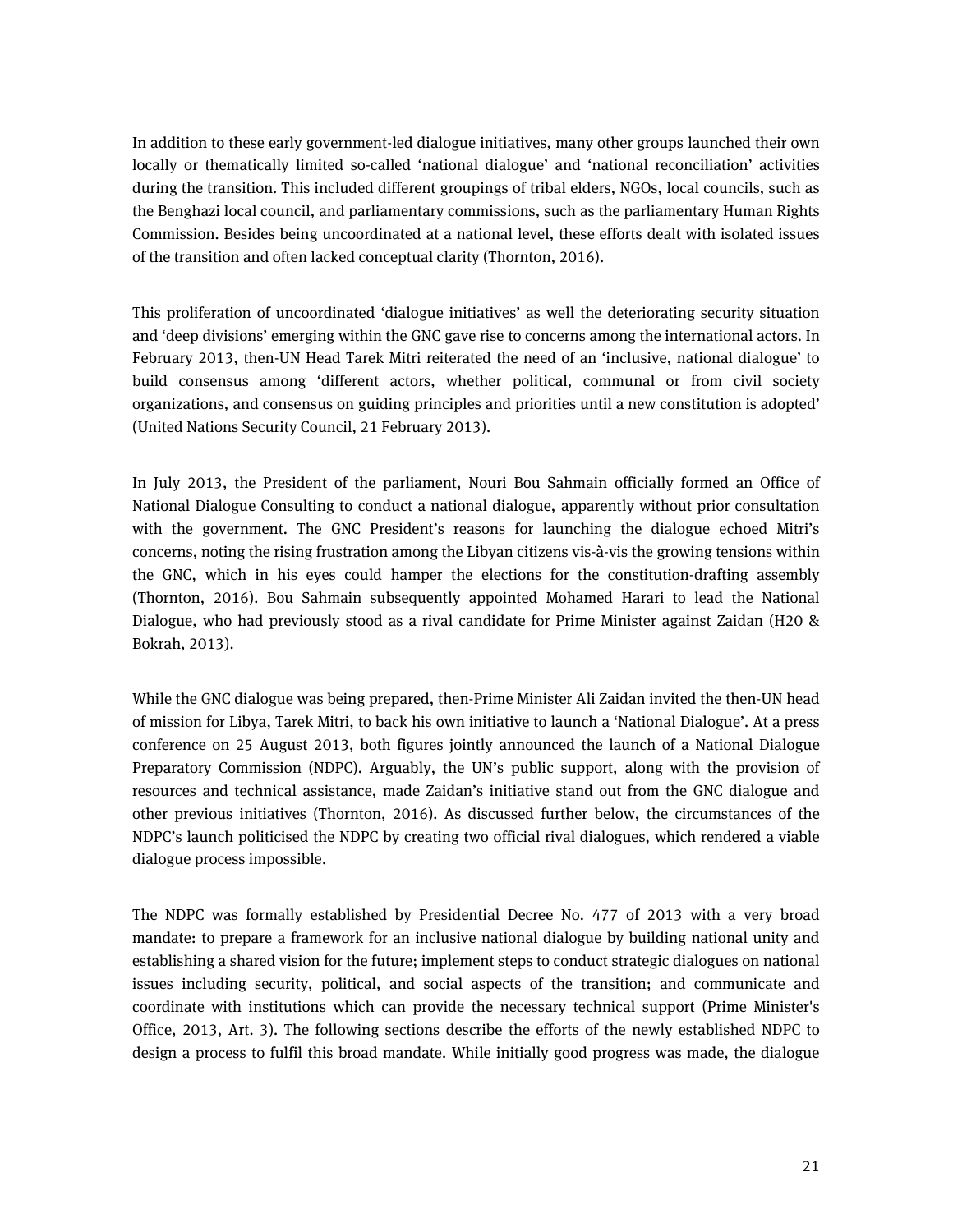<span id="page-21-0"></span>process was cut short by the deterioration of the security situation and the disintegration of the political landscape. Unable to reposition itself, the NDPC finally dissolved.

### **3.1 Design of the NDPC**

From August to December, the 13-member NDPC, headed by Fadeel Lameen, worked on preparing the dialogue's structures and processes. The process was gradually developed through discussions with local actors, a UN Technical Assistance Team, and international NGOs such as USAID (Lameen, 2016; Mitri, 2016). Via these discussions the commission members were presented with international best practice on national dialogues, visited then-active National Dialogue leaders in Yemen and Tunisia, and held workshops and seminars with Libyan experts and civil society groups to determine how a national dialogue process could be adapted to Libya (Baiou, 2016; Lameen, 2016).

Through this process, the NDPC settled on a 6-month preparatory phase, which began only after some delay due to the organisational and political difficulties in setting up the NDPC, as described below. The first phase, envisioned to last 3 months, was a nationwide outreach program called the Engagement and Participation Tour. This 'grassroots-element' of the process was launched in January 2014 and was intended to solicit public input and to increase public visibility of the NDPC's work. The tour included town hall-style meetings in 42 Libyan cities and towns and was accompanied by an extensive media campaign. The meetings were open to Libyan nationals on the condition that they would join unarmed, and debates were recorded on film and by note takers for future records. Further public opinion was gathered through open-ended surveys which were designed by the University of Benghazi Research and Consulting Centre. The NDPC also collaborated with local youth organisations, such as H20, to broaden the range of voices through online tools, such as Facebook, Twitter, and YouTube (National Dialogue Preparatory Commission, 2014b). The Tour was intended to be concluded by a National Conference of 300 participants, selected by representatives of nine segments of Libyan society, which were pre-defined by the NDPC after the Participation and Engagement Tour. The Conference participants would draft a National Charter articulating those values and aspirations of Libyan citizens which could achieve broad assent, based on outcomes of the Tour.

The second and following 3-month phase was intended to address more contentious questions of the transition, and was named the Strategic Issues Driven Dialogue (SIDD). The SIDD would have been divided into various dialogue tracks, based on the issues identified during the Engagement Tour and by the National Conference. As will be described, the NDPC never reached this stage; according to its chairman, had it done so, dialogue tracks would likely have included issues such as security and the role of militias, economic development and equitable sharing of natural resources, transitional justice, and national reconciliation (Lameen, 2016).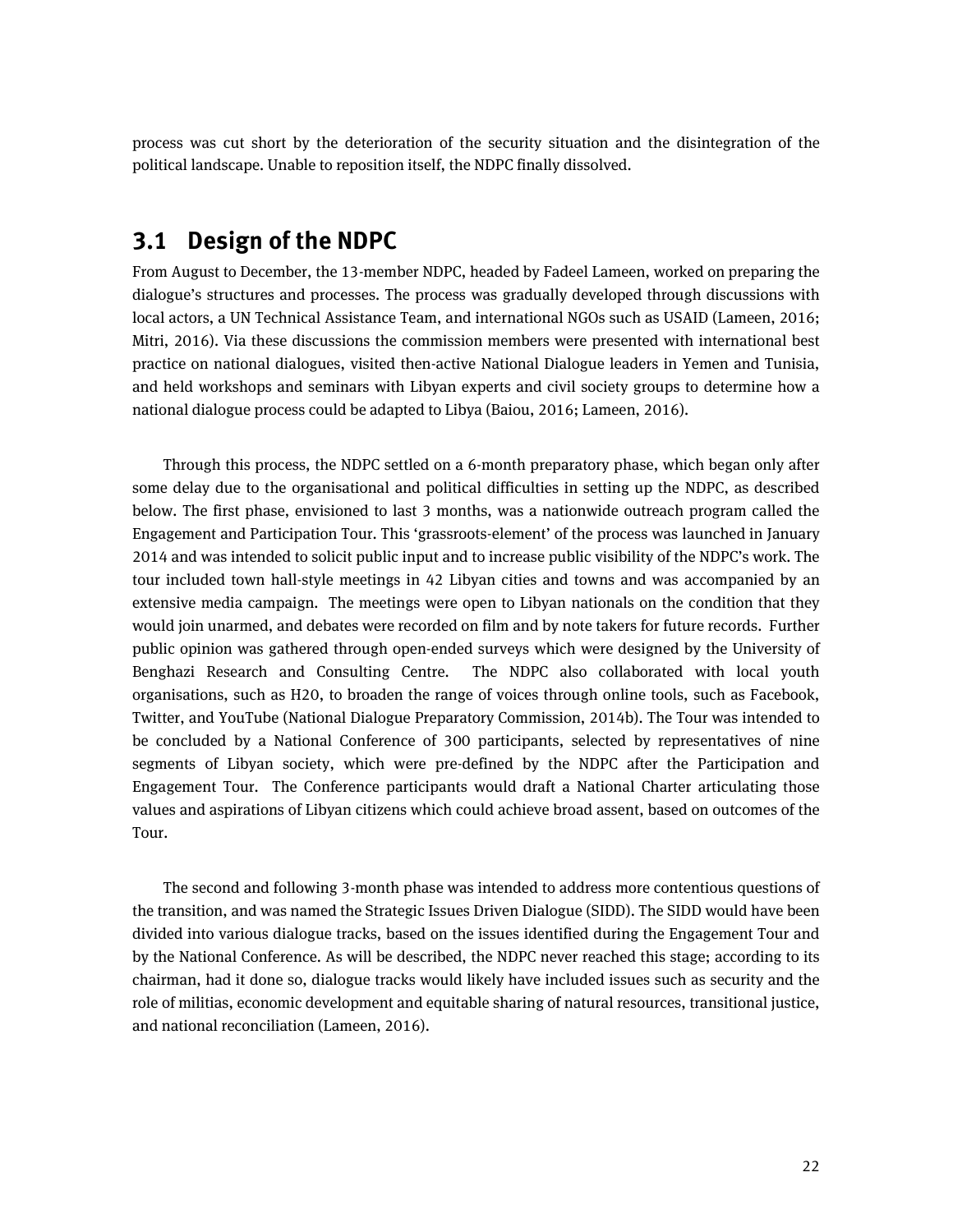The key features of this design were firstly, its 'bottom-up' approach; second, the sequencing of broad principles of assent followed by special issues of particular dispute; and thirdly, the 'National Conference' structure. All were felt to be systemic solutions for the Libyan political and cultural context. The Libyan conflict lacked political or military factions with strong organisational roots; instead, conflict actors and stakeholders had emerged, in some cases without obvious leadership, from within local communities themselves. The Conference approach and preceding Tour was designed to achieve broad early consensus, to make it easy for communities to be absorbed into the structure, and to forestall objections that dialogue participants were exclusive and not representative – objections that had dogged the NTC and transitional government.

More aspirationally, therefore, the NDPC aimed through this process to reset Libya's transition itself. Given that the Roadmap negotiated by the NTC between its own factions had come to a near stand-still on the political stage by this time, the NDPC's design aimed to provide an alternative institutional framework that could break this deadlock. By leading with the National Conference and its anticipated statement, it hoped to formulate, though only in vague terms, a set of long-term goals for the transition, and sought to maximise its chances of achieving this by deferring more divisive issues to sub-committees and secondary tracks (Lameen, 2016). It is unclear whether this aspiration was shared either by then-Prime Minister Zaidan, or by UN head of mission Mitri. Regardless, the NDPC continued to talk about the outcome of the process, the National Charter, as a sort of 'social contract,' by distilling the outcomes of the engagement tour into an agreement on national identity and unity, including basic principles of political conduct (National Dialogue Preparatory Commission, 2014b).

These aspirations led the NDPC to place its Engagement and Participation Tour very much as its centre piece. Its belief that many Libyans had become disillusioned with Libya's transition, and had lost trust in their transitional institutions, informed their 'bottom-up' design, through which they hoped to reignite public engagement, and foster a sense of ownership of the transitional process amongst Libyans who felt excluded from the existing political process.

The NDPC's thinking was also informed by its scepticism towards the more conventional political frameworks which the Roadmap had tried to accelerate into being. The Commission assessed that the Roadmap, in allowing the design of a transition to be determined by an elected body mandated only to govern the transition, had given rise to a crude 'politics of exclusion'. Far from ensuring a representative process, elections, it was felt, had allowed successful political factions and coalitions to too easily exclude other components of society. In preferring a selection process defined by ensuring representation of certain categories of Libyan society – though the details of that selection process itself remained opaque and undefined – the Commission believed it could provide a filtering mechanism for including previously side-lined actors and for the selection of moderate conference participants.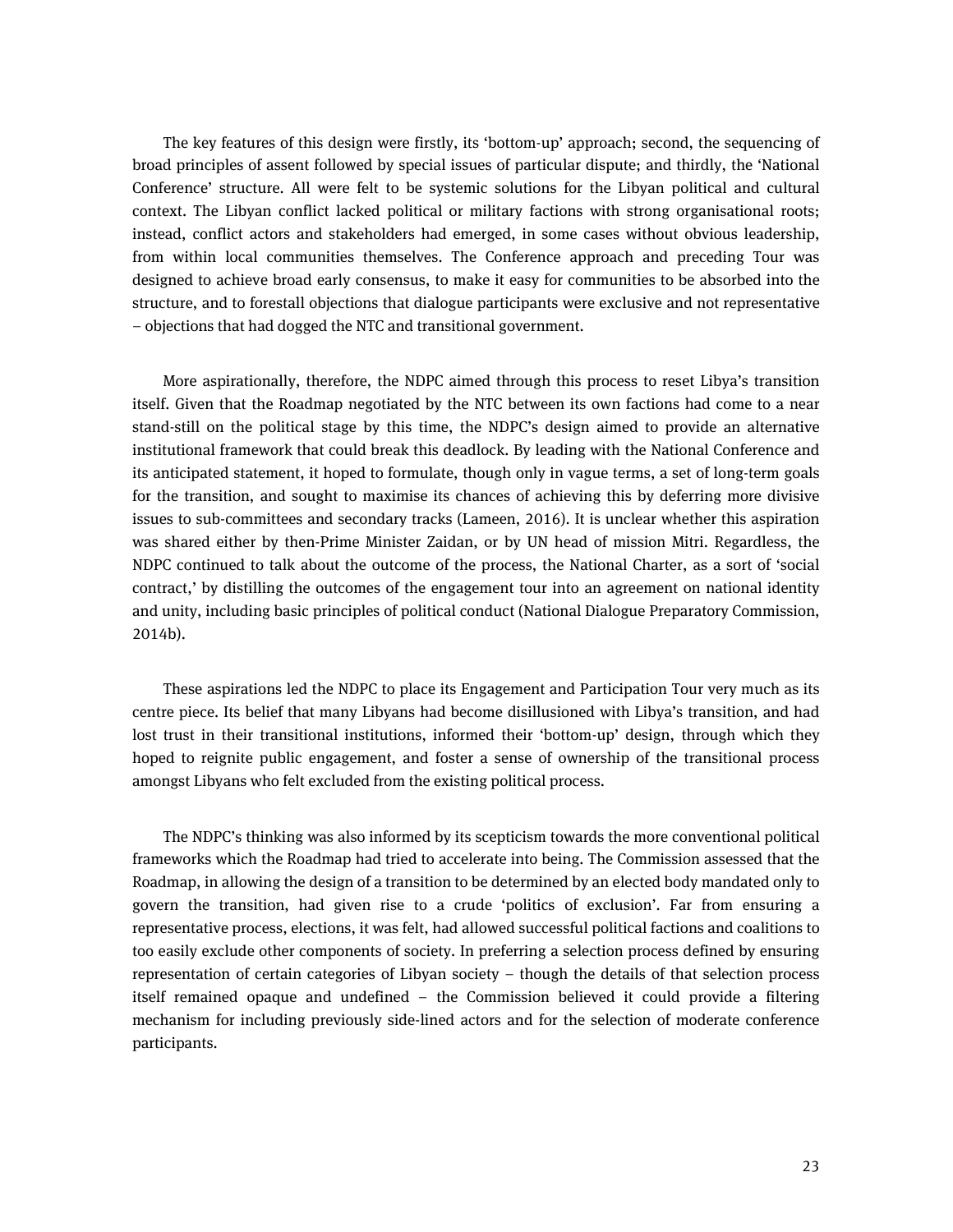The aspirations behind the designing of the NDPC's dialogue design sometimes appeared to obscure questions of detail and process which remained unresolved. For example, while the National Conference was presented as a remedy for an allegedly exclusionary electoral selection process, the NDPC did not elaborate on how the selection process for the National Conference itself would take place, nor how it could possibly be immune to similar charges of exclusivity or filtering of views. These lacunae were possibly due to the short planning period and to the limited role of the NDPC as a preparatory Commission. Potentially divisive questions had yet to be decided; as well as the criteria of participation in the National Conference, there was the form and function of the SIDD, the question of how to deal with representatives of armed militias in the Conference, and how formal and informal institutions such as tribes should be integrated in the process. Perhaps because the National Dialogue was designed as a corrective to the GNC's governance of the transition, there was no concrete vision of how to embed the National Dialogue in the overall transitional process, for which the Roadmap, however outdated, remained the sole reference point. Similarly there was no clear plan of cooperation and coordination with other institutions of the transitional phase, most importantly with the CDA and local dialogue and local mediation efforts.

#### **The Constitution-Drafting Assembly**

The Constitution-Drafting Assembly is regarded as the key institution for Libya's political transition. The issues that lie at the core of the conflict, namely the decentralisation of the country, the reorganisation of the security apparatus, finding a system of effective government, and the fair distribution of resources, are fundamentally constitutional issues. On a broader level, the constitution should also address questions of national unity and identity. There were also hopes that the constitution-drafting process may also address a number of transitional justice issues and that an inclusive drafting process may 'result in some kind of national dialogue in its own right that might resolve some of our concerns' (Chatham House, 9 April 2014).

Despite being elected by a margin of the population in February 2014, the CDA initially enjoyed widespread public support (Eljarh, 2014d). The CDA offered a fresh and fairly inclusive institution whose members were largely uninvolved in the political turmoil of the other institutions. The remoteness of its seat, the eastern town of al-Beyda, allowed the CDA to deliberate unstirred from influence of political factions and armed militias. Contrary to the NDPC, the CDA took the decision to abstain from any direct involvement in the political process, including the UN-led Political Dialogue (Daragahi, 2015; Eljarh, 2014c). Thus, for a while, the body has maintained its political independence and for a long time remained the only largely uncontested and elected institution in the country.

At the same time the CDA struggled to include wider segments of the Libyan people in the constitution-making process. The process became less accessible for Libyan civil society and was largely disconnected from the Libyan citizens. A hastily organised outreach tour conducted in the summer of 2014 did not foster any meaningful public participation (Hammady, 16 June 2014). Eventually Libyan civil society activists started to criticise the CDA's lack of accessibility, transparency, and outreach (Democracy Reporting International, 2016, p. 7). Against the backdrop of a failing transition some Libyans started to dismiss the CDA as irrelevant to their everyday concerns (Hammady & Meyer-Reisende, 2015). The slow progress of the constitution-drafting process fuelled scepticism about the viability of the proceedings.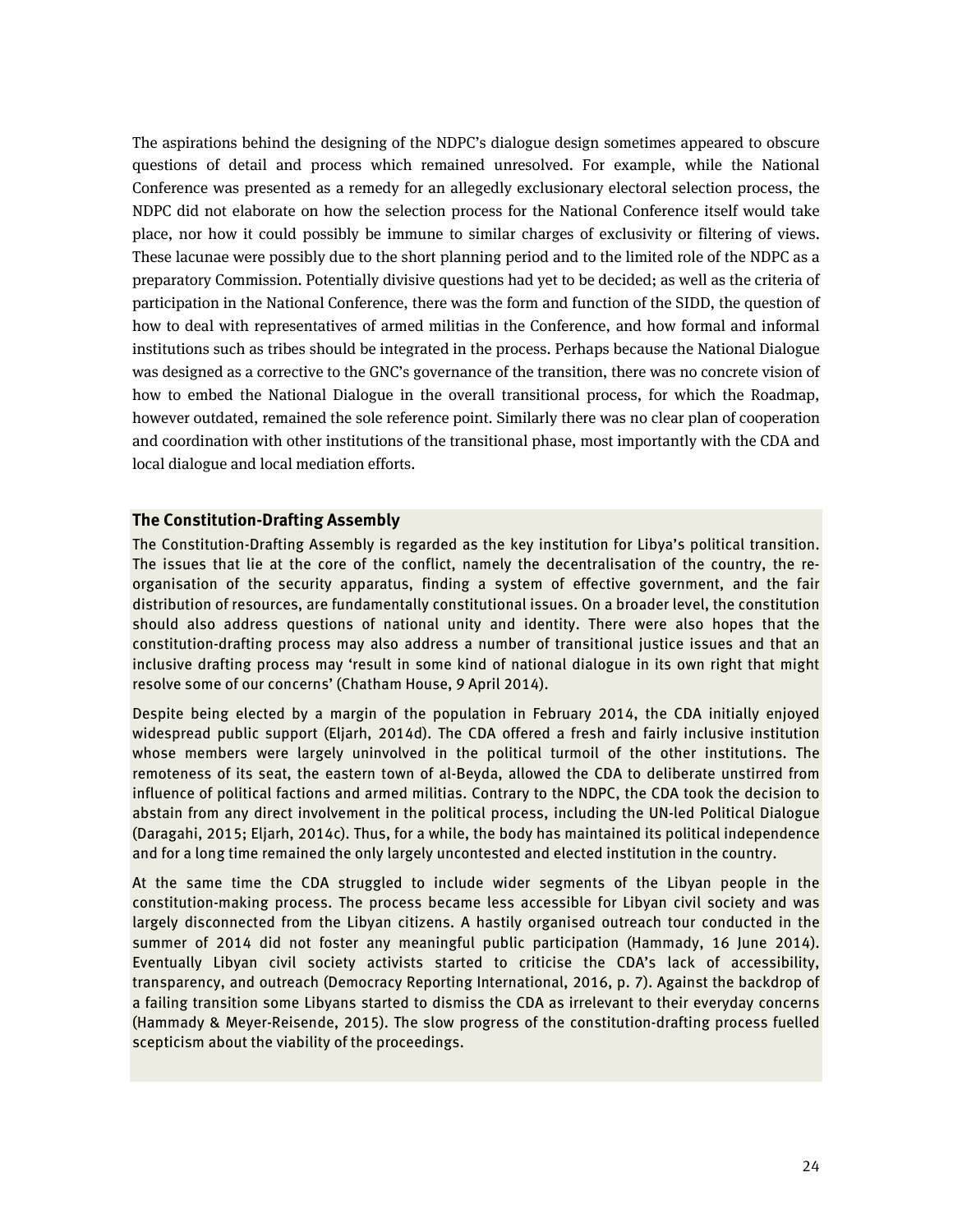In this regard, the coordination of the constitution-making process with the National Dialogue from the outset may have had mutual benefits and could have avoided a duplication of efforts. Instead of conducting its own outreach programme, the CDA was could have built on the NDPC's broad engagement with the public during the Participation and Engagement Tour. The National Dialogue's extensive outreach campaign may have contributed to the procedural and substantive aspects of the constitution-making process and avoided potential disputes about some aspects of constitutional ordering. At the same time, the constitution-making process may have served to anchor the National Dialogue's 'national vision' within the constitution.

Meanwhile, political rifts in the CDA deepened and several members have boycotted the proceedings. In July 2017, 43 of the remaining 44 participating members voted for a new draft constitution, despite pressure from armed militias who tried to obstruct the voting procedure (Libyan Express, 2017). According to the Roadmap, the draft should now be put to a public referendum. But with no unitary government to organise such a vote, the future of the constitution remains uncertain and the chances that the CDA will be able to positively contribute to the challenges of Libya's transition remain slim.

Though the National Dialogue would be beset by further unforeseen challenges in 2014, its ability to meet those challenges was limited at root by the aspects of its design discussed above. The vagueness of the mandate, the quasi-political aspiration of its designers, and its lack of connection to the Roadmap and the work of other transitional institutions, all left it vulnerable to changes in the political landscape. In the end, the NDPC was only able to successfully implement the Engagement and Participation Tour over spring 2014. During the preparation for the National Conference in May 2014, the process was cut short by a wave of political violence created when the Roadmap's timeframe finally expired, and elections for a new, unplanned-for transitional authority were called for 25 June 2014.

## <span id="page-24-0"></span>**3.2 Repositioning the NDPC**

Conditions for a successful implementation of the National Dialogue started to deteriorate in early 2014, when Prime Minister Ali Zaidan was ousted after a vote of no-confidence in the GNC on 11 March 2014. The government had come under severe pressure from political opponents, who had repeatedly targeted Zaidan with several unsuccessful votes of no-confidence in the previous months. Zaidan's failure to exercise control over the myriad of militias, epitomised by his own abduction in early October 2013, was used as a main argument for his ousting by his opponents (Al Jazeera, 2013). In July 2013 federalist militias had seized control over important oil facilities in the east, and ransomed the central government by taking control over Libya's main economic lifeline. When Zeidan's government failed to prevent the rebels from filling an oil tanker with crude oil and moving it into international waters, those who wanted to remove Zaidan from office were able to get a majority to sack the Prime Minister (Al Arabiya News, 2014). As described in further detail below, Zeidan's dismissal created new uncertainty for the NDPC.

The key moment and challenge to the NDPC came in May 2014. In that month Khalifa Hiftar, a retired general, formerly close to Qadhafi, who defected from the regime in 1990 and returned to Libya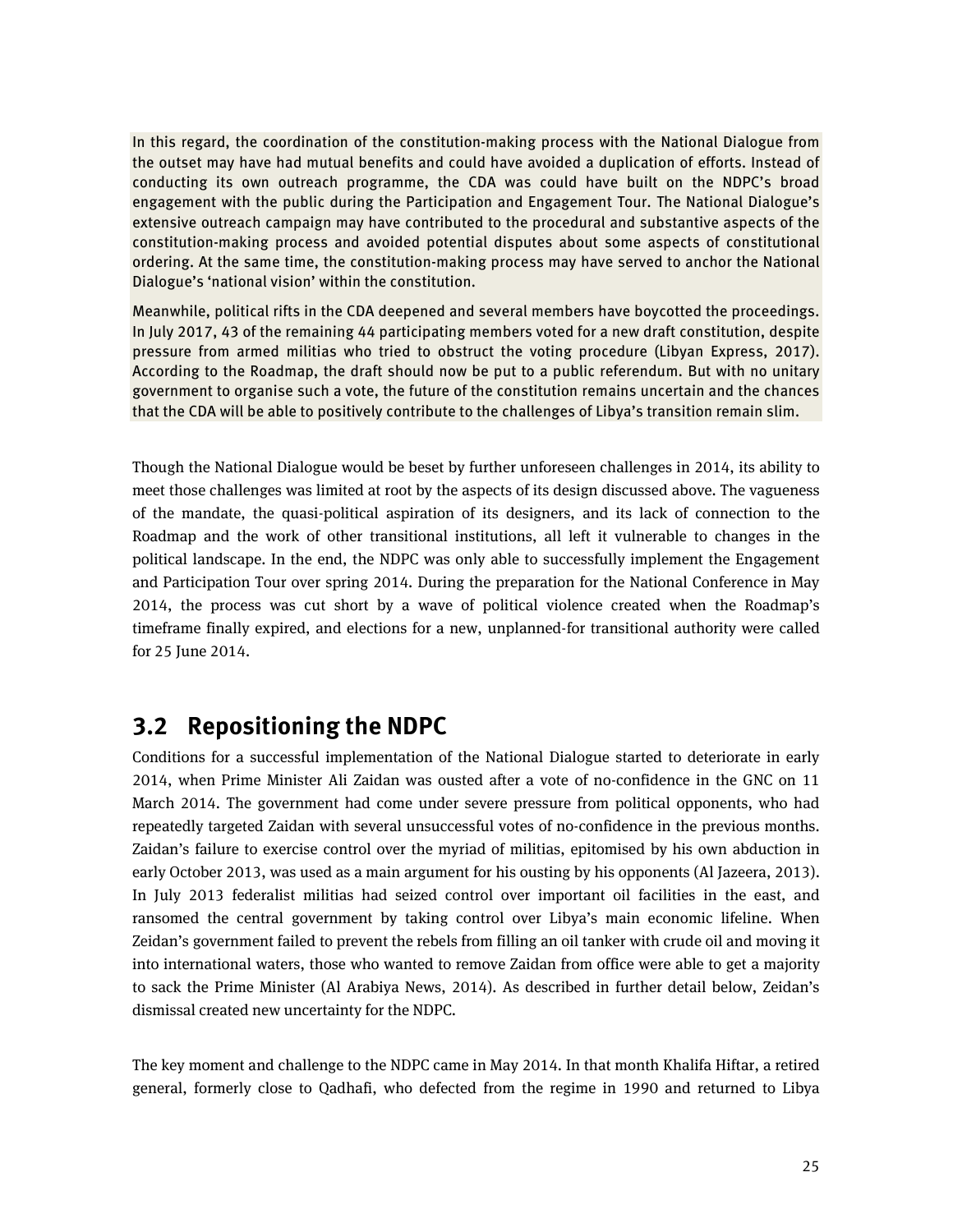during the 2011 revolution, launched 'Operation Dignity' – a coalition of eastern military units and armed groups that assembled to disrupt Islamist armed groups' control over Benghazi on 6 May 2014. Two days later, militias from the village of Zintan, loosely aligned with Hiftar's movement, stormed the parliament building in Tripoli and declared that the GNC no longer represented the Libyan people and would be suspended (Mezzofiore, 2014).

In the wake of this violence, the NDPC felt that the situation required external mediation and joined with Libyan and international voices urging UNSMIL to take the lead in a political dialogue. The NDPC attempted to position itself as the interlocutor and broker of a UN dialogue (Baiou, 2016). In early June, it supported UNSMIL in organising a meeting bringing together major political actors alongside notable civic leaders, women's representatives, and tribal leaders. The aim was to forge an agreement on principles of political interaction, national priorities during the remainder of the transition, and on ways of addressing immediate security, and otherwise divisive issues, prior to the upcoming HOR elections (UNSMIL, 2014).

This move, however, served only to politicise the NDPC and bring it into the firing line at a time of heightened anger and emotion. Key documents containing the names of dialogue participants were leaked, prompting backlash and criticism by some political factions objecting to those names. Furthermore, the timing of a 'political dialogue' reconciliation initiative, aimed at political actors a month before scheduled elections, proved a miscalculation. Those confident that the public mood favoured them, such as Mahmud Jibril and the National Forces Alliances, had no interest in reaching a dialogue-based compromise prior to the elections, and supportive commentators accused the NDPC of being biased towards their political Islamist opponents (Eljarh, 2014a). Public anger soon grew and turned upon the UN as the sponsor of the Dialogue. As protesters gathered in front of the UNSMIL compound, Tarek Mitri decided to postpone the dialogue and the initiative collapsed.

Meanwhile, the security situation continued to deteriorate. After elections for the HoR on 25 June 2014 indeed resulted in a landslide electoral defeat of Islamist factions, a coalition of Islamist politicians, armed groups, and some Misratan militias launched a military campaign against Hiftar's 'Operation Dignity', dubbed 'Libya Dawn'. As Dawn forces invaded Tripoli, driving out Hiftar-aligned armed groups, the country slipped into civil war. Some GNC members used the chaos and resulting security vacuum to continue the GNC operating in Tripoli, and refused to participate in a symbolic but important handover of power to the HOR. The country was now divided between two parliaments, as parts the elected HoR convened in the eastern town of Tobruk, and remnants of the GNC held firm in Tripoli.

With military and armed groups caught between the confrontation of Operations Dignity and Dawn, and the GNC and HOR split collapsing the political process, the National Dialogue – in any case legitimised only by the now-expired Zaidan government – was brought to a complete halt.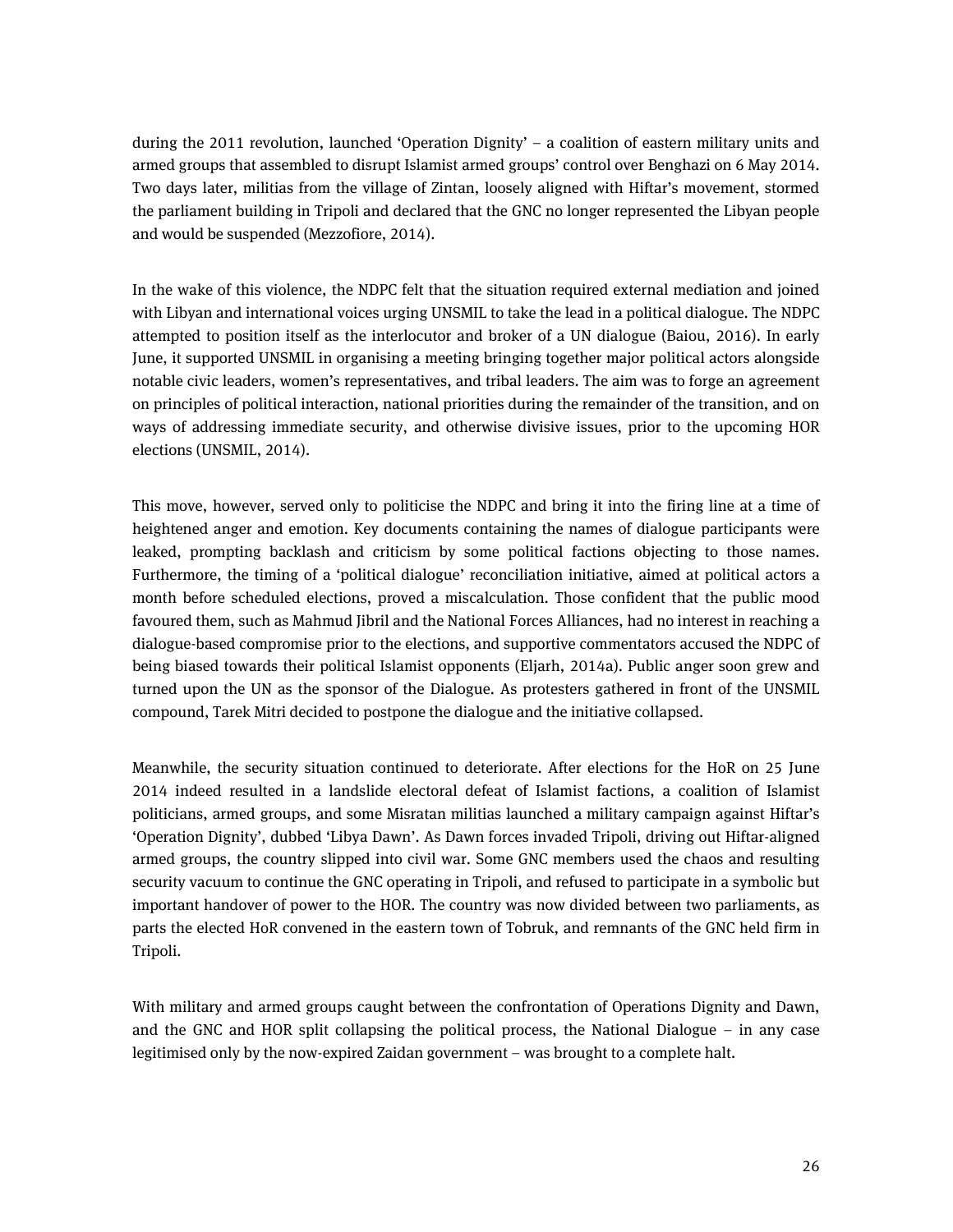# <span id="page-26-0"></span>**3.3 From National Dialogue to Political Dialogue**

Under a new head of mission, Bernadino Leon, the UN Support Mission in Libya adjusted its strategy over the summer of 2014 further towards pursuing a political dialogue. The NDPC remained active in its efforts to be a broker in the process, but, due to the limitations described above, found it a challenge to establish itself as a credible and neutral mediator. It eventually ceased its activities, though its chair, Fadeel Lameen, continued on as a political dialogue participant.

The UN, rather than pursuing dialogue through a Libyan mediating broker, instead mediated the dispute directly, initiating a Political Dialogue process with a meeting in Ghadames in September 2014. Its goals and mandate, in sharp distinction to the broadly aspirational and long-term vision of the NDPC, were focused solely on forming a unity government and reaching an agreement between rival factions on confidence-building measures, and a comprehensive ceasefire (United Nations Security Council, 27 August 2014). Leon adopted a shuttle diplomacy approach, focused on forging a common understanding on how to unite the split governments via a Libya Political Agreement (LPA).

Given the different and narrower context, UNSMIL adopted a different selection process to that of the 'bottom-up' efforts of the NDPC, identifying and engaging key stakeholders and actors within the standoff, including members of the two rival governments and those boycotting them. The UN also selected a number of independent participants, absorbing in the process former NDPC board members such as Fadeel Lameen, Fayez Serraj and Zahra Langhi. They participated as individuals, not officially as members of the NDPC. Meanwhile, while never formally dissolved, the NDPC de facto disintegrated.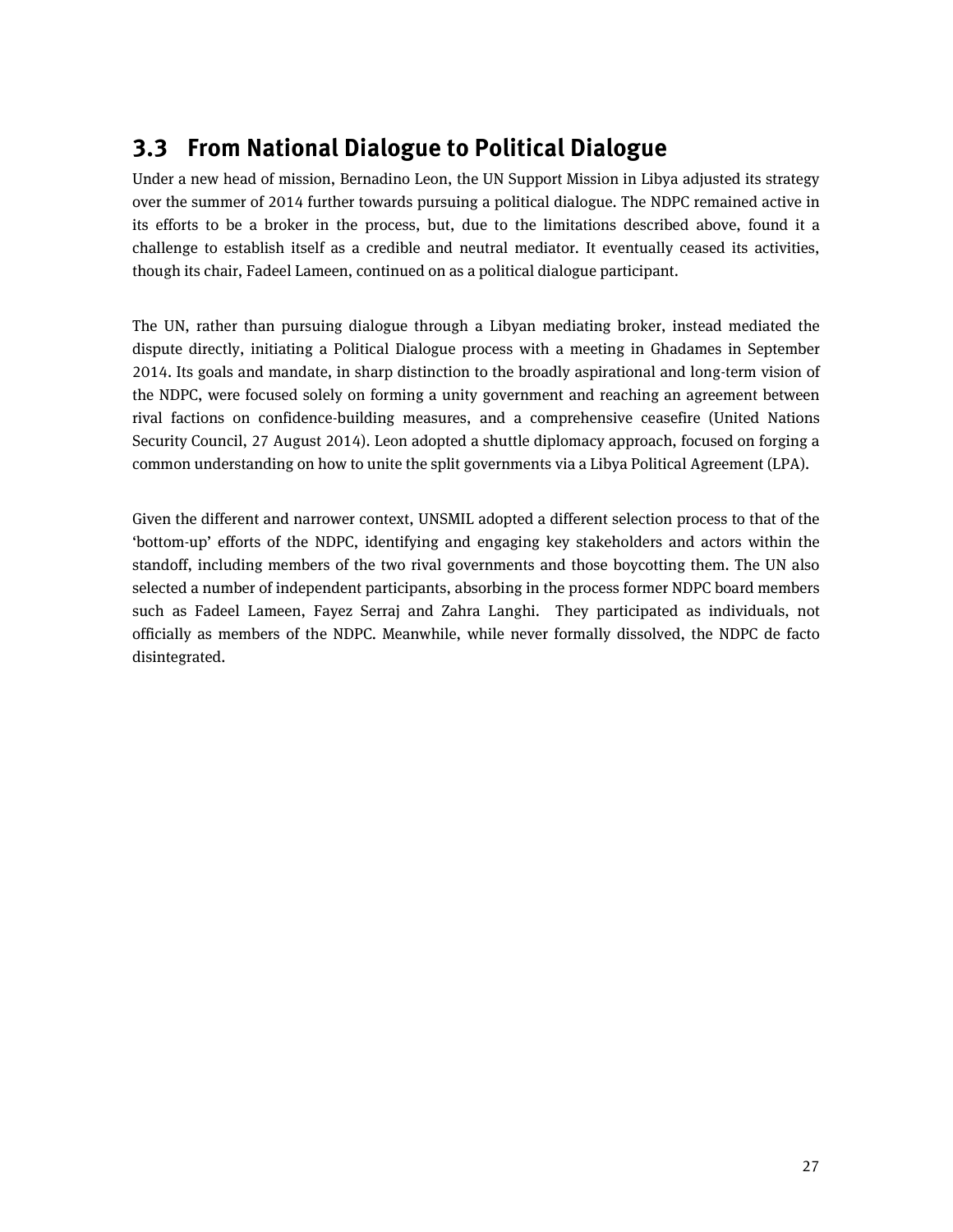# <span id="page-27-0"></span>4 Assessment: Conditions for a Libyan 'National Dialogue'

Considering the difficult circumstances of its establishment, the NDPC's design of a national dialogue process was sensitively adjusted to the political and social circumstances of the country. However, on the account presented above, certain conditions of its establishment led to the NDPC struggling to adjust to a rapidly deteriorating political and security situation that was not predicted at its birth, and for which it was neither designed, nor best suited. Consequently, national dialogue efforts faltered in Libya, though – through the NDPC's preservation within the political dialogue process – were not extinguished.

Given this hypothesis, what lessons or features can be extracted from the NDPC case that best illustrate the reasons for the demise of national dialogue efforts in Libya in 2014? This section attempts to summarise those features which are of relevance to future National Dialogue design processes, both in Libya and elsewhere.

# <span id="page-27-1"></span>**4.1 A Vague Mandate, with Limited Sanction from Libyan Actors**

While every national dialogue is subject to its specific dynamics and needs to be analysed within its particular political context, it is generally believed that National Dialogues 'benefit from a clear, manageable mandate and a well-defined relationship to ongoing political processes which is negotiated prior to the commencement of the dialogue' (Papagianni, 2013). Dialogues initiated unilaterally by an incumbent president or a transitional government, like in Sudan or in Iraq, are often not able to garner sufficient support both from the public and key political actors. Similarly, the national dialogue in Bahrain was initiated by King Hamad, following protests and a general deterioration of security in the country. However, the main Shia opposition groups felt that they could not meaningfully participate and negotiations eventually reached a stalemate (Fakhro, 2013). Hence, a mandate negotiated between key actors, such as the mandates of the Afghan or Yemeni dialogues, can be crucial to the success of national dialogue, as it may avoid powerful constituencies that have been excluded from the negotiations from targeting the dialogue process or simply refusing to participate down the line. Negotiated processes are also believed to enhance the legitimacy of the dialogue, and may provide conflict parties with a sense of ownership and involvement (Public International Law and Policy Group, 2015).

The drawbacks of a unilateral mandate, issued without prior negotiation or coordination with other key political players, were soon felt by the NDPC. The mandate for the National Dialogue, and the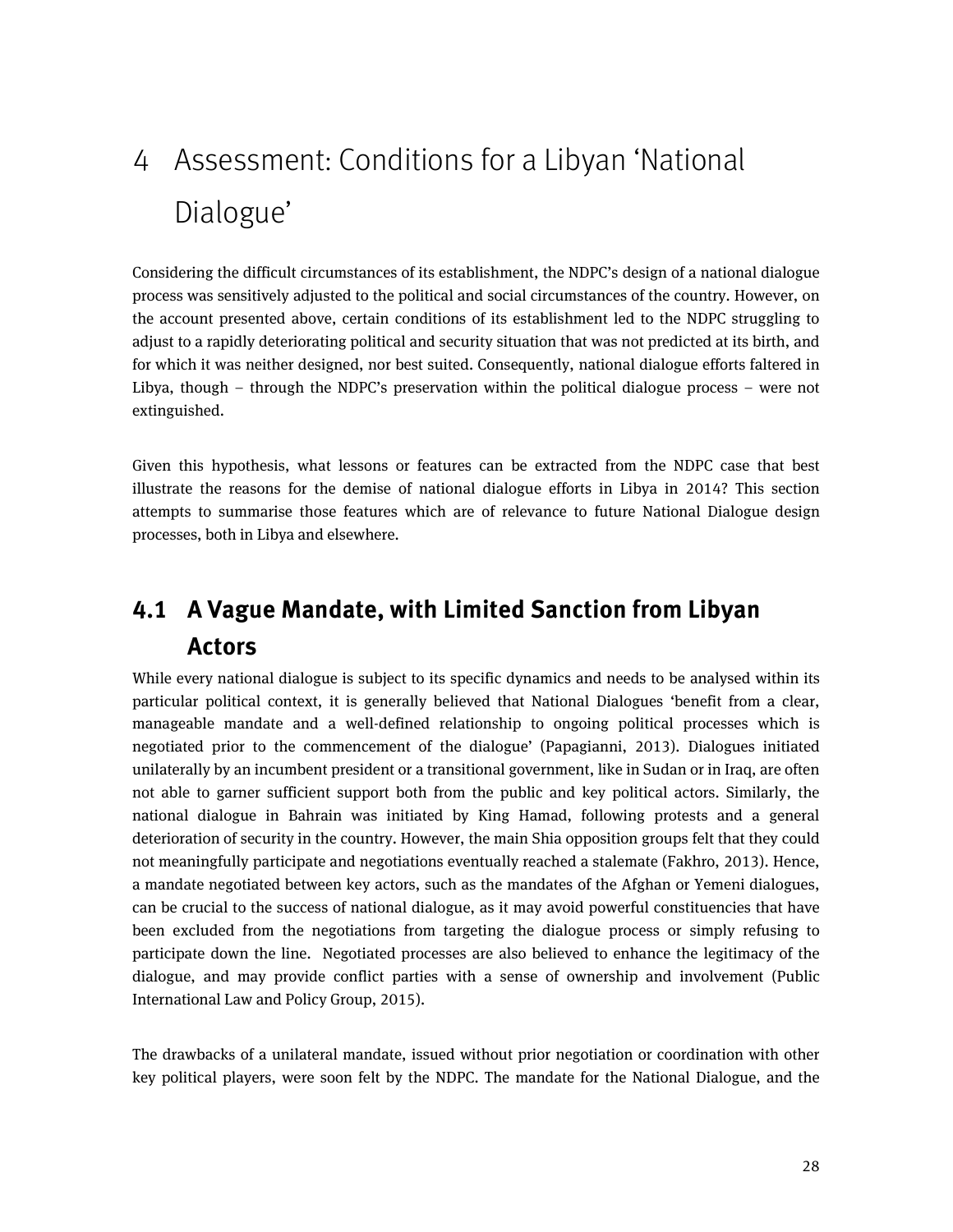NDPC, was set out not by a peace agreement, a constitutional assembly nor by a legislature, but by Prime Ministerial Decree. Given that the Prime Minister, Ali Zaidan, was by 2013 drawn into rivalry with the parliament, and given that the authority of both were by then in question due to the expiry of the Roadmap, the unilateral launch of the NDPC under the auspices of the executive was highly problematic.

Furthermore, Decree 477 of 2013 equipped the NDPC with a very broad mandate. Broad mandates may be successfully narrowed by the participants in the course of the process, but they tend to overburden national dialogues and may lead to disputes over the goal of the dialogue down the line, as it may have been the case in Yemen (Berghof Foundation, 2017, p. 52). Arguably, the key success of the Tunisian Dialogue was the limitation of its mandate to the key issues that had led to a political deadlock debilitating the transition. Hence, mediation experts tend to advocate clear and narrow mandates (Papagianni, 2013). Perhaps, the problematic unilateral launch of the NDPC led the drafters of the mandate to abstain from formulating all too concrete goals for the dialogue, so as to allow for input from those political actors who were excluded from the NDPC's inception. This meant, however, that the task of turning the mandate into process and goals substance was largely left to the NDPC, and its reading of the situation.

## <span id="page-28-0"></span>**4.2 Limited Integration into Other Transitional Processes**

The sanctioning of the dialogue by Prime Ministerial decree and its vagueness also meant that it had no clear relationship to other key institutions in the transitional process, and the NDPC arguably could have done more to fill this gap in its design process. In particular, the process design lacked clear cooperation and coordination with the Constitutional Drafting Authority, and pre-existing and concurrent local dialogue and mediation efforts. While an informal understanding was reached between Lameen and the chairman of the CDA, Ali Tarhouni, that the outcomes of the National Dialogue would feed into the drafting of a new constitution, no mechanisms were established to ensure that the processes were mutually reinforcing and that competing visions of the constitutional future of the country would not emerge. Similarly, while the NDPC expressed its intent to integrate tribal and civic notables into the National Conference, its mapping and understanding of tribal leaders in particular was itself a work in progress by mid-2014, reflecting the fact that by this time, the NDPC had achieved insufficient buy-in from tribal communities. Though this problem was by no means unique to the NDPC, tribal notables being cautious and resistant to even UN and international brokering efforts, it meant that there were no arrangements for connecting the local mediation and reconciliation efforts of leaders to the National Dialogue. Better integration into these institutions could, arguably, have only been achieved by providing for a National Dialogue within the Roadmap of 2011, and the limited Prime Ministerial mandate likely hampered NDPC efforts to reach out. In any case, clearly established links between the dialogue and existing institutions would have allowed the NDPC to work towards more clearly defined goals beyond the slightly elusive aim of building a vision of national unity.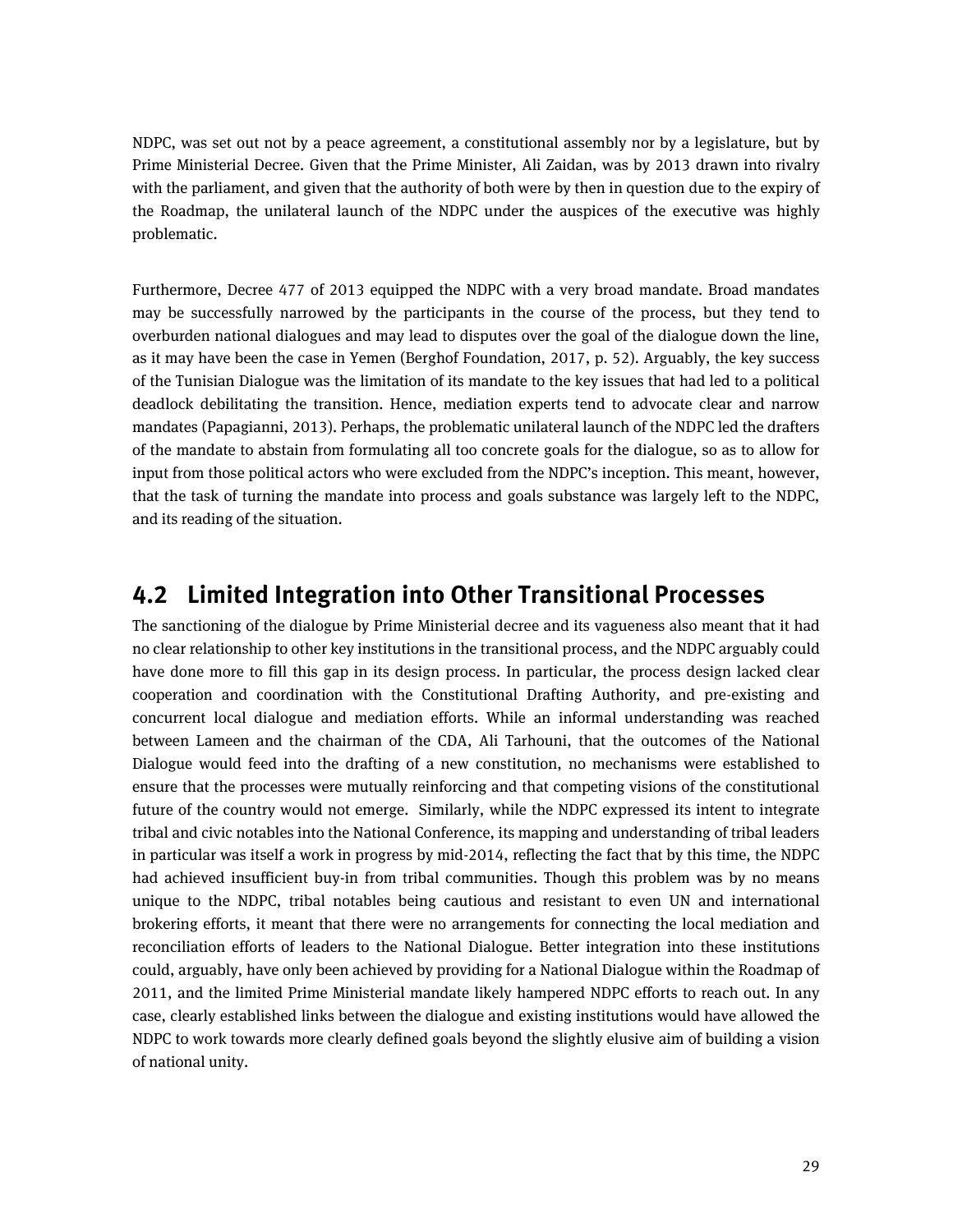# <span id="page-29-0"></span>**4.3 Politicisation of the NDPC**

The NDPC's establishment by presidential decree and its unilateral launch by press conference rather than by political consensus politicised the NDPC at birth. Reflecting this, no high-ranking representative of the GNC attended the NDPC launch of the National Dialogue Preparatory Commission, and the then-President of the GNC, Nouri Bou Sahmain, allegedly resisted entreaties by Prime Minister Zaidan to support and announce the dialogue together (Lameen, 2016).

Though the principle of a National Dialogue was not necessarily in dispute, the difficulty for Libyan transitional authorities of resolving protracted objections over who should convene, and who should attend, seems to have prevented a preparatory commission being borne out of a negotiation (Lameen, 2016). However, the decision to proceed unilaterally, and the fact that the rest of the 13 commission members were hand-picked by Chairman Fadeel Lameen and Ali Zaidan (Baiou, 2016), only entrenched the opposition of political actors, who saw the NDPC as an attempt by the Prime Minister to strengthen his position at a critical stage of his tenure.

Unwittingly the UN backing the government's initiative further politicised the matter. Tarek Mitri understood this initiative would include the GNC, following an alleged agreement between Bou Sahmain and Zaidan (Mitri, 2016). Ultimately the UN's support of the government initiative created a fait accomplis on the ground and by default all international support was funnelled towards the NDPC.

Consequently, and inevitably, the NDPC's establishment fuelled the launch or reinvigoration of dozens of rival 'national dialogue' initiatives. The anti-Zaidan political bloc in the GNC continued to pursue its own and observers at the time counted up to thirty-two parallel dialogue initiatives (Nayed, 2014, p. 11).

This blurred the narrative, making it harder for the NDPC to stand out as an 'official' national dialogue, and left it vulnerable to sinking into one voice amongst many power plays between the executive and the parliament. NDPC commissioners remarked that few Libyans and international staff were aware of which organisation specifically was mandated, and by whom, to convene the national dialogue (Baiou, 2016; Lameen, 2016). These factors significantly hindered the NDPC's ability to create important momentum at its early stages.

It also, critically, delayed the Dialogue as the transitional Roadmap ran out the clock over 2014; the first months of the Commission's existence were consumed by negotiations with leaders of competing national dialogue initiatives by political actors (Lameen, 2016).

The politicisation of the NDPC also extended to its personalities. While claiming to be independent, the commission members were generally seen as leaning towards the more liberal side of the political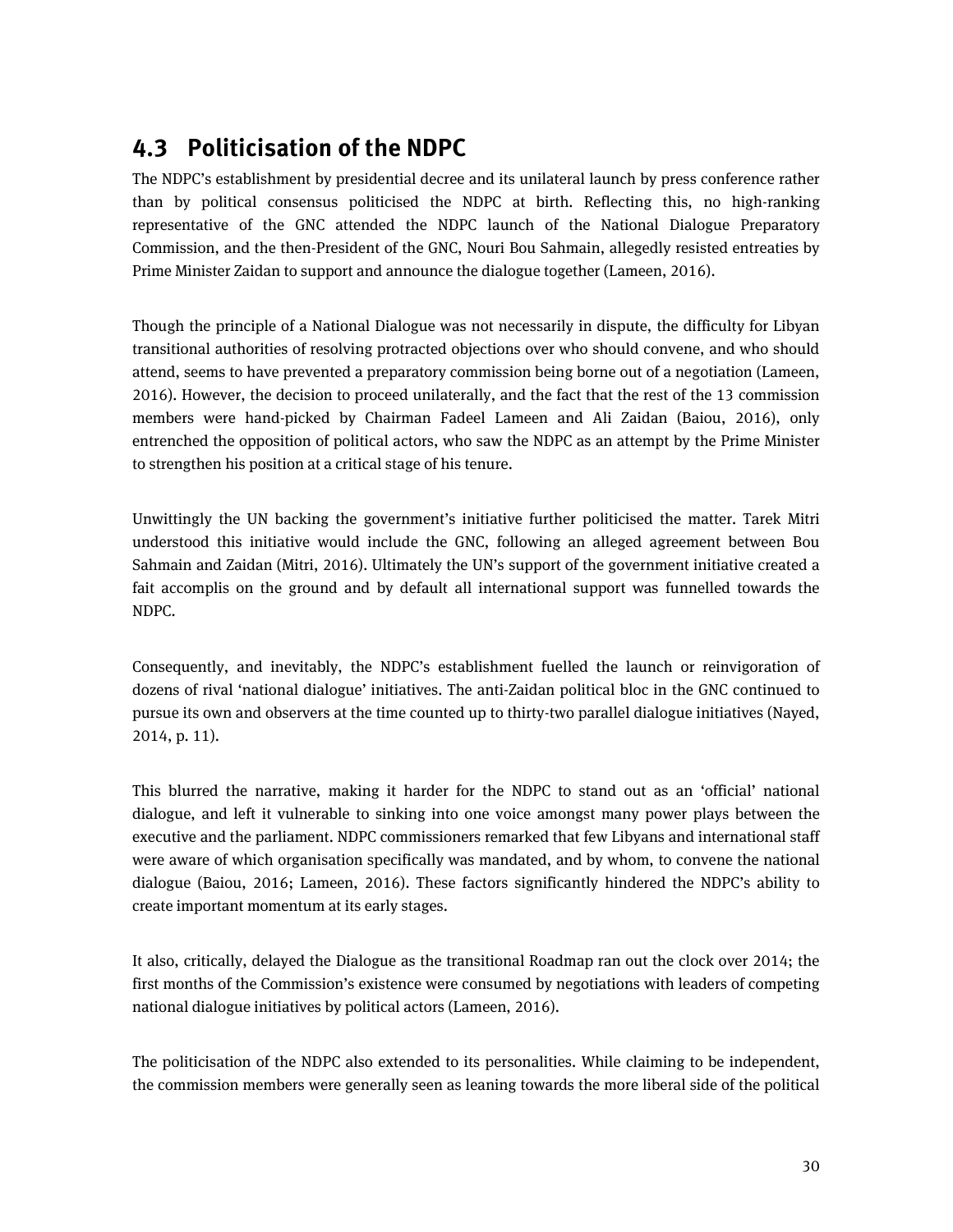spectrum (Mitri, 2016). Chairman Fadeel Lameen, though he had largely stayed out of Libya's postrevolutionary politics, was not able to alleviate such scepticism and gather cross-platform political and public goodwill around his persona. His status as a Libyan who had spent a long time in exile and had returned only after the revolution left him open to political attack, as this category of returned exiles was viewed with suspicion or resentment by many Libyans who had stayed in Libya during the Qaddafi era.

The Commission made significant efforts to defuse these attacks, but in vain. It stressed the temporary and preparatory nature of the commission; that members of the Commission conducted their work voluntarily; and that it was independent from government. (National Dialogue Preparatory Commission, 2014b). A special funding mechanism ensured that Commission members never had direct access to its financial resources. It also appointed an advisory board, composed of 74 members, including leaders from Libya's major political parties, tribal groups, ethnic minorities, civil society and local councils from different regions and towns from Libya. However, such measures may have come too late to be impactful. The lack of broad political buy-in significantly tainted the NDPC's efforts to position itself as a national unifier or a platform for national reconciliation.

## <span id="page-30-0"></span>**4.4 Termination of the Sponsoring Government**

The ousting of Zaidan on 11 March 2014 created new uncertainty over the fate of the NDPC, given its strong association with Zaidan personally. Zaidan's successor Abdullah al-Thinni kept a strategic ambiguity towards his support of the dialogue process (Mezran, 2014), while the GNC, whose proceedings were now dominated by rival political factions, maintained its opposition. The ensuing split between two rival governments in summer 2014 left no authority to guarantee the dialogue's implementation, and with it the NDPC not only lost its institutional anchoring, but also reliable financial support.

# <span id="page-30-1"></span>**4.5 Limited Engagement with Conflict Parties in Libya**

The NDPC made a concerted effort over the summer of 2014 to change strategy following the outbreak of conflict, and reinvent itself as the Libyan partner for international mediation and dialogue efforts. These efforts, however, were aimed largely at the international community in efforts to secure ongoing funding, rather than at Libyans. The significance of its three-month Engagement and Participation Tour, which had seen it travel across Libya holding town-hall style debates, waned as the armed conflict erupted. The NDPC's limited integration with local and regional dialogue initiatives that emerged in the early days of the conflict, and its limited sway with emerging conflict parties, prevented it from building traction and consolidating the efforts made during its Tour. Furthermore, its efforts to be seen as a neutral broker were undermined by the public statements of some commission members seen as being aligned with the HoR (Judd, 2016).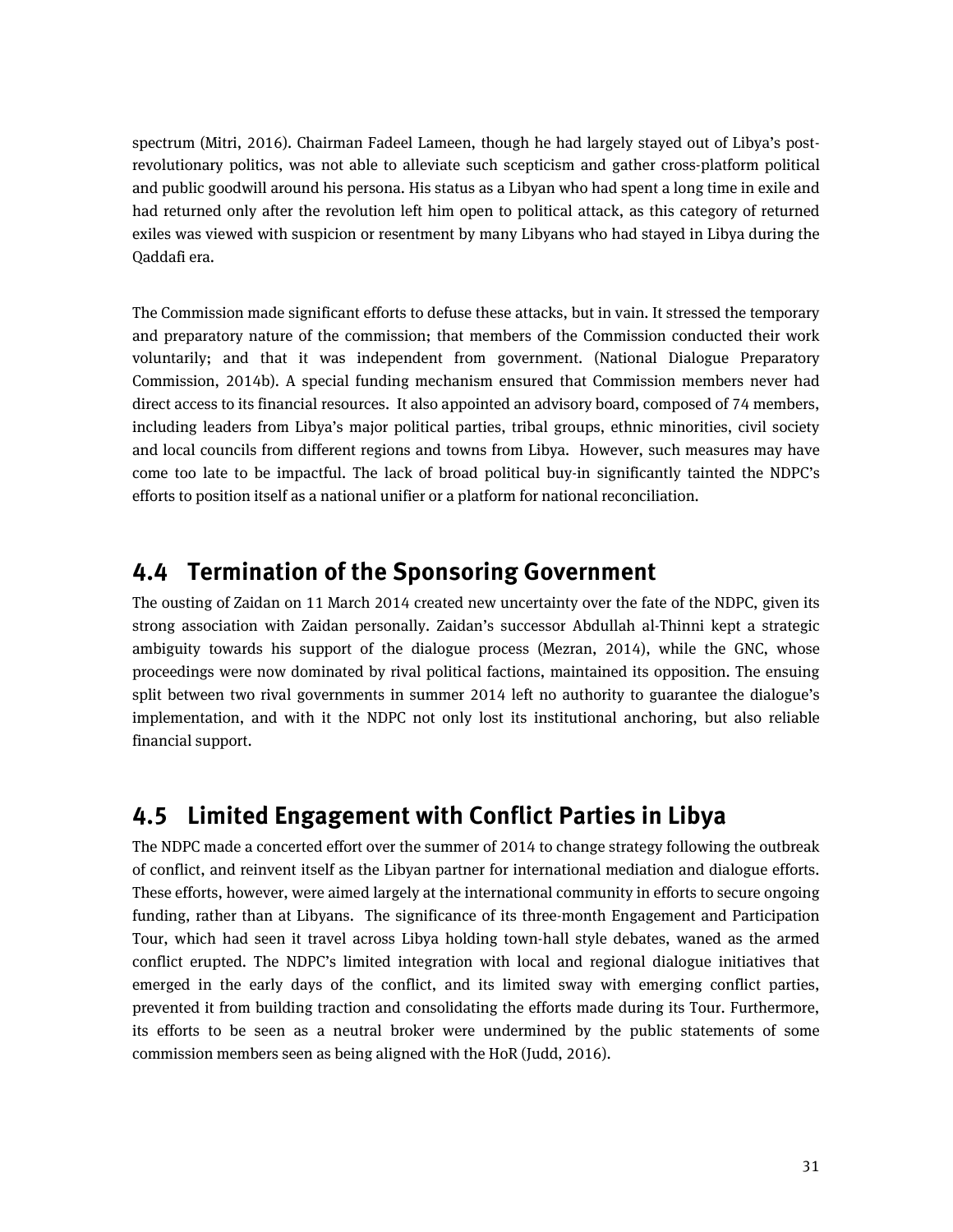Adding to its difficulties, the NDPC was compelled to spend most of the summer outside Libya at the time when any dialogue effort required visibility and momentum on the ground. There were several, all equally understandable, reasons for the NDPC's self-imposed exile at this critical time. In late June 2014, the NDPC's vice-chairman Salwa Bugaighis was assassinated in her home in Benghazi (Culzac, 26 June 2014) by unidentified gunmen, apparently – though no formal claim of responsibility was issued – because of her advocacy of human and women's rights in a city then under the sway of armed Islamist groups. The descent of Tripoli into violence in July 2014 made the NDPC's offices unusable, and the evacuation of the UN and most embassies left it without interlocutors both in the donor community and in the emerging UN political dialogue. Commission members ultimately chose to follow the exodus of this community, but in any case the depletion of morale caused by Bughaighis's murder – plus the combined toll of a year of voluntary unpaid work – meant that convincing members to remain through the fighting was never likely to succeed. Instead, members dispersed to places as varied as Tunis, Malta, New York, Washington DC and Dubai, with no staff or premises remaining on the ground.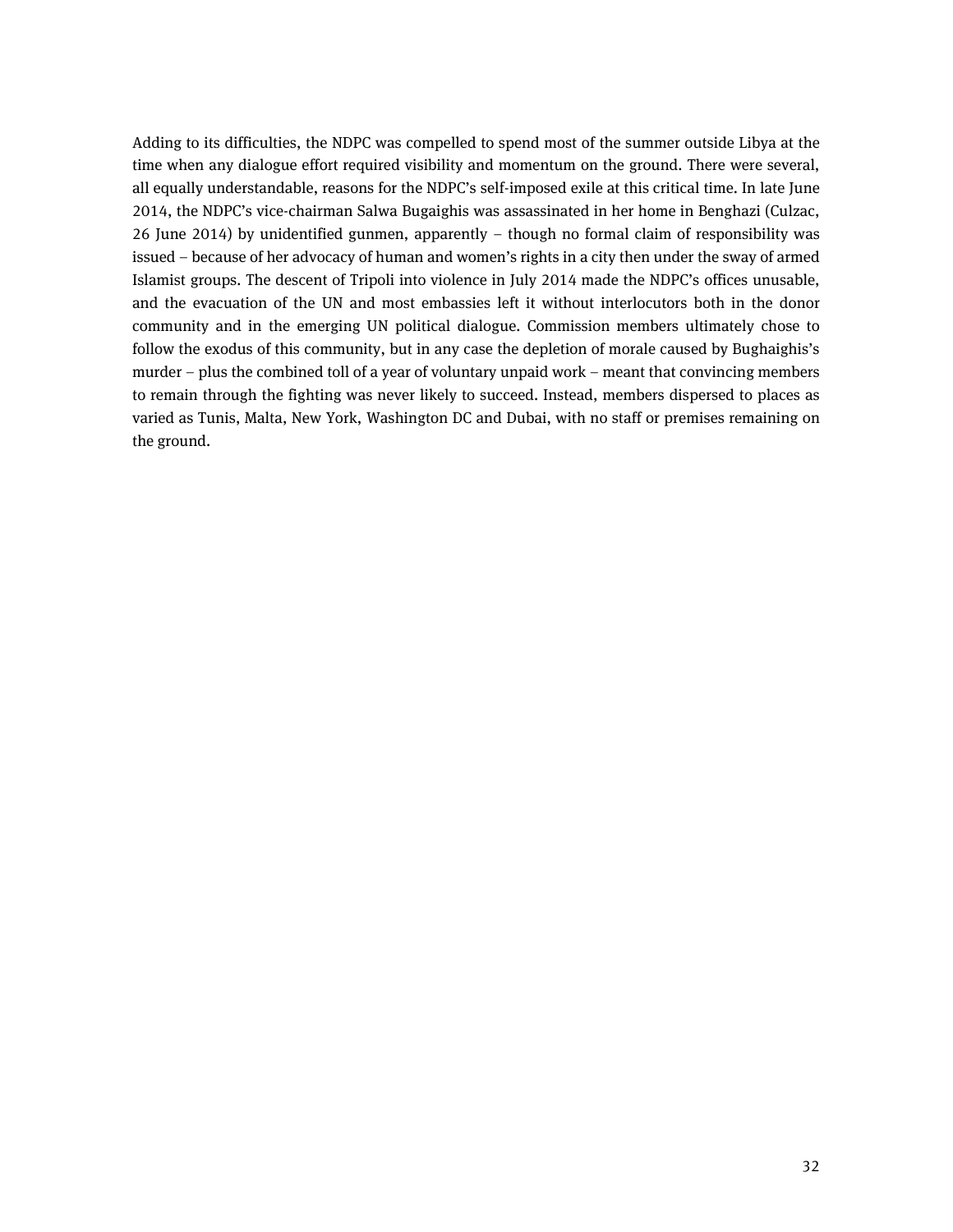# <span id="page-32-0"></span>5 Conclusion and Lessons Learned

Since the establishment of the fragile Government of National Accord through the UN-brokered Libyan Political Agreement in December 2015, Libya has been governed by three competing governments. Violence and instability continues in most parts of the country, as a large number of armed groups consisting of town-, tribe-, and militia-based networks continue to engage in a chaotic struggle for the access to resources and political power.

Given this patchwork of continuing local divisions and regional interests, calls for an 'inclusive national dialogue' to achieve national reconciliation have not ceased (Ali, 2016; Ani, 2016). Similarly, voices in the international community regard the fragile Libyan Political Agreement merely as a stepping stone for a more comprehensive national dialogue. In April 2017, US Ambassador to the UN, Nikki Haley, emphasized that 'the important point is that every Libyan faction needs to come together in a national dialogue and agree on how to carry out [the LPA's] terms' (Haley, 2017).

A recapitulation of the NDPC's challenges may provide lessons for the difficulties of conducting a new national dialogue in Libya, and in deeply divided societies, more generally. It also highlights the dilemmas that stem from a leaderless revolution and from a context in which political authority was contested from the outset.

First, for a National Dialogue to be fruitful, the context and conditions need to be favourable. In Libya, this was arguably the case in the immediate aftermath of the revolution, when the country was still in a phase of revolutionary euphoria and political actors and armed militias had not yet entrenched their positions in the transitional framework. However, Libyan politicians – supported by the international community – privileged early electoral competition over a gradual transitional process via a prior national dialogue and reconciliation process. When the NDPC was finally launched in August 2013, the political environment had already significantly deteriorated and there was little readiness for dialogue and compromise among key political leaders. Agreement for a re-orientation, or indeed, a reset of the transition was very hard to achieve.

A second, and related aspect, is that the NDPC's establishment was not backed by broad political consensus. The unilateral establishment of the dialogue by the Prime Minister Zeidan, without prior negotiation with other key actors, made the initiative appear to be a pawn for Zeidan's political interests in the eyes of his political rivals. Greater efforts to secure broad political buy-in may have ensured the readiness of key actors to support and actively contribute to the proceedings and prevented the dialogue from fraying. On the other hand, considering the deep political rivalry between the government and the parliament at the time, it is unlikely that an agreement on a National Dialogue would have been achieved swiftly.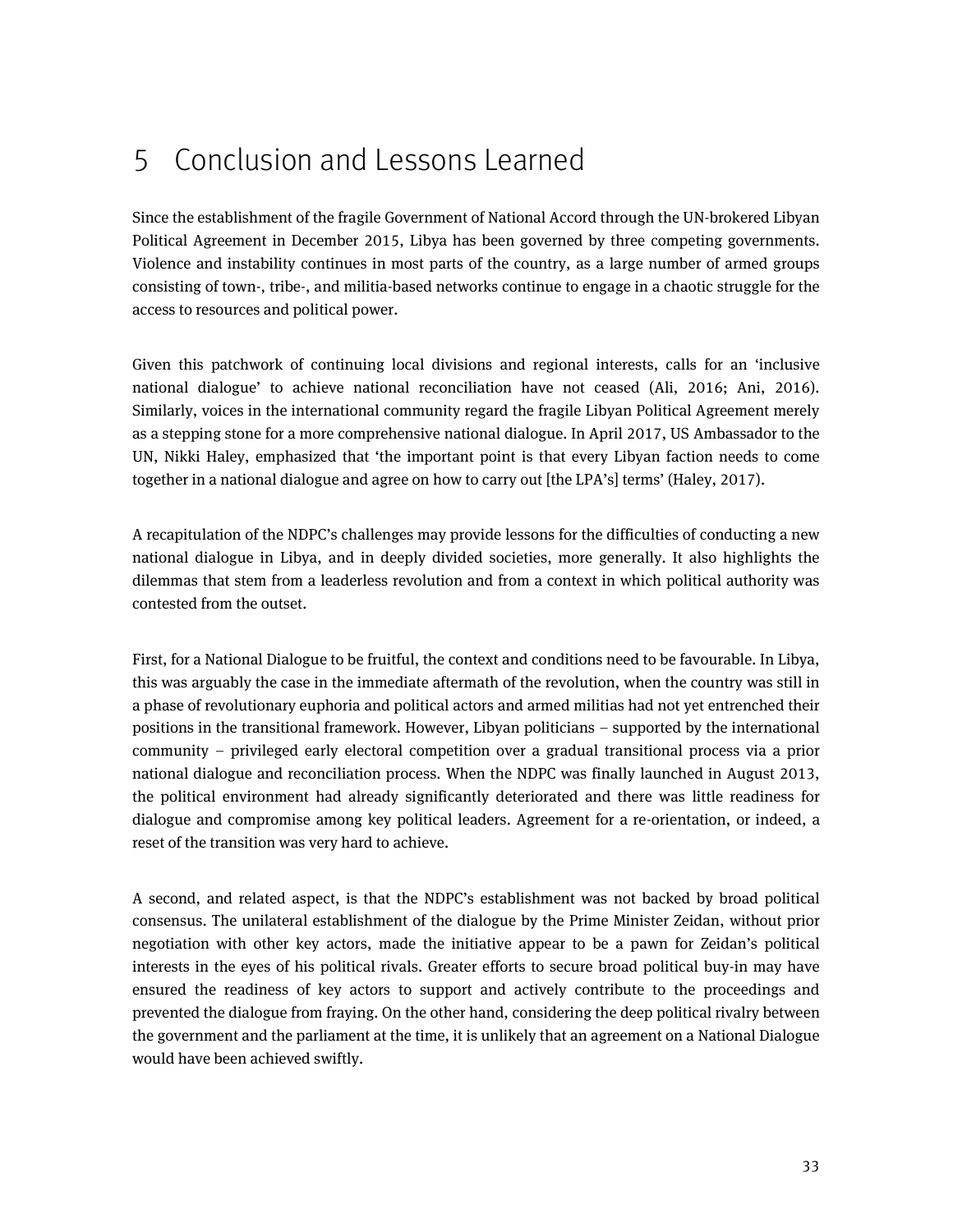Third, the Prime Minister equipped the NDPC with a very broad mandate. Arguably, such a broad and vague mandate was necessary to guarantee the NDPC's independence by reducing the government's influence in the process. However, this caused critical delays as the NDPC had to spend several months carving out a plan for the dialogue process. This severely hampered the NDPC's momentum after its inauguration. Additionally, despite the NDPC's efforts, the dialogue's ultimate goal and its role in the country's transition remained vague. This led to confusion both among international donors and the local population and further limited the NDPC's impact.

A fourth aspect is the inclusiveness of the dialogue process. Libya's transition was marked by the exclusion or marginalisation of several societal actors, such as former Qadhafi officials and suspected loyalists, political rivals, minorities, women and the youth. One of the key successes of the Libyan national dialogue was its engagement with a broad range of societal actors at the local level during the Participation and Engagement Tour. However, the deterioration of the security situation in July 2014 prevented the NDPC from transforming this public input into a meaningful and productive dialogue.

Fifth, in addition to being firmly integrated into a broader transitional plan from the outset, the NDPC would have benefitted from coordination with other relevant transitional institutions, both formal and informal. When, as in Libya, an entire regime collapses and institutions are weak, several mutually dependent and potentially complementary governance processes tend to emerge at the same time. The most relevant processes for the NDPC were the 2014 constitution-making process and relatively successful local dialogue and mediation efforts. The coordination with these processes within a comprehensive transitional framework could have been both mutually beneficial and may have avoided the duplication of efforts and potentially adverse outcomes.

Finally, the Libyan example underlines the international community's complicated and delicate role in political transformations. From the outset, Libyan scepticism towards international involvement in domestic processes and the initial lack of thorough international expertise on the country rendered international assistance to the transition very difficult. Despite the UN's cautious 'light footprint' approach, the Libyan case provides a good example of how international actors can unintendedly become complicit in the use of a national dialogue as a tool for political power play.

On the 20th of September 2017, the new UNSMIL Head Ghassan Salamé, an experienced mediator, presented an ambitious plan to revive Libya's stalled transition. The 'Libya Action Plan' centres on a National Conference to be held early 2018, which will be part of a wider attempt to simultaneously tie together Libya's frayed political processes, including the constitution-drafting process, local dialogue initiatives and the dialogue with armed groups. While the details of the National Conference have not yet been made public, it is 'intended to open the door to those ostracized, those self-marginalized, those players who have been reluctant to join the political process' (Salamé, 2017). The whole process is envisioned to end with the adoption of a constitution via a referendum and subsequent parliamentary and presidential elections by the end of 2018. Whilst inevitably fraught with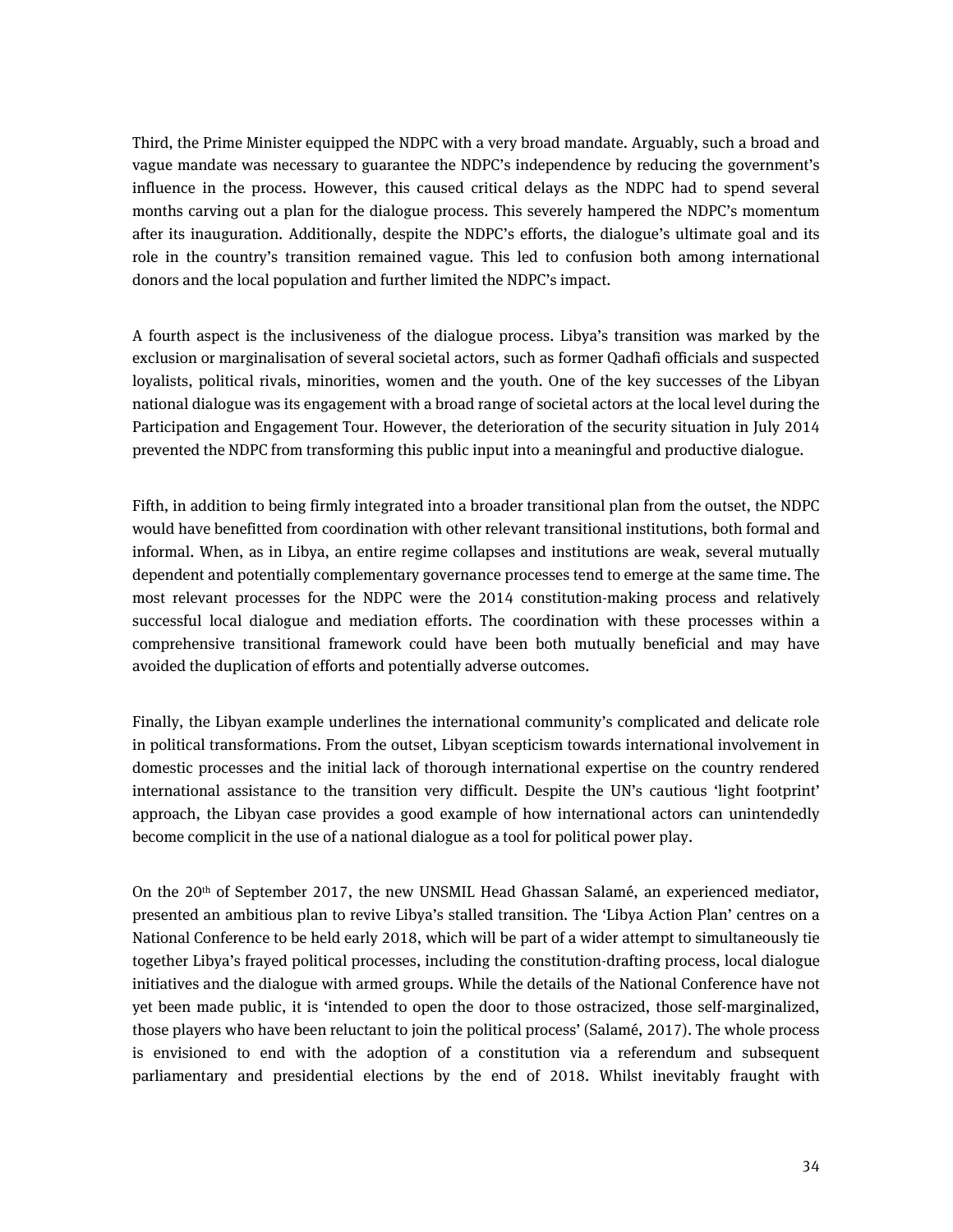uncertainty by a number of unresolved political conflicts this integrated and inclusive approach appears to be a step in the right direction.

# <span id="page-34-0"></span>6 References

#### **Literature**

- Alar, M. F., Birowa, V., Ladley, A., & Thornton, C. (2013). *Local Conflict and State Fragility: Supporting* Local Mediation in the Philippines, Kenya and Libya. Paper presented at the Oslo Forum Network of Mediators, Oslo. [https://www.osloforum.org/sites/default/files/Oslo Forum](https://www.osloforum.org/sites/default/files/Oslo%20Forum%202013-BP-Local%20Conflict%20and%20State%20Fragility.pdf)  [2013-BP-Local Conflict and State Fragility.pdf](https://www.osloforum.org/sites/default/files/Oslo%20Forum%202013-BP-Local%20Conflict%20and%20State%20Fragility.pdf)
- Bartu, P. (2015). The Corridor of Uncertainty: The National Transitional Council's Battle for Legitimacy and Recognition. In B. McQuinn & P. Cole (Eds.), The Libyan Revolution and its Aftermath. Oxford: Oxford University Press.
- Bartu, P. (December 2014). Libya's Political Transition: The Challenges of Mediation. Retrieved from [https://www.ipinst.org/wp-content/uploads/.../ipi\\_e\\_pub\\_mediation\\_libya.pdf](https://www.ipinst.org/wp-content/uploads/.../ipi_e_pub_mediation_libya.pdf)
- Boraine, A. L. (2006). Transitional justice: A holistic interpretation. *Journal of International Affairs*,  $60(1), 17-27.$
- Cole, P., & McQuinn, B. (2015). Introduction. In P. Cole & B. McQuinn (Eds.), The Libyan Revolution and its Aftermath: Oxford University Press.
- Gaub, F. (2014). A Libyan Recipe for Disaster. Survival, 56(1), 101-120.
- Gebril, J., & El-Tobuli, M. (2013). Compensation for Unlawful Detention under Gaddafi's Regime. In J. M. Otto, J. Carlisle, & S. Ibrahim (Eds.), Searching for Justice in Post-Gaddafi Libya Leiden/Benghazi: Van Vollenhoven Institute, Leiden University.
- Hüsken, T. (2013). Tribes, Revolution, and Political Culture in the Cyrenaica Region of Libya. In M. Bouziane, C. Harders, & A. Hoffmann (Eds.), Local Politics and Contemporary Transformations in the Arab World (pp. 18). Basingstoke: Palgrave Macmillan.
- Ibrahim, S., & Carlisle, J. (2013). Developing the Case Against Law 4/1978: Property Claimants in Tripoli. In J. M. Otto, J. Carlisle, & S. Ibrahim (Eds.), Searching for Justice in Post-Gaddafi Libya. Leiden: Van Vollenhoven Institute, Leiden University.
- Kane, S., & Gluck, J. (2012). Mediation after revolution in Libya. Paper presented at the Oslo Forum Network of Mediators, Oslo.
- Kersten, M. (2014). The International Criminal Court and post-Gaddafi Libya. In K. J. Fischer & R. Stewart (Eds.), *Transitional Justice and the Arab Spring*: Routledge.
- Kohl, I. (2014). Libya's 'Major Minorities'. Berber, Tuareg and Tebu: Multiple Narratives of Citizenship, Language and Border Control. Middle East Critique, 23(4), 423-438.
- Lacher, W. (2013). Fault Lines of the Revolution Political Actors, Camps and Conflicts in the New Libya. Retrieved from [https://www.swp](https://www.swp-berlin.org/fileadmin/contents/products/research_papers/2013_RP04_lac.pdf)
	- [berlin.org/fileadmin/contents/products/research\\_papers/2013\\_RP04\\_lac.pdf](https://www.swp-berlin.org/fileadmin/contents/products/research_papers/2013_RP04_lac.pdf)
- Lacher, W. (2015). Libya's local elites and the politics of alliance building. Mediterranean Politics, <sup>21</sup>(1), 1-22.
- Lacher, W. (2017). Was Libya's Collapse Predictable? Survival, 59(2), 139-152.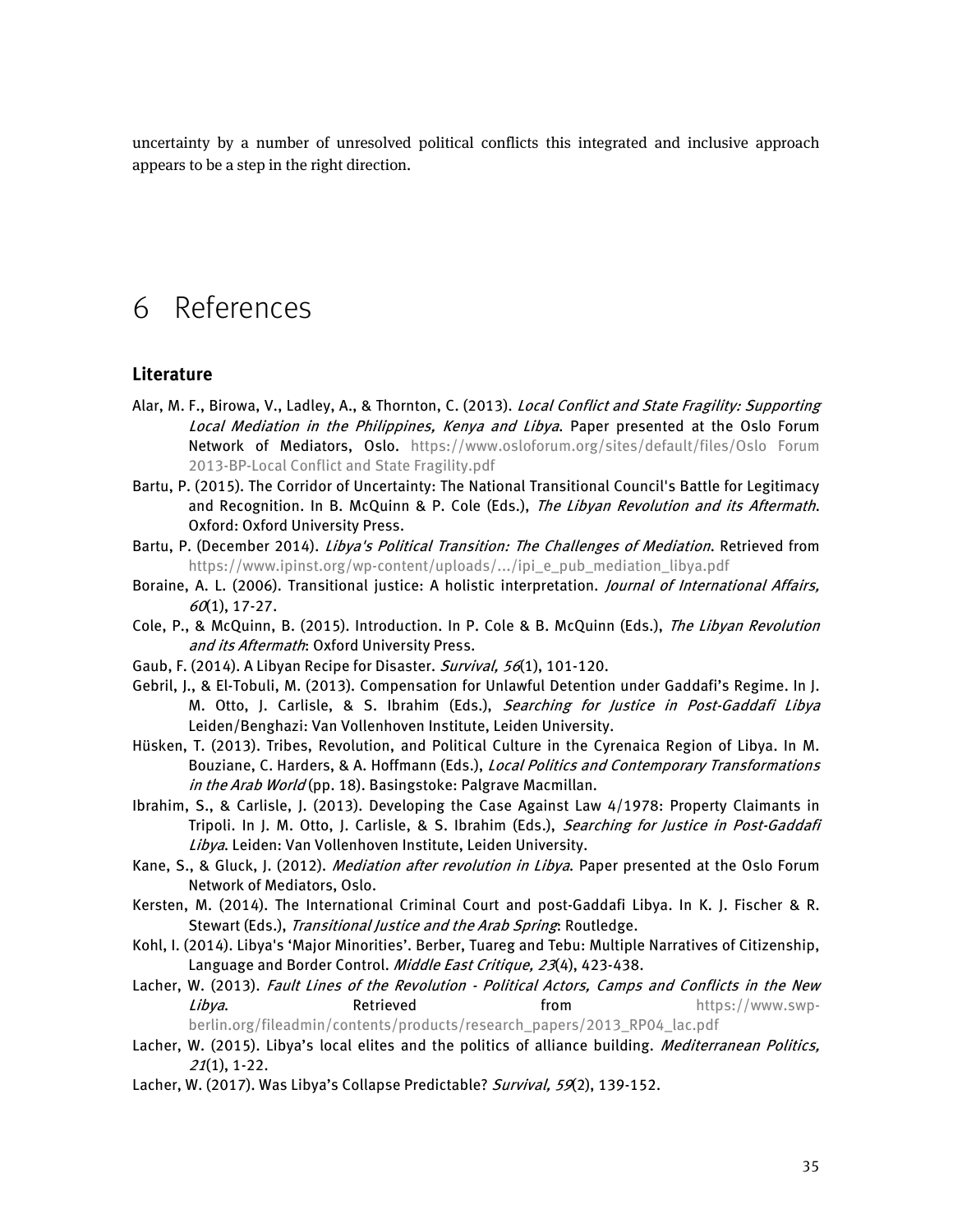- Lacher, W. (February 2014). Libya's Fractious South and Regional Instability. Retrieved from [http://www.smallarmssurvey.org/fileadmin/docs/R-SANA/SANA-Dispatch3-Libyas-](http://www.smallarmssurvey.org/fileadmin/docs/R-SANA/SANA-Dispatch3-Libyas-Fractuous-South.pdf)[Fractuous-South.pdf](http://www.smallarmssurvey.org/fileadmin/docs/R-SANA/SANA-Dispatch3-Libyas-Fractuous-South.pdf)
- Lacher, W., & Cole, P. (2014). Politics by Other Means: Conflicting Interests in Libya's Security Sector. Retrieved from [http://www.smallarmssurvey.org/fileadmin/.../SAS-SANA-WP20-Libya-](http://www.smallarmssurvey.org/fileadmin/.../SAS-SANA-WP20-Libya-Security-Sector.pdf)[Security-Sector.pdf](http://www.smallarmssurvey.org/fileadmin/.../SAS-SANA-WP20-Libya-Security-Sector.pdf)
- Lamont, C. K. (2016). Contested Governance: Understanding Justice Interventions in Post-Qadhafi Libya. Journal of Intervention and Statebuilding, 10(3), 382-399.
- Martin, I. (2015). The United Nations' Role in the First Year of the Transition. In B. McQuinn & P. Cole (Eds.), The Libyan Revolution and its Aftermath. Oxford: Oxford University Press.
- Mattes, H. (2008). Formal and Informal Authority in Libya Since 1969. In D. J. Vandewalle (Ed.), Libya Since 1969 - Qadhafi's Revolution Revisited. New York: Palgrave Macmillan.
- Nayed, A. A. (2014). Libya: from revolutionary legitimacy to constitutional legitimacy. In K. R. Media (Ed.).
- Obeidi, A. (2013). From Forced Reconciliation to Recognition: The Abu Salim Case in Historical Perspective. In J. M. Otto, J. Carlisle, & S. Ibrahim (Eds.), Searching for Justice in Post-Gaddafi Libya. Leiden: Van Vollenhoven Institute, Leiden University.
- Papagianni, K. (2013). National Dialogue Processes in Political Transitions. Retrieved from [https://www.files.ethz.ch/isn/176342/National-Dialogue-Processes-in-Political-](https://www.files.ethz.ch/isn/176342/National-Dialogue-Processes-in-Political-Transitions.pdf)[Transitions.pdf](https://www.files.ethz.ch/isn/176342/National-Dialogue-Processes-in-Political-Transitions.pdf)
- Public International Law and Policy Group. (2015). National Policital Dialogue Handbook. Retrieved from [http://www.publicinternationallawandpolicygroup.org/wp](http://www.publicinternationallawandpolicygroup.org/wp-content/uploads/2016/03/PILPG-NPD-Handbook-Final-draft-with-updated-FNs-03.18.15_COMPRESSED.pdf)[content/uploads/2016/03/PILPG-NPD-Handbook-Final-draft-with-updated-FNs-](http://www.publicinternationallawandpolicygroup.org/wp-content/uploads/2016/03/PILPG-NPD-Handbook-Final-draft-with-updated-FNs-03.18.15_COMPRESSED.pdf)[03.18.15\\_COMPRESSED.pdf](http://www.publicinternationallawandpolicygroup.org/wp-content/uploads/2016/03/PILPG-NPD-Handbook-Final-draft-with-updated-FNs-03.18.15_COMPRESSED.pdf)
- Salah, H. (2016, 9 May 2017). Transitional Justice in Libya. Paper presented at the Transitional Justice in Libya, SOAS, University of London.
- Saudi, E. (2016). Transitional Justice in Libya. Paper presented at the Transitional Justice in Libya, SOAS, University of London.
- Talmon, S. (2011). Recognition of the Libyan National Transitional Council. The American Society for International Law, 15(16).
- Vandewalle, D. (2015). Libya's Uncertain Revolution. In P. Cole & B. McQuinn (Eds.), The Libyan Revolution and its Aftermath. Oxford: Oxford University Press.
- Wierda, M. (2015). Confronting Qadhafi's Legacy: Transitional Justice in Libya. In P. Cole & B. McQuinn (Eds.), The Libyan Revolution and its Aftermath. Oxford: Oxford University Press.

#### **News Articles**

- Al Arabiya News. (2014, 14 March 2014). Libyan Prime Minister Ali Zeidan ousted. Al Arabiya News. Retrieved from [http://english.alarabiya.net/en/News/middle-east/2014/03/11/Libyan](http://english.alarabiya.net/en/News/middle-east/2014/03/11/Libyan-parliament-ousts-Prime-Minister-Ali-Zeidan.html)[parliament-ousts-Prime-Minister-Ali-Zeidan.html](http://english.alarabiya.net/en/News/middle-east/2014/03/11/Libyan-parliament-ousts-Prime-Minister-Ali-Zeidan.html)
- Al Jazeera. (2013, 10 October 2013). Libyan prime minister seized by armed men. Al Jazeera. Retrieved from [http://www.aljazeera.com/news/africa/2013/10/libyan-pm-ali-zeidan](http://www.aljazeera.com/news/africa/2013/10/libyan-pm-ali-zeidan-kidnapped-by-armed-men-2013101042630477468.html)[kidnapped-by-armed-men-2013101042630477468.html](http://www.aljazeera.com/news/africa/2013/10/libyan-pm-ali-zeidan-kidnapped-by-armed-men-2013101042630477468.html)
- Al-Shafey, M. (2014, 27 July 2014). Fadil Al-Ameen: Assassinations, violence will not affect Libya's National Dialogue. Al Sharq al Awsat. Retrieved from [http://english.aawsat.com/m](http://english.aawsat.com/m-alshafey/interviews/fadil-al-ameen-assassinations-violence-will-not-affect-libyas-national-dialogue)[alshafey/interviews/fadil-al-ameen-assassinations-violence-will-not-affect-libyas-national](http://english.aawsat.com/m-alshafey/interviews/fadil-al-ameen-assassinations-violence-will-not-affect-libyas-national-dialogue)[dialogue](http://english.aawsat.com/m-alshafey/interviews/fadil-al-ameen-assassinations-violence-will-not-affect-libyas-national-dialogue)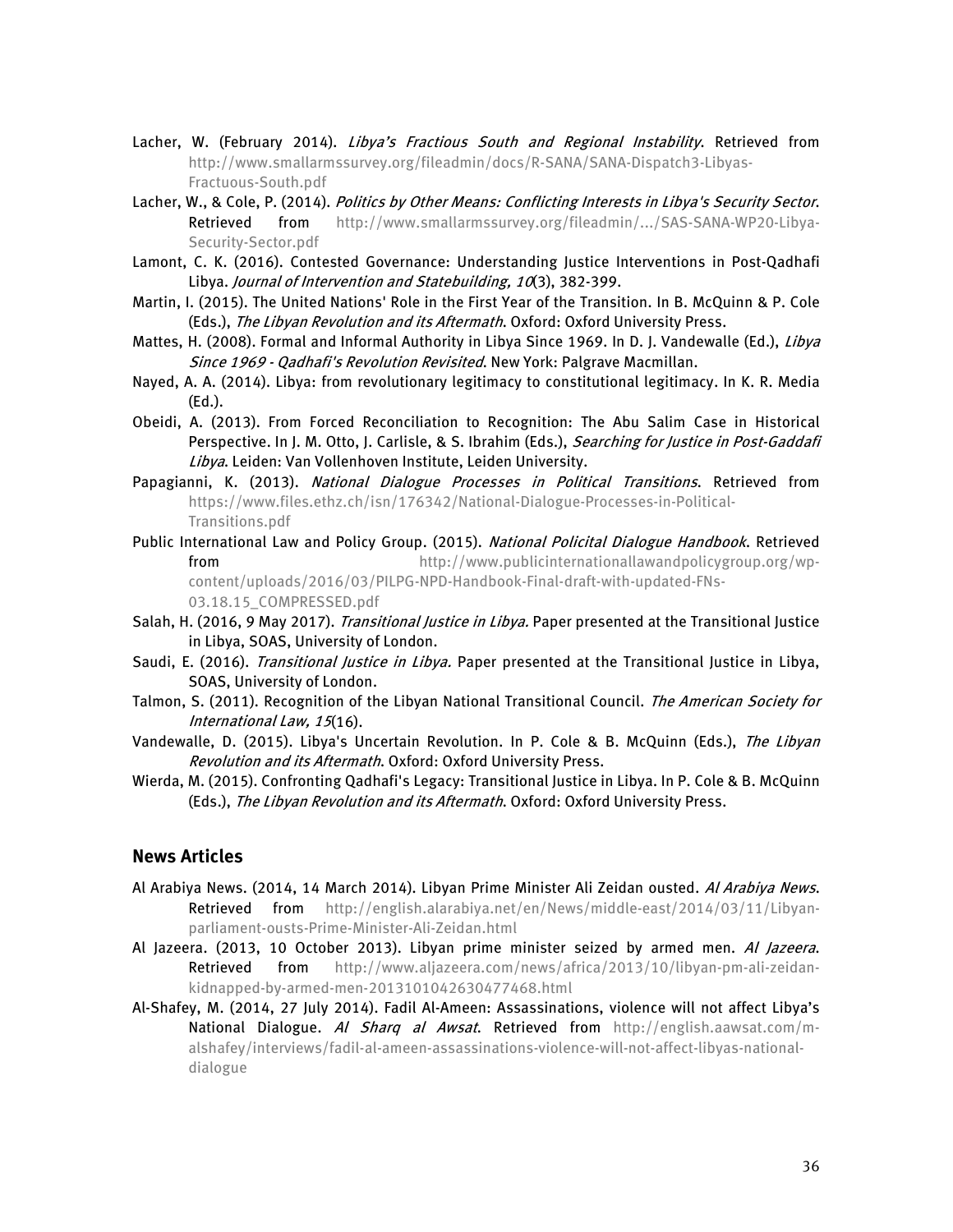- Ali, M. (2016, 5 November 2016). Revolutionaries in Tripoli call for new national dialogue, warn of dangers to the city. *Libya Herald*. Retrieved from [https://www.libyaherald.com/2016/11/05/revolutionaries-in-tripoli-call-for-new-national](https://www.libyaherald.com/2016/11/05/revolutionaries-in-tripoli-call-for-new-national-dialogue-warn-of-dangers-to-the-city/)[dialogue-warn-of-dangers-to-the-city/](https://www.libyaherald.com/2016/11/05/revolutionaries-in-tripoli-call-for-new-national-dialogue-warn-of-dangers-to-the-city/)
- Ani, N. C. (2016, 29 August 2016). Libya: New Hope for Libya Through AU-Led National Dialogue? allafrica.com. Retrieved from<http://allafrica.com/stories/201608291271.html>
- BBC News. (2011, 23 October 2011). Libya's new rulers declare country liberated. BBC News. Retrieved fro[m http://www.bbc.co.uk/news/world-africa-15422262](http://www.bbc.co.uk/news/world-africa-15422262)
- Bosalum, F., & Payne, J. (2013, 12th of August 2013). Libyan strikes shut oil terminals again, hit new fields. Reuters. Retrieved from [http://www.reuters.com/article/us-libya-oil](http://www.reuters.com/article/us-libya-oil-idUSBRE97B0IB20130812)[idUSBRE97B0IB20130812](http://www.reuters.com/article/us-libya-oil-idUSBRE97B0IB20130812)
- Brand, M. (2014, 25 July 2014). Libya: Update from the Field. Atlantic Council. Retrieved from <http://www.atlanticcouncil.org/events/past-events/libya-update-from-the-field>
- Cousins, M. (2017, 25 July 2017). Serraj and Hafter agree on ceasefire, elections and Skhirat accord during French talks. Libya Herald. Retrieved from [https://www.libyaherald.com/2017/07/25/](https://www.libyaherald.com/2017/07/25/serraj-and-hafter-agree-on-ceasefire-elections-and-skhirat-accord-during-french-talks/)

[serraj-and-hafter-agree-on-ceasefire-elections-and-skhirat-accord-during-french-talks/](https://www.libyaherald.com/2017/07/25/serraj-and-hafter-agree-on-ceasefire-elections-and-skhirat-accord-during-french-talks/)

- Cowell, A., & Erlanger, S. (2011, 10 March 2011). France Becomes First Country to Recognize Libyan Rebels. New York Times. Retrieved from http://www.nytimes.com/2011/03/11/ world/europe/11france.html
- Culzac, N. (2014, 26 June 2014). Salwa Bugaighis dead: Libyan human rights activist and lawyer killed after voting in elections. The Independent. Retrieved from [http://www.independent.co.uk/news/world/africa/salwa-bugaighis-dead-libyan-human](http://www.independent.co.uk/news/world/africa/salwa-bugaighis-dead-libyan-human-rights-activist-and-lawyer-killed-after-voting-in-elections-9564345.html)[rights-activist-and-lawyer-killed-after-voting-in-elections-9564345.html](http://www.independent.co.uk/news/world/africa/salwa-bugaighis-dead-libyan-human-rights-activist-and-lawyer-killed-after-voting-in-elections-9564345.html)
- Daragahi, B. (2015, 28 May 2015). Battle to write constitution for a Libya at war with itself. Financial Times. Retrieved from [http://www.ft.com/cms/s/0/7fff922e-022c-11e5-92ce-](http://www.ft.com/cms/s/0/7fff922e-022c-11e5-92ce-00144feabdc0.html#axzz3d4aUlQMd)[00144feabdc0.html -](http://www.ft.com/cms/s/0/7fff922e-022c-11e5-92ce-00144feabdc0.html#axzz3d4aUlQMd) axzz3d4aUlQMd
- Eljarh, M. (2014a, 4 July 2014). Can the United Nations Save the Day in Libya? Foreign Policy. Retrieved from [http://foreignpolicy.com/2014/07/04/can-the-united-nations-save-the-day](http://foreignpolicy.com/2014/07/04/can-the-united-nations-save-the-day-in-libya/)[in-libya/](http://foreignpolicy.com/2014/07/04/can-the-united-nations-save-the-day-in-libya/)
- Eljarh, M. (2014b, 26 Februrary 2014). Democracy Fatigue in Libya. Foreign Policy. Retrieved from <http://foreignpolicy.com/2014/02/26/democracy-fatigue-in-libya/>
- Eljarh, M. (2014c, 1st December 2014). Libya's Last Glimpse of Hope. Foreign Policy. Retrieved from <http://foreignpolicy.com/2014/12/01/libyas-last-glimpse-of-hope/>
- Eljarh, M. (2014d, 5 May 2014). The Libyan Assembly needs to ensure that the constitution drafting process is as inclusive as possible. *Constitutionnet*. Retrieved from [http://www.constitutionnet.org/news/libyan-assembly-needs-ensure-constitution-drafting](http://www.constitutionnet.org/news/libyan-assembly-needs-ensure-constitution-drafting-process-inclusive-possible)[process-inclusive-possible](http://www.constitutionnet.org/news/libyan-assembly-needs-ensure-constitution-drafting-process-inclusive-possible)
- Fakhro, E. (2013). Bahrain's National Dialogue faces a Stalemate. Al-Jazeera. Retrieved from <http://studies.aljazeera.net/en/reports/2013/10/2013101091036321935.html>
- Gall, C. (2014, 11 March 2014). Political Killings Still Plaguing Post-Qaddafi Libya. New York Times. Retrieved from [https://www.nytimes.com/2014/03/12/world/africa/political-killings-still](https://www.nytimes.com/2014/03/12/world/africa/political-killings-still-plaguing-post-qaddafi-libya.html?_r=0)[plaguing-post-qaddafi-libya.html?\\_r=0](https://www.nytimes.com/2014/03/12/world/africa/political-killings-still-plaguing-post-qaddafi-libya.html?_r=0)
- Grant, G. (2012, 14 June 2012). Supreme Court strikes down Law 37. Libya Herald. Retrieved from <https://www.libyaherald.com/2012/06/14/supreme-court-strikes-down-law-37/>
- Hammady, O., & Meyer-Reisende, M. (2015, 21st of April 2015). These 56 People Have a Chance to Save Libya. Foreign Policy. Retrieved from [http://foreignpolicy.com/2015/04/21/these-56](http://foreignpolicy.com/2015/04/21/these-56-people-have-a-chance-to-save-libya/) [people-have-a-chance-to-save-libya/](http://foreignpolicy.com/2015/04/21/these-56-people-have-a-chance-to-save-libya/)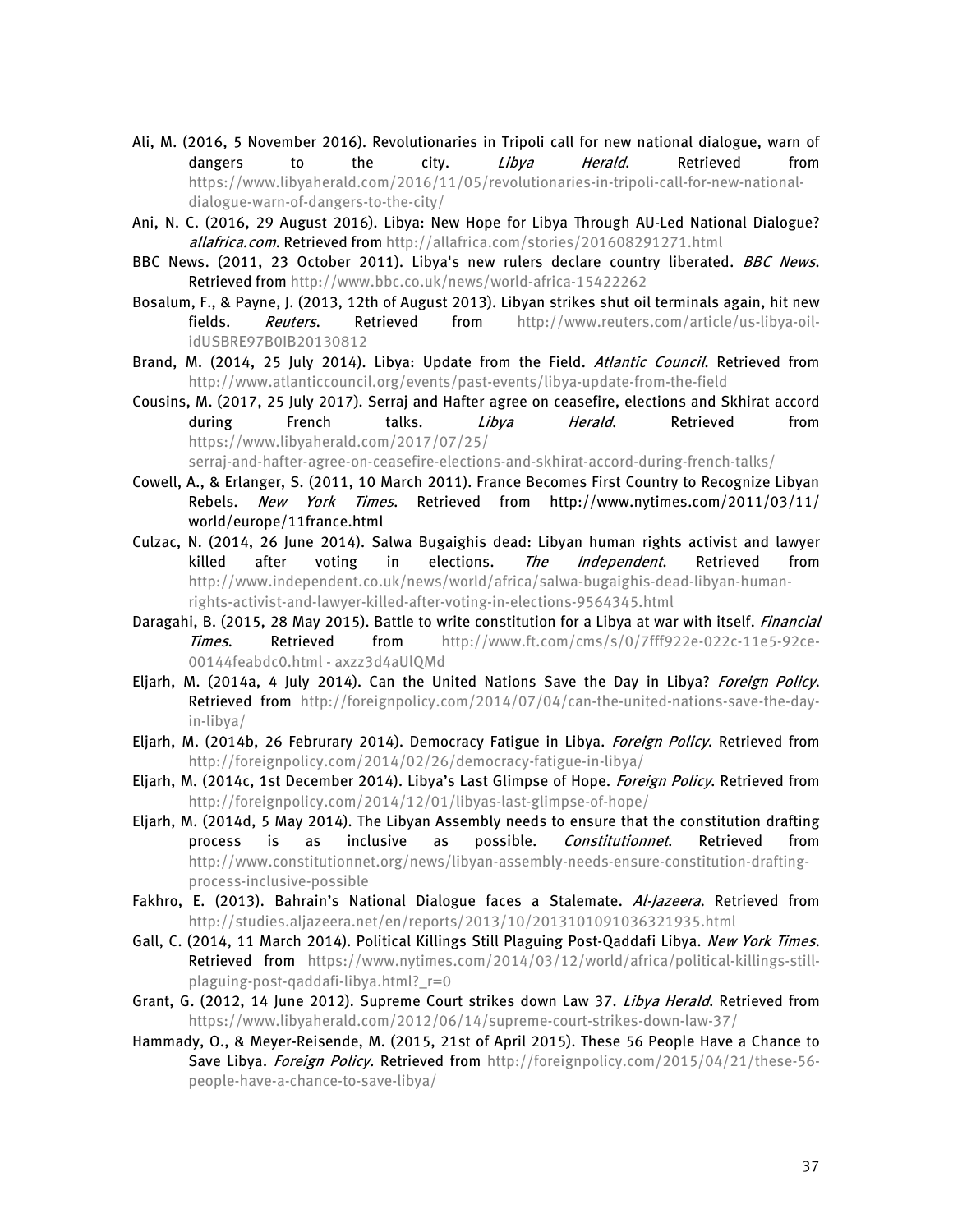- Jawad, R. (2014, 26 June 2014). Libyan elections: Low turnout marks bid to end political crisis. *BBC* News. Retrieved from<http://www.bbc.co.uk/news/world-africa-28005801>
- Lameen, F. (2014, 25 July 2014). Libya's middle rises: Column. USA Today. Retrieved from [http://www.usatoday.com/story/opinion/2014/07/25/libya-moderate-women-rights](http://www.usatoday.com/story/opinion/2014/07/25/libya-moderate-women-rights-radicals-violence-column/12732851/)[radicals-violence-column/12732851/](http://www.usatoday.com/story/opinion/2014/07/25/libya-moderate-women-rights-radicals-violence-column/12732851/)
- Libyan Express. (2017, 30 July 2017). Libya's Constitution Drafting Assembly attack: What happened? Libyan Express. Retrieved from [http://www.libyanexpress.com/libyas-constitution-drafting](http://www.libyanexpress.com/libyas-constitution-drafting-assembly-attack-what-happened/)[assembly-attack-what-happened/](http://www.libyanexpress.com/libyas-constitution-drafting-assembly-attack-what-happened/)
- Mezran, K. (2014, 22 April 2014). The Political Process in Libya. Middle East Institute. Retrieved from <http://www.mei.edu/content/political-process-libya>
- Mezzofiore, G. (2014, 14 February 2014). Libya Military Coup Fears: General Khalifa Haftar Calls for Suspension of Parliament. *International Business Times*. Retrieved from [http://www.ibtimes.co.uk/libya-military-coup-fears-general-khalifa-haftar-calls-suspension](http://www.ibtimes.co.uk/libya-military-coup-fears-general-khalifa-haftar-calls-suspension-parliament-1436410)[parliament-1436410](http://www.ibtimes.co.uk/libya-military-coup-fears-general-khalifa-haftar-calls-suspension-parliament-1436410)
- Mzioudet, H. (2011, 10 December 2011). Tunisia: Rached Ghannouchi to Participate in Libyan Reconciliation and Reconstruction Congress. allafrica.com. Retrieved from <http://allafrica.com/stories/201112131270.html>
- Nebehay, S. (2017, 21 February 2017). Gaddafi son's trial unfair, should be sent to ICC: U.N. Reuters. Retrieved fro[m http://www.reuters.com/article/us-libya-gaddafi-un-idUSKBN1600W8](http://www.reuters.com/article/us-libya-gaddafi-un-idUSKBN1600W8)
- Stack, L. (2012, 22 January 2012). Libya Protests Spur Shake-Up in Interim Government. New York Times. Retrieved from [http://www.nytimes.com/2012/01/23/world/africa/protests-shake](http://www.nytimes.com/2012/01/23/world/africa/protests-shake-libyas-interim-government.html)[libyas-interim-government.html](http://www.nytimes.com/2012/01/23/world/africa/protests-shake-libyas-interim-government.html)

#### **Reports and Press Releases**

- Al Jazeera Center for Studies. (2013). Libya's Transition without a Constitutional Map. Retrieved from <http://studies.aljazeera.net/mritems/Documents/2013/4/2/20134293051469580Libya.pdf>
- Amnesty International. (1991). Summary of Amnesty International's Concerns in Libya Retrieved from <https://www.amnesty.org/download/Documents/200000/mde190011991en.pdf>
- Amnesty International. (2004). Libya: Time to make human rights a reality. Retrieved from <https://www.amnesty.org/en/documents/mde19/002/2004/en/>
- Amnesty International. (2007). Libya: Libyan Arab Jamahiriya Briefing to the UN Human Rights Council. Retrieved from [http://tbinternet.ohchr.org/Treaties/CCPR/Shared](http://tbinternet.ohchr.org/Treaties/CCPR/Shared%20Documents/LBY/INT_CCPR_NGO_LBY_91_9483_E.pdf)  [Documents/LBY/INT\\_CCPR\\_NGO\\_LBY\\_91\\_9483\\_E.pdf](http://tbinternet.ohchr.org/Treaties/CCPR/Shared%20Documents/LBY/INT_CCPR_NGO_LBY_91_9483_E.pdf)
- Amnesty International. (2011). The Battle for Libya Killings, Disappearances and Torture. Retrieved fro[m https://www.amnesty.org/en/documents/MDE19/025/2011/en/](https://www.amnesty.org/en/documents/MDE19/025/2011/en/)
- Amnesty International. (2015). Libya: Flawed trial of al-Gaddafi officials leads to appalling death sentences. Retrieved from [https://www.amnesty.org/en/latest/news/2015/07/libya-flawed](https://www.amnesty.org/en/latest/news/2015/07/libya-flawed-trial-of-al-gaddafi-officials/)[trial-of-al-gaddafi-officials/](https://www.amnesty.org/en/latest/news/2015/07/libya-flawed-trial-of-al-gaddafi-officials/)
- Berghof Foundation. (2017). National Dialogue Handbook. Retrieved from [http://www.berghof](http://www.berghof-foundation.org/fileadmin/redaktion/Publications/Other_Resources/NationalDialogue/BF-NationalDialogue-Handbook.pdf)[foundation.org/fileadmin/redaktion/Publications/Other\\_Resources/NationalDialogue/BF-](http://www.berghof-foundation.org/fileadmin/redaktion/Publications/Other_Resources/NationalDialogue/BF-NationalDialogue-Handbook.pdf)[NationalDialogue-Handbook.pdf](http://www.berghof-foundation.org/fileadmin/redaktion/Publications/Other_Resources/NationalDialogue/BF-NationalDialogue-Handbook.pdf)
- Chatham House. (9 April 2014). Libya's Long Road Ahead: Constitution, National Dialogue and the Security Challenge. Retrieved from http://www.chathamhouse.org/sites/files/ chathamhouse/field/field\_document/20140409LibyaWGSummaryFinal.pdf
- Cole, P., & Mangan, F. (2016). Tribe, Security, Justice, and Peace in Libya Today Retrieved from [http://www.usip.org/sites/default/files/PW118-Tribe-Security-Justice-and-Peace-in-Libya-](http://www.usip.org/sites/default/files/PW118-Tribe-Security-Justice-and-Peace-in-Libya-Today.pdf)[Today.pdf](http://www.usip.org/sites/default/files/PW118-Tribe-Security-Justice-and-Peace-in-Libya-Today.pdf)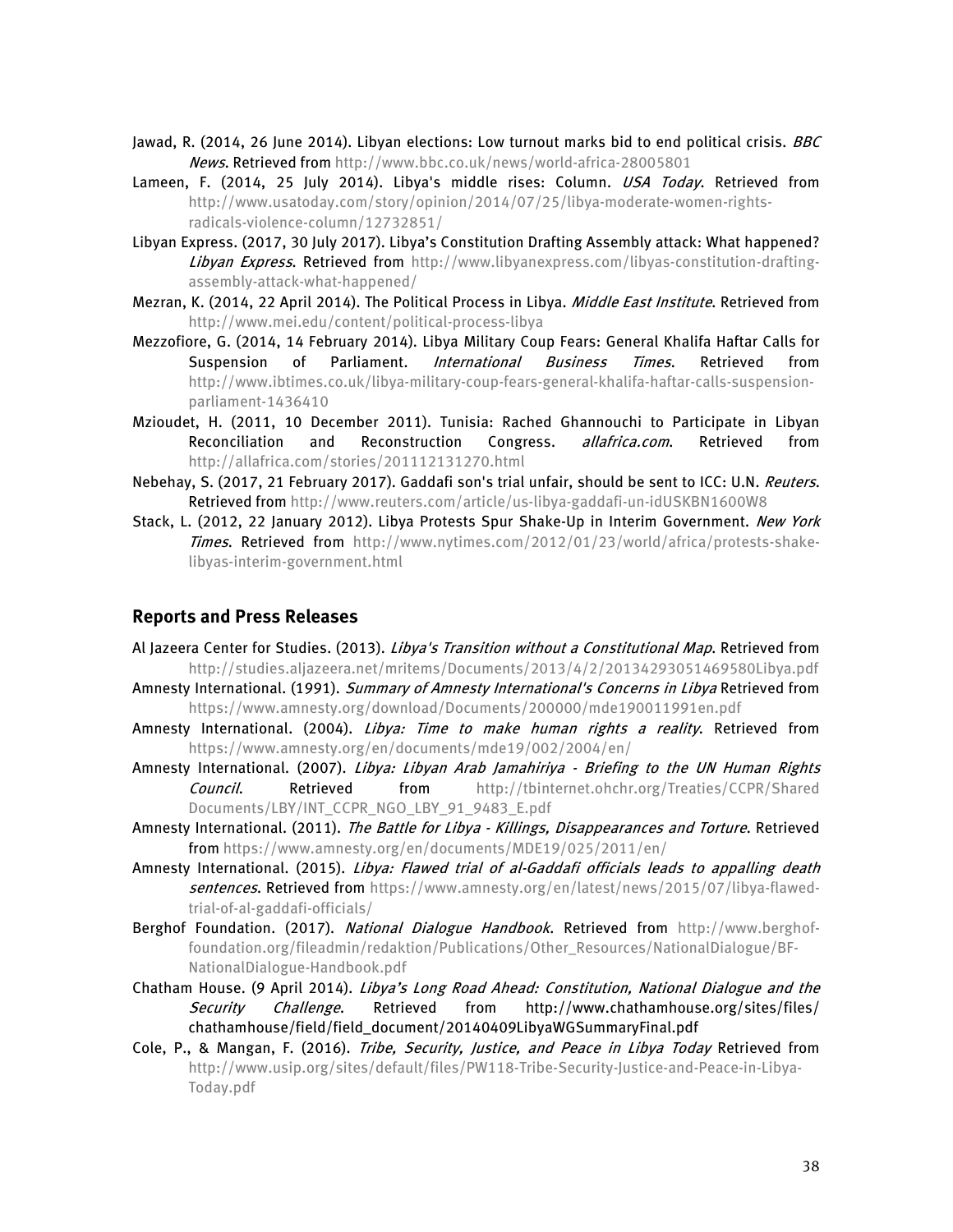- Democracy Reporting International. (2016). Civil Society's Sober Assessment of the Libyan Constitution-Making Process. Retrieved from [http://democracy-reporting.org/](http://democracy-reporting.org/dri_publications/civil-societys-sober-assessment-of-the-libyan-constitution-making-process/) [dri\\_publications/civil-societys-sober-assessment-of-the-libyan-constitution-making](http://democracy-reporting.org/dri_publications/civil-societys-sober-assessment-of-the-libyan-constitution-making-process/)[process/](http://democracy-reporting.org/dri_publications/civil-societys-sober-assessment-of-the-libyan-constitution-making-process/)
- Fitzgerald, M., & Megerisi, T. (2015). Libya: Whose Land Is It? Retrieved from <http://www.li.com/activities/publications/libya-whose-land-is-it>
- Foreign and Commonwealth Office. (2014). Libya Country of Concern: latest updates, 30 June 2014. Retrieved from https://www.gov.uk/government/publications/libya-country-of-concern/ libya-country-of-concern-latest-updates-30-june-2014
- H20, & Bokrah. (2013). Fourth Report on the period of activity from February 1, 2013 to February 15, 2013 - 65th Meeting Document on file with the author.
- Haley, N. (2017). Remarks at a UN Security Council Briefing on the Situation in Libya [Press release]. Retrieved fro[m https://usun.state.gov/remarks/7774](https://usun.state.gov/remarks/7774)
- Human Rights Watch. (2006). Libya: Words to Deeds The Urgent Need for Human Rights Reform. Retrieved from [https://www.hrw.org/report/2006/01/24/libya-words-deeds/urgent-need](https://www.hrw.org/report/2006/01/24/libya-words-deeds/urgent-need-human-rights-reform)[human-rights-reform](https://www.hrw.org/report/2006/01/24/libya-words-deeds/urgent-need-human-rights-reform)
- Human Rights Watch. (2009a). *Libya: Rights at Risk*. Retrieved from [https://www.hrw.org/sites/default/files/reports/libya\\_rights\\_risk\\_090808.pdf](https://www.hrw.org/sites/default/files/reports/libya_rights_risk_090808.pdf)
- Human Rights Watch. (2009b). Truth and Justice Can't Wait: Human Rights Developments in Libya Amid Institutional Obstacles. Retrieved from https://www.hrw.org/sites/ default/files/reports/libya1209webwcover.pdf
- Human Rights Watch. (2013). *Libya: Displaced People from Tawergha Barred From Return*. Retrieved from [https://www.hrw.org/news/2013/06/27/libya-displaced-people-tawergha-barred](https://www.hrw.org/news/2013/06/27/libya-displaced-people-tawergha-barred-return)[return](https://www.hrw.org/news/2013/06/27/libya-displaced-people-tawergha-barred-return)
- Human Rights Watch. (2014). *Priorities for Legislative Reform*. Retrieved from <https://www.hrw.org/.../priorities-legislative-reform/human-rights-roadmap-new-libya>
- Human Rights Watch. (2015). Libya: Flawed Trial of Gaddafi Officials. Retrieved from <https://www.hrw.org/news/2015/07/28/libya-flawed-trial-gaddafi-officials>
- Human Rights Watch. (January 2012). World Report 2012: Libya. Retrieved from [https://www.hrw.org/sites/default/files/related\\_material/libya\\_2012.pdf](https://www.hrw.org/sites/default/files/related_material/libya_2012.pdf)
- Ibrahim, S., & Otto, J. M. (2015). Assessing Legislation for Libya's Reconstruction. Retrieved from [https://www.universiteitleiden.nl/en/news/2016/06/final-report-assessing-legislation-for](https://www.universiteitleiden.nl/en/news/2016/06/final-report-assessing-legislation-for-libyas-reconstruction)[libyas-reconstruction](https://www.universiteitleiden.nl/en/news/2016/06/final-report-assessing-legislation-for-libyas-reconstruction)
- International Crisis Group. (14 December 2011). Holding Libya Together: Security Challenges after Qadhafi. Retrieved from [https://www.crisisgroup.org/middle-east-north-africa/north](https://www.crisisgroup.org/middle-east-north-africa/north-africa/libya/holding-libya-together-security-challenges-after-qadhafi)[africa/libya/holding-libya-together-security-challenges-after-qadhafi](https://www.crisisgroup.org/middle-east-north-africa/north-africa/libya/holding-libya-together-security-challenges-after-qadhafi)
- International Crisis Group. (14 September 2012). Divided We Stand: Libya's Enduring Conflicts. Retrieved from [http://www.crisisgroup.org/~/media/Files/Middle East North Africa/North](http://www.crisisgroup.org/~/media/Files/Middle%20East%20North%20Africa/North%20Africa/libya/130-divided-we-stand-libyas-enduring-conflicts.pdf)  [Africa/libya/130-divided-we-stand-libyas-enduring-conflicts.pdf](http://www.crisisgroup.org/~/media/Files/Middle%20East%20North%20Africa/North%20Africa/libya/130-divided-we-stand-libyas-enduring-conflicts.pdf)
- International Crisis Group. (2013). Trial by Error: Justice in Post-Qadhafi Libya Retrieved from [https://www.crisisgroup.org/middle-east-north-africa/north-africa/libya/trial-error-justice](https://www.crisisgroup.org/middle-east-north-africa/north-africa/libya/trial-error-justice-post-qadhafi-libya)[post-qadhafi-libya](https://www.crisisgroup.org/middle-east-north-africa/north-africa/libya/trial-error-justice-post-qadhafi-libya)
- Lawyers for Justice in Libya. (2014). Stakeholder Report to the United Nations Human Rights Council *Universal Periodic Review - Libya* Retrieved from <http://www.libyanjustice.org/downloads/sawti--lawyers-for-justice-in-libya--libya-upr.pdf>
- Mangan, F., Murtaugh, C., & Bagga, F. (2014). Security and Justice in Postrevolution Libya. Retrieved fro[m https://www.usip.org/publications/2014/09/security-and-justice-post-revolution-libya](https://www.usip.org/publications/2014/09/security-and-justice-post-revolution-libya)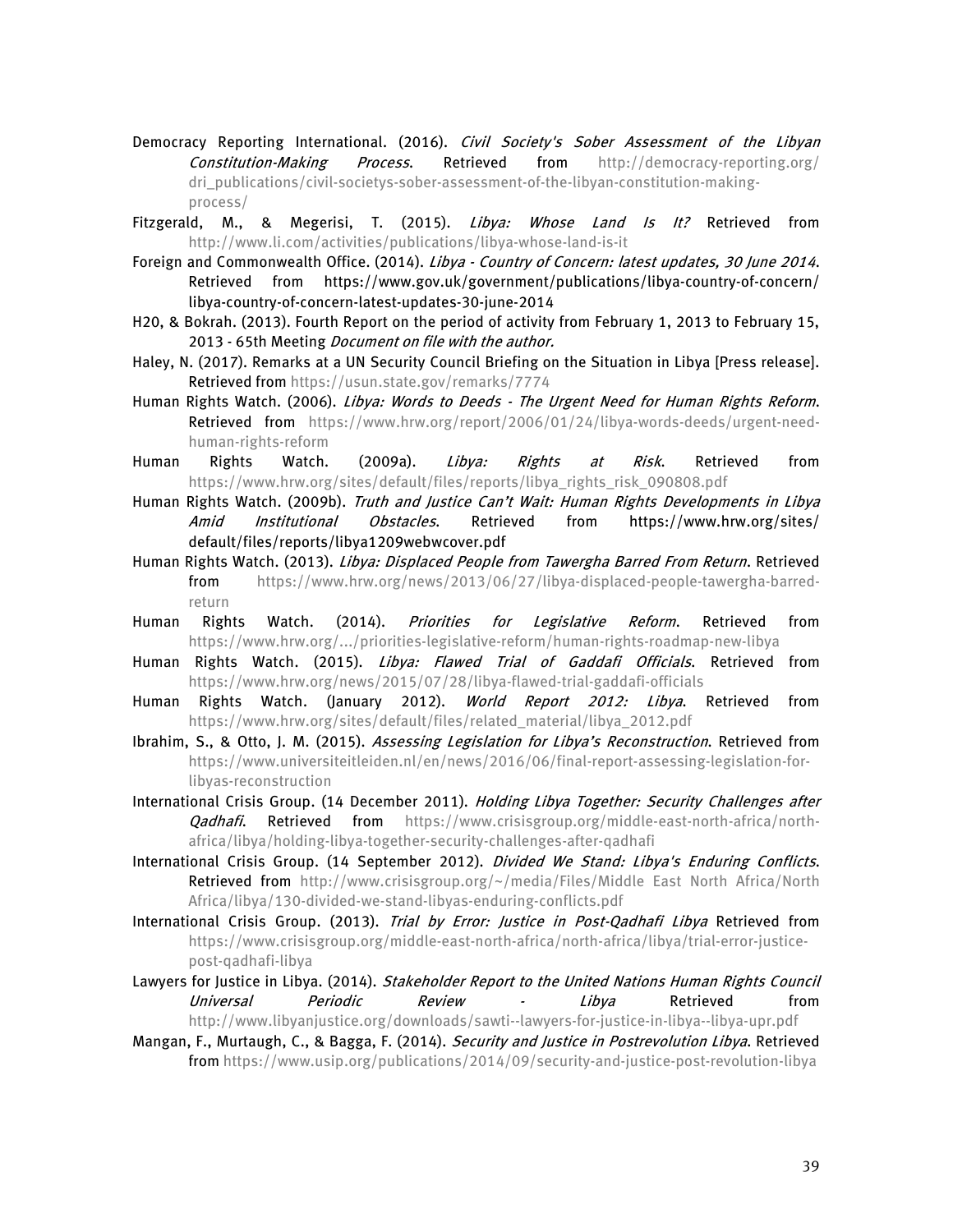- Martin, I. (2011). *United Nations Post-Conflict Deployment to Libya*. Retrieved from <http://www.innercitypress.com/martin1unlibya1icp.pdf>
- National Dialogue Preparatory Commission. (2014b). National Dialogue Overview *Document on file* with the author.
- National Dialogue Preparatory Commission. (2014c). National Dialogue Announces Nine Segments of Society to be Represented at National Conference [Press release]
- OHCHR. (2006). Rule-of-law tools for post-conflict states: Vetting: an operational framework. Retrieved fro[m http://www.ohchr.org/Documents/Publications/RuleoflawVettingen.pdf](http://www.ohchr.org/Documents/Publications/RuleoflawVettingen.pdf)
- OMCT, Libya, L. f. J. i., Redress, & DIGNITY. (2013). The new Libyan Law Criminalising Torture, Enforced Disappearances and Discrimination: A first step, but more is needed [Press release]. Retrieved from [http://www.libyanjustice.org/news/news/post/75-the-new-libyan-law](http://www.libyanjustice.org/news/news/post/75-the-new-libyan-law-criminalising-torture-enforced-disappearances-and-discrimination-a-first-step-but-more-is-needed)[criminalising-torture-enforced-disappearances-and-discrimination-a-first-step-but-more-is](http://www.libyanjustice.org/news/news/post/75-the-new-libyan-law-criminalising-torture-enforced-disappearances-and-discrimination-a-first-step-but-more-is-needed)[needed](http://www.libyanjustice.org/news/news/post/75-the-new-libyan-law-criminalising-torture-enforced-disappearances-and-discrimination-a-first-step-but-more-is-needed)
- Physicians for Human Rights. (March 2013). Libyan Human Identification Needs Assessment and Gap Analysis. Retrieved from [https://s3.amazonaws.com/PHR\\_Reports/Libya-human-remains-id](https://s3.amazonaws.com/PHR_Reports/Libya-human-remains-id-assessmt-report-Mar-2013.pdf)[assessmt-report-Mar-2013.pdf](https://s3.amazonaws.com/PHR_Reports/Libya-human-remains-id-assessmt-report-Mar-2013.pdf)
- Salah, H. (2014, 14 April 2014). Libya's Justice Pandemonium. Retrieved from <https://www.hrw.org/news/2014/04/14/libyas-justice-pandemonium>
- UN Human Rights Council. (1 June 2011). Report of the International Commission of Inquiry to investigate all alleged violations of international human rights law in the Libyan Arab Jamahiriya. Retrieved from
- UN Human Rights Council. (2012). Report of the International Commission of Inquiry on Libya.
- UNHCR. (2012). Housing, Land and Property Issues and the Response to Displacement in Libya. Retrieved from [https://terra0nullius.files.wordpress.com/2013/02/unhcr-report-hlp-issues](https://terra0nullius.files.wordpress.com/2013/02/unhcr-report-hlp-issues-and-displacement-in-libya-copy.pdf)[and-displacement-in-libya-copy.pdf](https://terra0nullius.files.wordpress.com/2013/02/unhcr-report-hlp-issues-and-displacement-in-libya-copy.pdf)
- UNSMIL. (2012). Transitional Justice Foundation for a New Libya. Retrieved from [https://unsmil.unmissions.org/LinkClick.aspx?fileticket=8XrRUO](https://unsmil.unmissions.org/LinkClick.aspx?fileticket=8XrRUO-sXBs%3D&tabid=3543&language=en-US)[sXBs%3D&tabid=3543&language=en-US](https://unsmil.unmissions.org/LinkClick.aspx?fileticket=8XrRUO-sXBs%3D&tabid=3543&language=en-US)
- UNSMIL. (2014). Libya: UN announces political initiative as concern deepens over violence in the east [Press release]. Retrieved from [http://www.un.org/apps/news/story.asp?NewsID=47977 -](http://www.un.org/apps/news/story.asp?NewsID=47977#.WHKeCLGcZ0s) [.WHKeCLGcZ0s](http://www.un.org/apps/news/story.asp?NewsID=47977#.WHKeCLGcZ0s)
- UNSMIL, & OHCHR. (2013). Torture and Deaths in Detention in Libya. Retrieved from <http://www.ohchr.org/Documents/Countries/LY/TortureDeathsDetentionLibya.pdf>
- UNSMIL, & OHCHR. (2015). Report on the Human Rights Situation in Libya. Retrieved from [http://www.ohchr.org/Documents/.../UNSMIL\\_OHCHRJointly\\_report\\_Libya\\_16.11.15.pdf](http://www.ohchr.org/Documents/.../UNSMIL_OHCHRJointly_report_Libya_16.11.15.pdf)
- Wehrey, F. (2012). The Struggle for Security in Eastern Libya. Retrieved from [http://carnegieendowment.org/2012/09/19/struggle-for-security-in-eastern-libya-pub-](http://carnegieendowment.org/2012/09/19/struggle-for-security-in-eastern-libya-pub-49425)[49425](http://carnegieendowment.org/2012/09/19/struggle-for-security-in-eastern-libya-pub-49425)

#### **Legal Sources**

- Agreement on provisional arrangements in Afghanistan pending the re-establishment of permanent government institutions (2001).
- Agreement on the implementation mechanism for the transition process in Yemen in accordance with the initiative of the Gulf Cooperation Council (GCC) (2011).

Constitutional Chamber of the Supreme Court. (23 December 2012). Ruling 59/25.

Court of Assize. (28 July 2015). Judgement in Case 630/2012.

General National Congress. (2 December 2013). Law No. 29 of 2013 on Transitional Justice.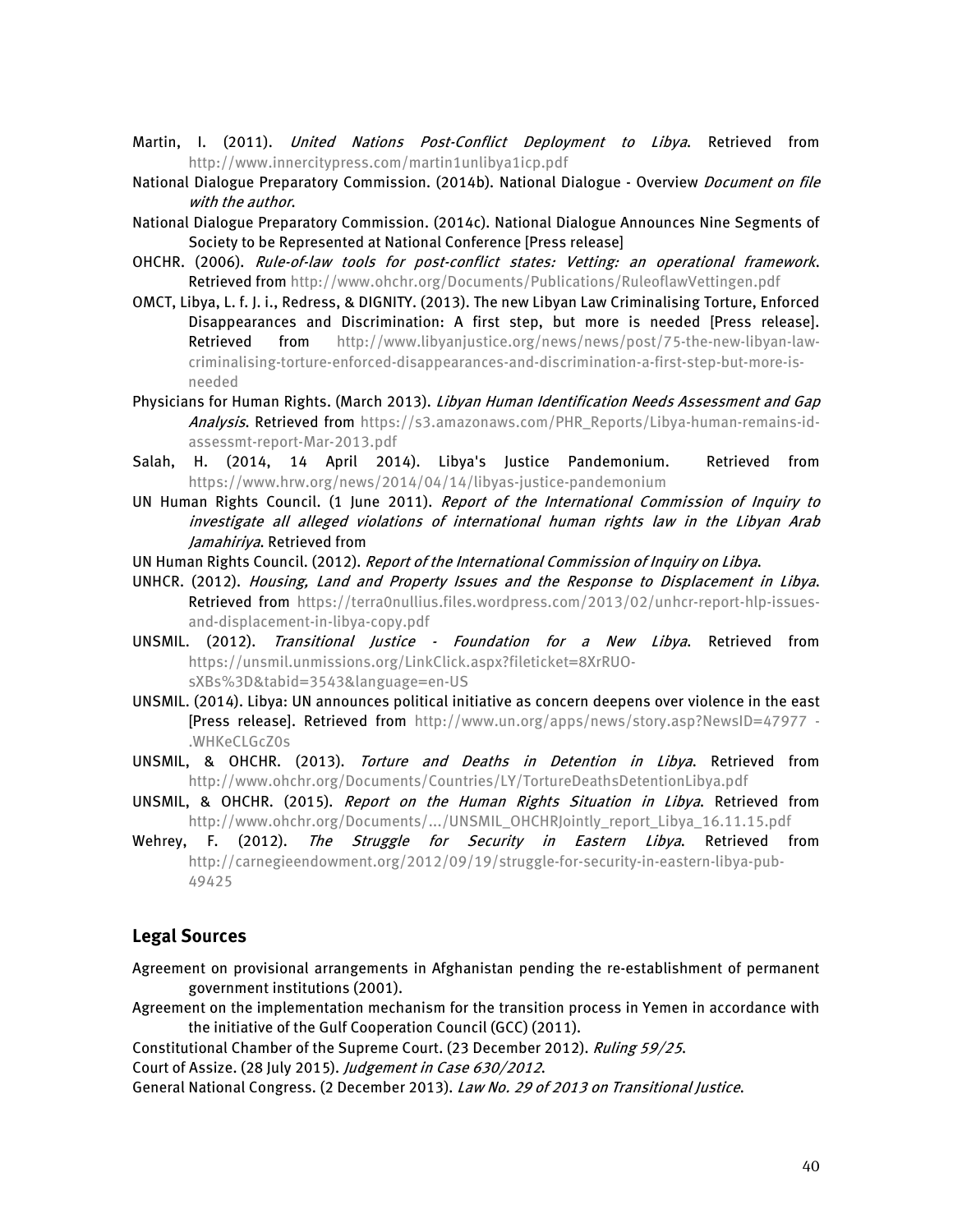- General National Congress. (14 May 2013). Law No. 13 of 2013 on Political and Administrative Isolation.
- General National Congress. (18 December 2013). Law No. 31 of 2013 on the Martyrs of Abu Salim Prison Massacre.
- National Transitional Council. (5 July 2012). Amendment No. 3 to the Constitutional Declaration.
- National Transitional Council. (5 March 2011). Founding Statement of the Interim Transnational National Council [Press release]. Retrieved from [http://www.lcil.cam.ac.uk/sites/](http://www.lcil.cam.ac.uk/sites/default/files/LCIL/documents/arabspring/libya/Libya_12_Founding_Statement_TNC.pdf) [default/files/LCIL/documents/arabspring/libya/Libya\\_12\\_Founding\\_Statement\\_TNC.pdf](http://www.lcil.cam.ac.uk/sites/default/files/LCIL/documents/arabspring/libya/Libya_12_Founding_Statement_TNC.pdf)

National Transitional Council. (13 March 2012). Amendment No. 1 to the Constitutional Declaration. National Transitional Council. (2011). Constitutional Declaration.

- National Transitional Council. (2012a). Decision No. 28 of 2012 concerning the Regulation of the Administrative body of the Ministry for the Affairs of Families of Martyrs and Missing Persons.
- National Transitional Council. (2012b). Law No. 38 of 2012 on some procedures concerning the transitional phase.
- Pre-Trial Chamber (ICC). (2012). Application on behalf of the Government of Libya pursuant to article 19 of the ICC statute. (ICC-01/11-01/11-130-Red).
- Pre-Trial Chamber (ICC). (2013). Application on behalf of the Government of Libya relating to Abdullah Al-Senussi pursuant to Article 19 of the ICC Statute. (ICC-01/11-01/11).
- Pre-Trial Chamber I (ICC). (2012). Lawyers for Justice in Libya and Redress Trust's Observations pursuant to rule 103 of the rules of procedure and evidence. (ICC-01/11-01/11).
- Pre-Trial Chamber I (ICC). (2013a). Decision on the Admissibility of the Case against Abdullah al-Senussi. (ICC-01/11-01/11-466-Red).
- Pre-Trial Chamber I (ICC). (2013b). Decision on the Admissibility of the Case against Saif Al-Islam Gaddafi. (ICC-01/11-01/11-344-Red).
- Prime Minister's Office. (2013). Cabinet Resolution No. (433) of 2013 on the Establishment of the National Dialogue Preparatory Commission. Tripoli Retrieved from [http://security](http://security-legislation.ly/ar/node/33236)[legislation.ly/ar/node/33236.](http://security-legislation.ly/ar/node/33236)

The Revolutionary Command Council. (1972). Law No. (71) of 1972 on criminalising partisanship United Nations Security Council. (12 March 2012). UNSC Res 2040 (2012).

- United Nations Security Council. (21 February 2013). Report of the Secretary-General on the United Nations Support Mission in Libya
- United Nations Security Council. (26 February 2011). UNSC Res 1970 (2011).

United Nations Security Council. (27 August 2014). UNSC Res 2174 (2014).

United Nations Security Council. (2012). The Situation in Libya. (S/PV.6707).

#### **Online Resources**

- @NDPCLibya. (2014, 9 September 2014). Fadeel Lameen, Chairman of NDPC with Ali Tarhouni, Chairman of Constitutional Drafting Assembly #CDA #Libya. Retrieved from <https://twitter.com/ndpclibya/status/509372910294011904>
- Association of the Owners Harmed by the Ruling of the Tyrant. (2011). Libya's confiscated properties. Retrieved from [https://www.facebook.com/%D9%82%D8%A7%D8%A6%D9%85%D8%A9-](https://www.facebook.com/%D9%82%D8%A7%D8%A6%D9%85%D8%A9-%D8%A7%D9%84%D8%A7%D9%85%D9%84%D8%A7%D9%83-%D8%A7%D9%84%D9%85%D8%BA%D8%AA%D8%B5%D8%A8%D8%A9-%D9%81%D9%8A-%D9%84%D9%8A%D8%A8%D9%8A%D8%A7-Libyas-Confiscated-Properties-351816068264174/) [%D8%A7%D9%84%D8%A7%D9%85%D9%84%D8%A7%D9%83-](https://www.facebook.com/%D9%82%D8%A7%D8%A6%D9%85%D8%A9-%D8%A7%D9%84%D8%A7%D9%85%D9%84%D8%A7%D9%83-%D8%A7%D9%84%D9%85%D8%BA%D8%AA%D8%B5%D8%A8%D8%A9-%D9%81%D9%8A-%D9%84%D9%8A%D8%A8%D9%8A%D8%A7-Libyas-Confiscated-Properties-351816068264174/)

[%D8%A7%D9%84%D9%85%D8%BA%D8%AA%D8%B5%D8%A8%D8%A9-](https://www.facebook.com/%D9%82%D8%A7%D8%A6%D9%85%D8%A9-%D8%A7%D9%84%D8%A7%D9%85%D9%84%D8%A7%D9%83-%D8%A7%D9%84%D9%85%D8%BA%D8%AA%D8%B5%D8%A8%D8%A9-%D9%81%D9%8A-%D9%84%D9%8A%D8%A8%D9%8A%D8%A7-Libyas-Confiscated-Properties-351816068264174/)

[%D9%81%D9%8A-%D9%84%D9%8A%D8%A8%D9%8A%D8%A7-Libyas-Confiscated-](https://www.facebook.com/%D9%82%D8%A7%D8%A6%D9%85%D8%A9-%D8%A7%D9%84%D8%A7%D9%85%D9%84%D8%A7%D9%83-%D8%A7%D9%84%D9%85%D8%BA%D8%AA%D8%B5%D8%A8%D8%A9-%D9%81%D9%8A-%D9%84%D9%8A%D8%A8%D9%8A%D8%A7-Libyas-Confiscated-Properties-351816068264174/)

[Properties-351816068264174/](https://www.facebook.com/%D9%82%D8%A7%D8%A6%D9%85%D8%A9-%D8%A7%D9%84%D8%A7%D9%85%D9%84%D8%A7%D9%83-%D8%A7%D9%84%D9%85%D8%BA%D8%AA%D8%B5%D8%A8%D8%A9-%D9%81%D9%8A-%D9%84%D9%8A%D8%A8%D9%8A%D8%A7-Libyas-Confiscated-Properties-351816068264174/)

National Dialogue Preparatory Commission. (2014a). Retrieved from https://www.facebook.com/ ndpc.ly/?hc\_ref=SEARCH